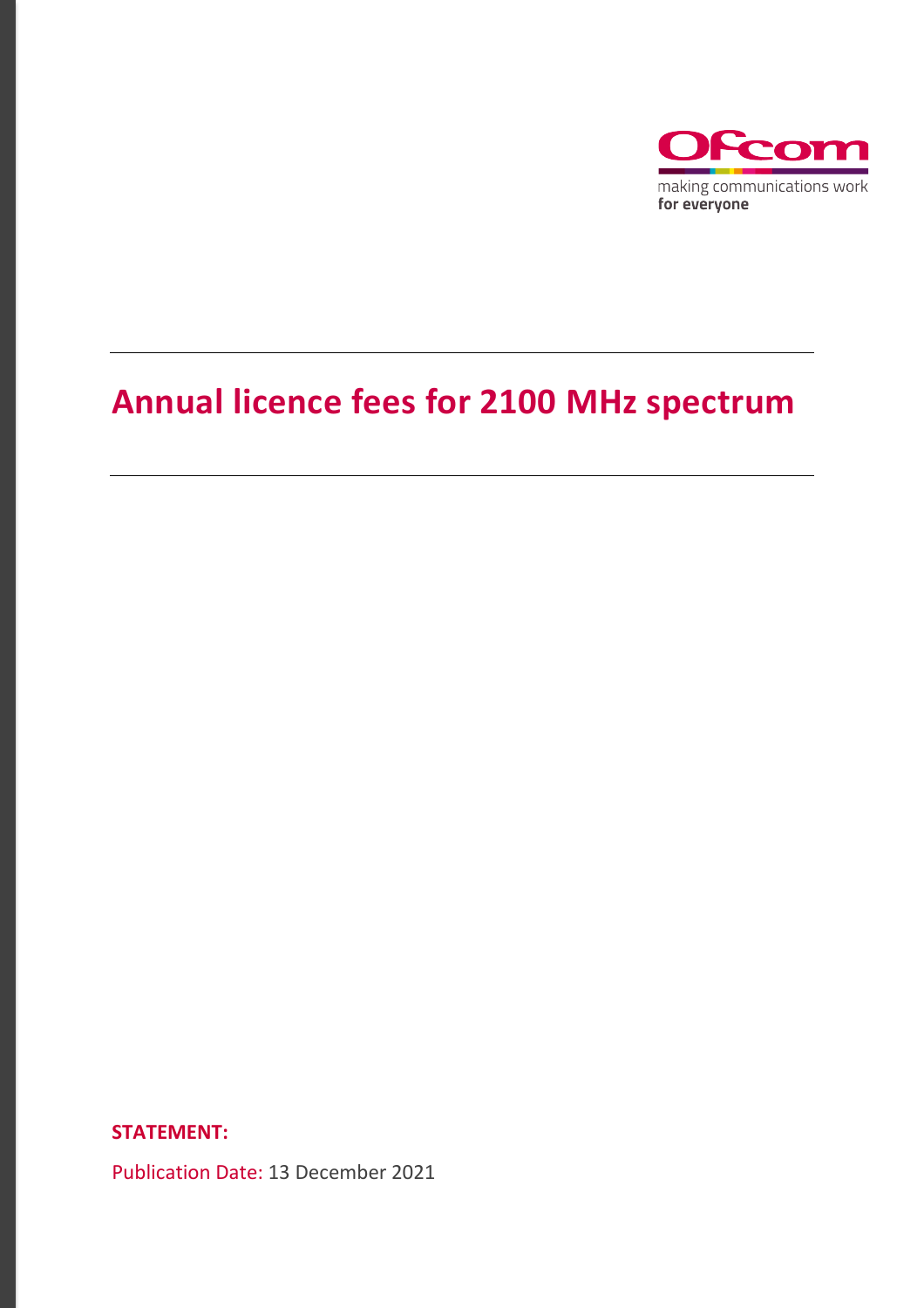# **Contents**

# **Section**

| 1. Overview                                                                 | 3              |
|-----------------------------------------------------------------------------|----------------|
| 2. Introduction                                                             | $\overline{4}$ |
| 3. Approach to determining annual licence fees for paired 2100 MHz spectrum | 8              |
| 4. Market value of paired 2100 MHz spectrum                                 | 14             |
| 5. Assessment of ALFs in light of our statutory duties                      | 39             |
| 6. Conclusion and implementation                                            | 52             |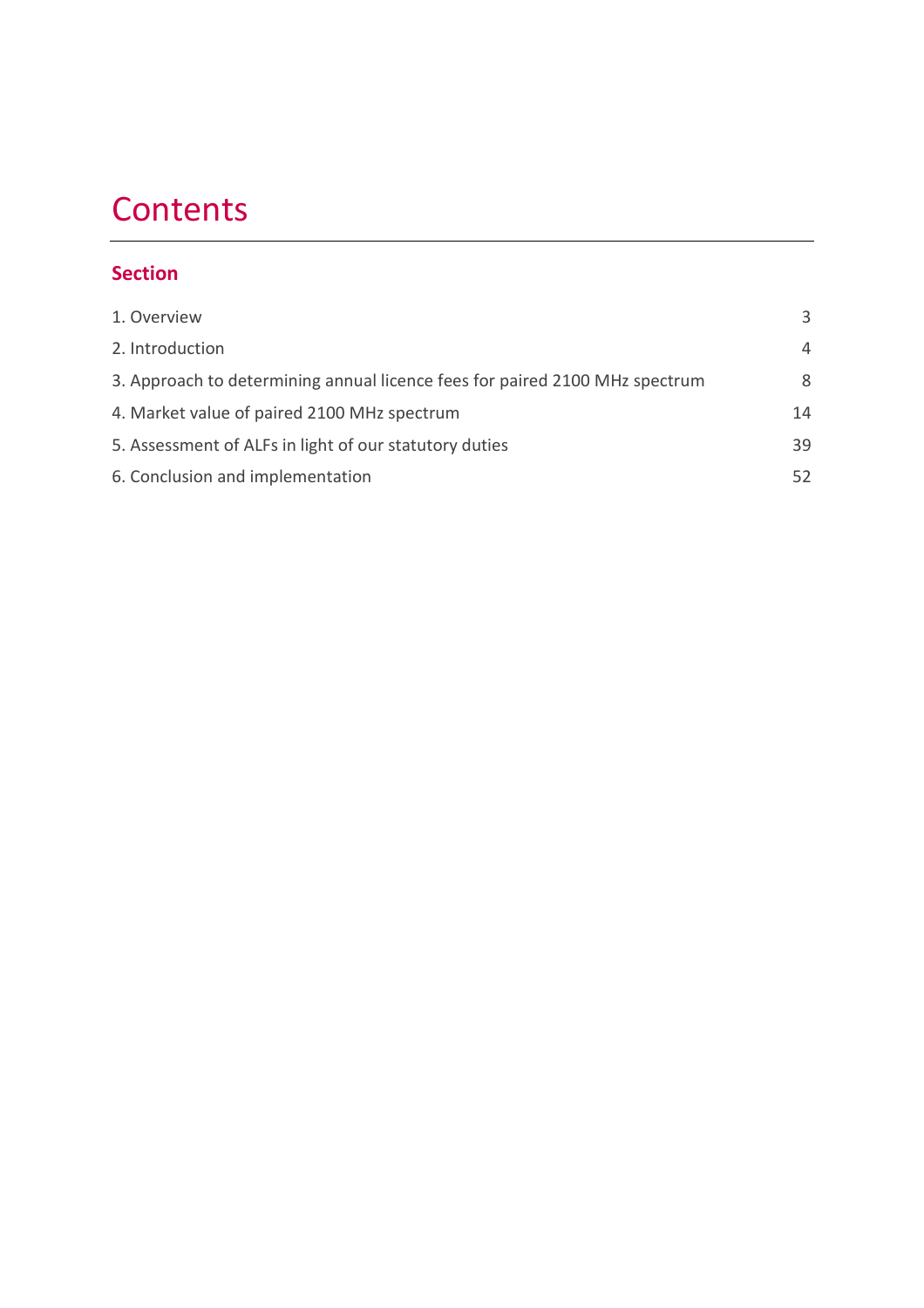# <span id="page-2-0"></span>1. Overview

## **In this statement, we set out our decision on the level of annual licence fees for the paired 2100 MHz spectrum.**

The 2100 MHz licences, consisting of paired spectrum and unpaired spectrum, were auctioned in 2000 for a fixed period of 20 years. In 2011, and in light of a Government Direction, Ofcom varied each of the 2100 MHz licences to make them indefinite and to include a new provision requiring the payment of annual licence fees from 1 January 2022.

On 14 July 2021, we published a consultation on proposed annual licence fees for 2100 MHz spectrum. In this statement, we set out our decision on the level of annual licence fees for the paired 2100 MHz spectrum based on a conservative estimate of the market value having regard to UK mobile spectrum auctions' evidence alongside international evidence (where available).

We consider that setting fees for the paired 2100 MHz spectrum which reflect the market value (opportunity cost) of the underlying spectrum is consistent with our statutory duties, including our duty to secure the optimal use of the spectrum. It is also in line with our general policy on spectrum pricing as well as the Government Direction.

On unpaired spectrum, further to consultation responses, we plan to consult further in the first half of 2022 on the future use of the band, including on a proposal to revoke the unpaired licences and therefore are not setting a fee in this statement.

#### **What we have decided – in brief**

- to set an annual licence fee of **£0.561m per MHz for paired 2100 MHz spectrum**; and
- to consult further on the unpaired 2100 MHz spectrum.

**This overview is a simplified high-level summary only. The decisions we have taken, and our reasoning, are set out in the full document.**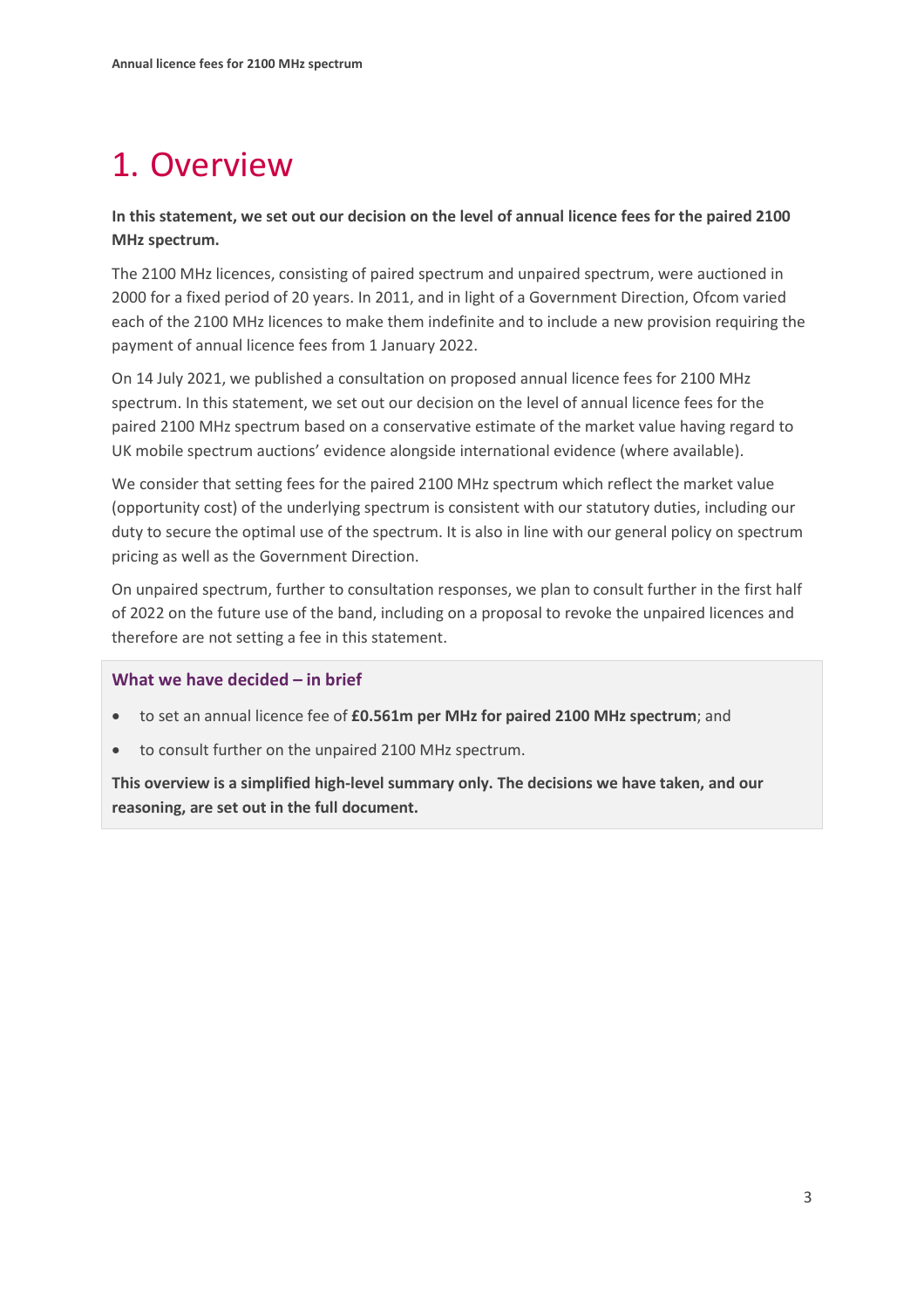# <span id="page-3-0"></span>2. Introduction

# **Background**

- 2.1 The 2100 MHz spectrum was auctioned in April 2000 for deployment of third generation (3G) national mobile networks. It consists of both paired spectrum<sup>[1](#page-3-1)</sup> and unpaired spectrum.[2](#page-3-2)
- 2.2 This was the first mobile spectrum auction in the UK and generated £22.5 billion. To promote a new fifth entrant into the mobile market, some spectrum was reserved for a new entrant (and was ultimately won by Hutchison 3G UK Ltd ("**H3G**")). The licences were initially granted for a fixed period of 20 years.
- 2.3 Since the auction, several mergers and acquisitions have occurred in the mobile market resulting in the existing four mobile network operators ("**MNOs**") which between them hold the 2100 MHz spectrum; Everything Everywhere Ltd[3](#page-3-3) ("**EE**"), H3G, Telefónica UK Ltd[4](#page-3-4) ("**O2**") and Vodafone Ltd ("**Vodafone**"). Their 2100 MHz spectrum holdings are shown in Table 2.1 and Figure 2.1 below.

#### **Table 2.1: Spectrum holdings in the 2100 MHz spectrum**

| 2100 MHz band            | FF     | H3G       | Ο2     | <b>Vodafone</b>          |
|--------------------------|--------|-----------|--------|--------------------------|
| <b>Paired spectrum</b>   | 40 MHz | 29.5 MHz  | 20 MHz | 29.6 MHz                 |
| <b>Unpaired spectrum</b> | 10 MHz | $5.1$ MHz | 5 MHz  | $\overline{\phantom{0}}$ |

#### **Figure 2.1: Spectrum holdings in the 2100 MHz spectrum**



2.4 In June 2011, Ofcom varied<sup>[5](#page-3-5)</sup> each of the 2100 MHz licences in order to give effect to a Government Direction ("**the Direction**").[6](#page-3-6) Amongst other things, the term of the licences was made indefinite (until revoked by Ofcom or surrendered by the licensee, and a new

<span id="page-3-1"></span><sup>1</sup> 1920 - 1979.7 MHz paired with 2110.3 - 2169.7 MHz

<span id="page-3-2"></span><sup>2</sup> 1899.9 – 1920 MHz

<span id="page-3-3"></span><sup>3</sup> Acquired by BT in 2016.

<span id="page-3-4"></span><sup>4</sup> Merged with Virgin Media in June 2021 and now known as Virgin Media 02 ("**VM02**").

<span id="page-3-5"></span><sup>5</sup> Ofcom*, Statement on variation of 2100 MHz Third Generation Mobile Wireless Telegraphy Act Licences*, July 2011, https://www.ofcom.org.uk/ data/assets/pdf file/0027/73854/statement.pdf.

<span id="page-3-6"></span><sup>6</sup> <https://www.legislation.gov.uk/uksi/2010/3024/article/5/made>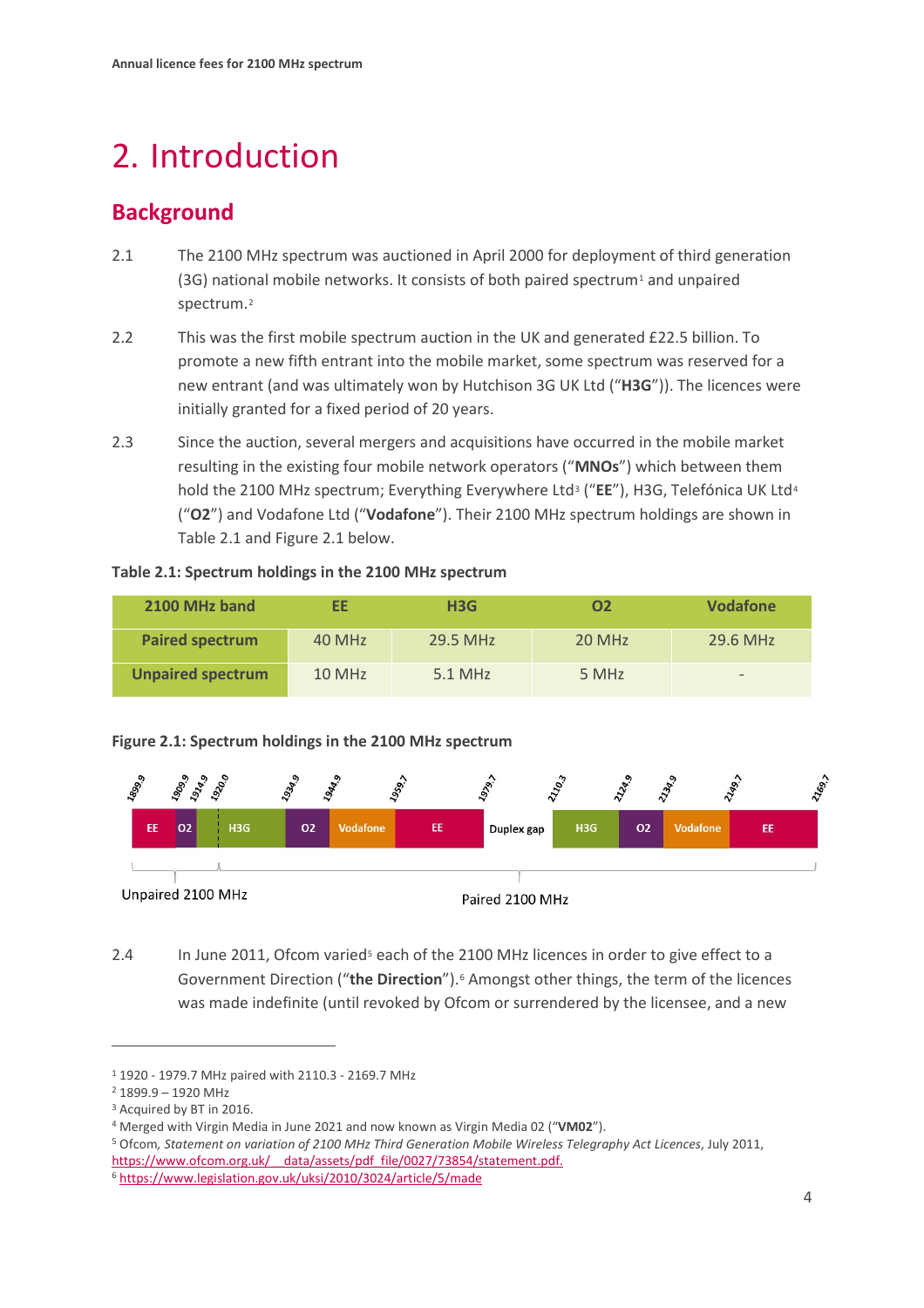provision was introduced requiring the payment of annual licence fees ("**ALF**") from 1 January 2022. The Direction requires Ofcom to set ALF which reflects the full market value of the frequencies in that band having regard to its duties and the value of UK mobile spectrum auctions.

# **Our spectrum pricing policy**

- 2.5 Our spectrum pricing policy is set out in our Strategic Review of Spectrum Pricing ("**SRSP**") in 2010[7](#page-4-0) which included our approach to setting licence fees. In the SRSP, we said that this would be used in the future as a guide to setting fees above administrative cost (which we referred to in the SRSP as administered incentive pricing ("**AIP**")). The SRSP was itself established as part of meeting our statutory duties when imposing spectrum licence fees.
- 2.6 We explained in the SRSP that the purpose of AIP is to set fees for spectrum holdings to reflect the market value of the spectrum (based on its opportunity cost) in order to promote the optimal use of spectrum, in line with our duties.

# **Annual licence fees for 2100 MHz spectrum**

- 2.7 Ofcom published a consultation in July 2021 proposing the level of annual licence fees that should apply to this spectrum (the "**July 2021 consultation**").[8](#page-4-1) We received four responses<sup>[9](#page-4-2)</sup> and the non-confidential versions of these are available to view on the Ofcom [website.](https://www.ofcom.org.uk/consultations-and-statements/category-2/proposed-annual-licence-fees-2100-mhz-spectrum/_recache)
- 2.8 This statement sets out the approach we have decided to take in setting licence fees for the paired 2[10](#page-4-3)0 MHz spectrum and the level of fee applicable from January 2022.<sup>10</sup> In reaching our final decision, we have taken account of the points raised by respondents to the July 2021 consultation. We consider and respond to those points in this document.
- 2.9 In taking the decisions set out in this statement, we have had regard to the Statement of Strategic Priorities for telecommunications, the management of radio spectrum and postal services (the "SSP").<sup>11</sup> We consider that our decisions are broadly aligned with the objectives set out in the SSP, in particular securing efficient use of spectrum and promoting competition in the mobile market.
- 2.10 Our approach to determine the market value of the paired 2100 MHz spectrum which is set out in more detail in Section 3 is to consider the evidence on the market value of

<span id="page-4-1"></span>[https://www.ofcom.org.uk/\\_\\_data/assets/pdf\\_file/0024/42909/srsp-statement.pdf.](https://www.ofcom.org.uk/__data/assets/pdf_file/0024/42909/srsp-statement.pdf) 8 Ofcom, *Proposed annual licence fees for 2100 MHz spectrum*, 14 July 2021,

[https://www.ofcom.org.uk/\\_\\_data/assets/pdf\\_file/0032/221999/1900\\_2100-mhz-condoc.pdf.](https://www.ofcom.org.uk/__data/assets/pdf_file/0032/221999/1900_2100-mhz-condoc.pdf)

<span id="page-4-4"></span><sup>11</sup> DCMS, *Statement of Strategic Priorities for telecommunications, the management of radio spectrum and postal services*, 18 July 2019[, https://www.gov.uk/government/publications/statement-of-strategic-priorities.](https://www.gov.uk/government/publications/statement-of-strategic-priorities)

<span id="page-4-0"></span><sup>7</sup> Ofcom, *SRSP: The revised Framework for Spectrum Pricing*, December 2010,

<span id="page-4-3"></span><span id="page-4-2"></span><sup>9</sup> BT, Three, VM02 and Vodafone (including Frontier Economics report commissioned by Vodafone) <sup>10</sup> We have decided to set the date for payment of the ALF from 4 January 2021 because 1 January is a bank holiday

throughout the United Kingdom.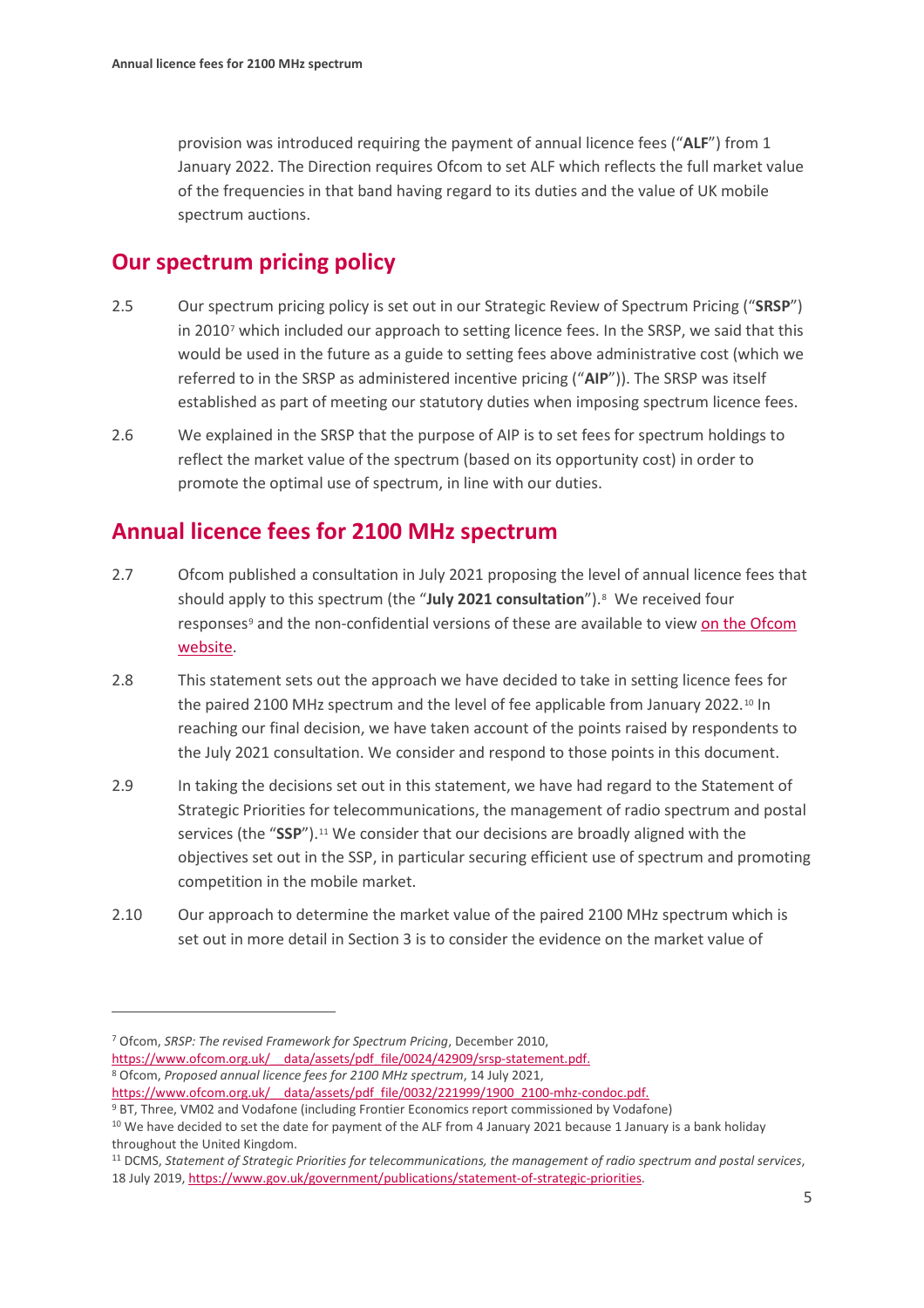mobile spectrum bands which have been auctioned in the UK alongside other international evidence (where available).

- 2.11 In this statement, we use the terms AIP and ALF interchangeably. We consider that our decisions in this statement are consistent with the approach to pricing set out in the SRSP to set fees based on opportunity cost<sup>[12](#page-5-0)</sup> for spectrum.
- 2.12 Based on responses received on unpaired 2100 MHz spectrum that there are no plans for incumbents to deploy in the foreseeable future due to economic viability, we plan to consult further in the first half of 2022 on the future use of the band, including on a proposal to revoke the unpaired licences and therefore are not setting a fee in this statement.

# **Relevant legal framework**

- 2.13 Ofcom has the power pursuant to the Wireless Telegraphy Act 2006 (the "**Wireless Telegraphy Act**") to require spectrum licensees to pay fees to Ofcom on the grant of a licence and subsequently. This includes the power to set fees at an amount that is higher than the cost to us of carrying out our radio spectrum functions, if we think this is appropriate in light of our statutory duties at Section 3 of the Wireless Telegraphy Act.
- 2.14 These duties include having regard to:
	- a) the extent to which the electromagnetic spectrum is available for use, or further use, for wireless telegraphy;
	- b) the demand for use of the spectrum for wireless telegraphy;
	- c) the demand that is likely to arise in future for the use of the spectrum for wireless telegraphy; and
	- d) the desirability of promoting:
		- i) the efficient management and use of the part of the electromagnetic spectrum available for wireless telegraphy;
		- ii) the economic and other benefits that may arise from the use of wireless telegraphy;
		- iii) the development of innovative services; and
		- iv) competition in the provision of electronic communications services.
- 2.15 Ofcom also has a number of statutory duties under the Communications Act 2003 (the "**Communications Act**") which are relevant to its spectrum management functions. These include its principal duty to further the interests of citizens and consumers (where appropriate by promoting competition) and its duties to secure the optimal use for wireless telegraphy of the electro-magnetic spectrum and to promote competition. It is also required to have regard to the desirability of encouraging investment and innovation

<span id="page-5-0"></span><sup>&</sup>lt;sup>12</sup> Opportunity cost is the value of alternative spectrum use forgone by society due to the current spectrum use.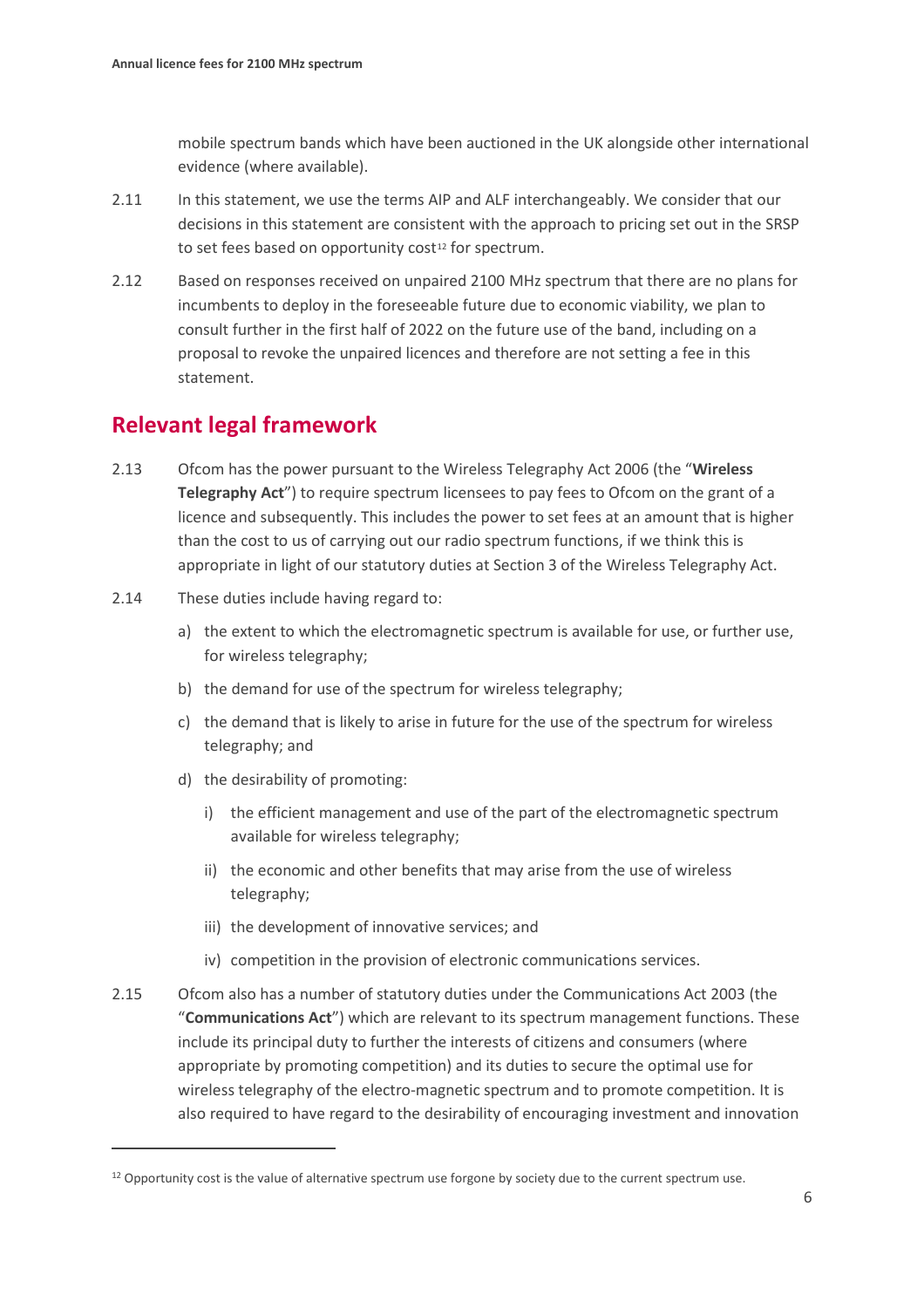in relevant markets and encouraging the availability and use of high speed data transfer services throughout the UK.

- 2.16 Our July 2021 consultation comprised an assessment of the impacts of ALFs for 2100 spectrum in accordance with section 7 of the Communications Act, the Equalities Act 2010 and the Northern Ireland Act 1998.
- 2.17 Further detail on our impact assessment and the relevant legal framework including the Direction is set out in Section 5 and Annex A1 of this statement.
- 2.18 In reaching our decisions, we have also had regard to the SSP as required under section 2B of the Communications Act, and the Direction.

# **Structure of this document**

- 2.19 The rest of this document is set out as follows:
	- **Section 3** sets out our view on the next highest value use or user for the 2100 MHz spectrum and approach to determining annual licence fees.
	- **Section 4** outlines the market value of the paired 2100 MHz spectrum.
	- **Section 5** sets out our further consideration of ALFs based on market value, in light of our statutory duties.
	- **Section 6** summarises our conclusions and outlines implementation.
- 2.20 Supporting material is set out in the following separate annexes:
	- **Annex A1** outlines the relevant legal framework.
	- **Annex A2** outlines our approach to international benchmarking for the paired 2100 MHz spectrum.
	- **Annex A3** sets out our assessment of spectrum awards relevant to the paired 2100 MHz spectrum.
	- **Annex A4** outlines our approach to annualisation for the paired 2100 MHz spectrum.
	- **Annex A5** contains a copy of the Regulations that we have made in order to set annual licence fees in accordance with this document. The final version of these Regulations will be published at<https://www.legislation.gov.uk/> and come into force on  $27<sup>th</sup>$ December 2021.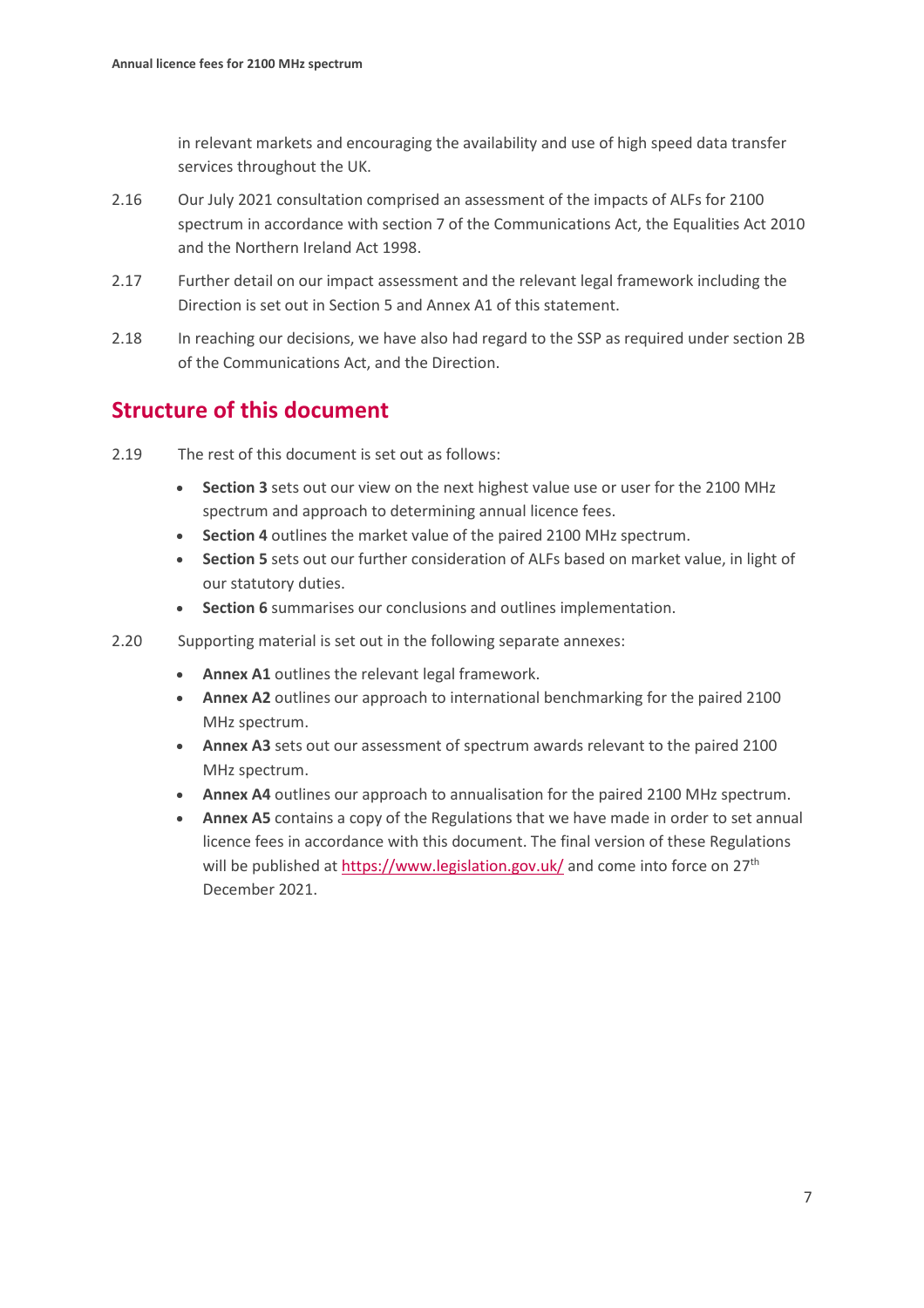# <span id="page-7-0"></span>3. Approach to determining annual licence fees for paired 2100 MHz spectrum

# **Introduction**

- 3.1 The purpose of AIP is to set fees for spectrum holdings that reflect the market value[13](#page-7-1) of the spectrum (based on its opportunity cost) in order to promote the optimal use of spectrum, in line with our duties. When we refer to opportunity cost, and as discussed in more detail in our SRSP, we mean the value to the next highest value use or user that is denied access to the spectrum.
- 3.2 In this section, we discuss our view of the next highest value use or user for the 2100 MHz spectrum taking account of consultation responses. We then set out the approach we have used to determine the annual licence fees payable for paired 2100 MHz spectrum based on that use/user.

# **Next highest value use or user for the 2100 MHz spectrum**

## **Our provisional view**

3.3 In our July 2021 consultation, we said that the next highest value use case for both the paired and unpaired 2100 MHz spectrum comes from mobile services and we expect that the next highest value user for the 2100 MHz spectrum would be another MNO.

## **Consultation responses**

#### **Paired 2100 MHz spectrum**

3.4 BT and Vodafone agreed that mobile services are the next highest value use case for the paired 2100 MHz spectrum. BT and VMO2 noted that this spectrum is being refarmed to support 4G/5G technologies.<sup>[14](#page-7-2)</sup>

#### **Unpaired 2100 MHz spectrum**

3.5 Vodafone and VMO2 agreed that mobile services are the next highest value use case for the unpaired 2100 MHz spectrum.[15](#page-7-3) BT disagreed that high power public mobile services are the highest value user in the unpaired 2100 MHz spectrum at least in the near term but agreed that the next highest value user could be other mobile application.<sup>[16](#page-7-4)</sup> Three indicated there is no excess demand now and in the future for their 1914.9 to 1920 MHz

<span id="page-7-1"></span><sup>&</sup>lt;sup>13</sup> We define market value as the market-clearing price in a well-functioning market, or the forward-looking marginal opportunity cost of the spectrum, and we use the terms "full market value", "market value" and "marginal opportunity cost" interchangeably in this document.

<span id="page-7-2"></span><sup>&</sup>lt;sup>14</sup> [BT consultation response,](https://www.ofcom.org.uk/__data/assets/pdf_file/0023/226085/bt.pdf) section 3.1.1[; VMO2 consultation response,](https://www.ofcom.org.uk/__data/assets/pdf_file/0025/226087/virgin-media-o2.pdf) p. 1[; Vodafone consultation response,](https://www.ofcom.org.uk/__data/assets/pdf_file/0026/226088/vodafone.pdf) p. 4.

<span id="page-7-3"></span><sup>15</sup> Vodafone consultation response, p. 4; VMO2 consultation response, p. 4.

<span id="page-7-4"></span><sup>16</sup> BT consultation response, p. 7.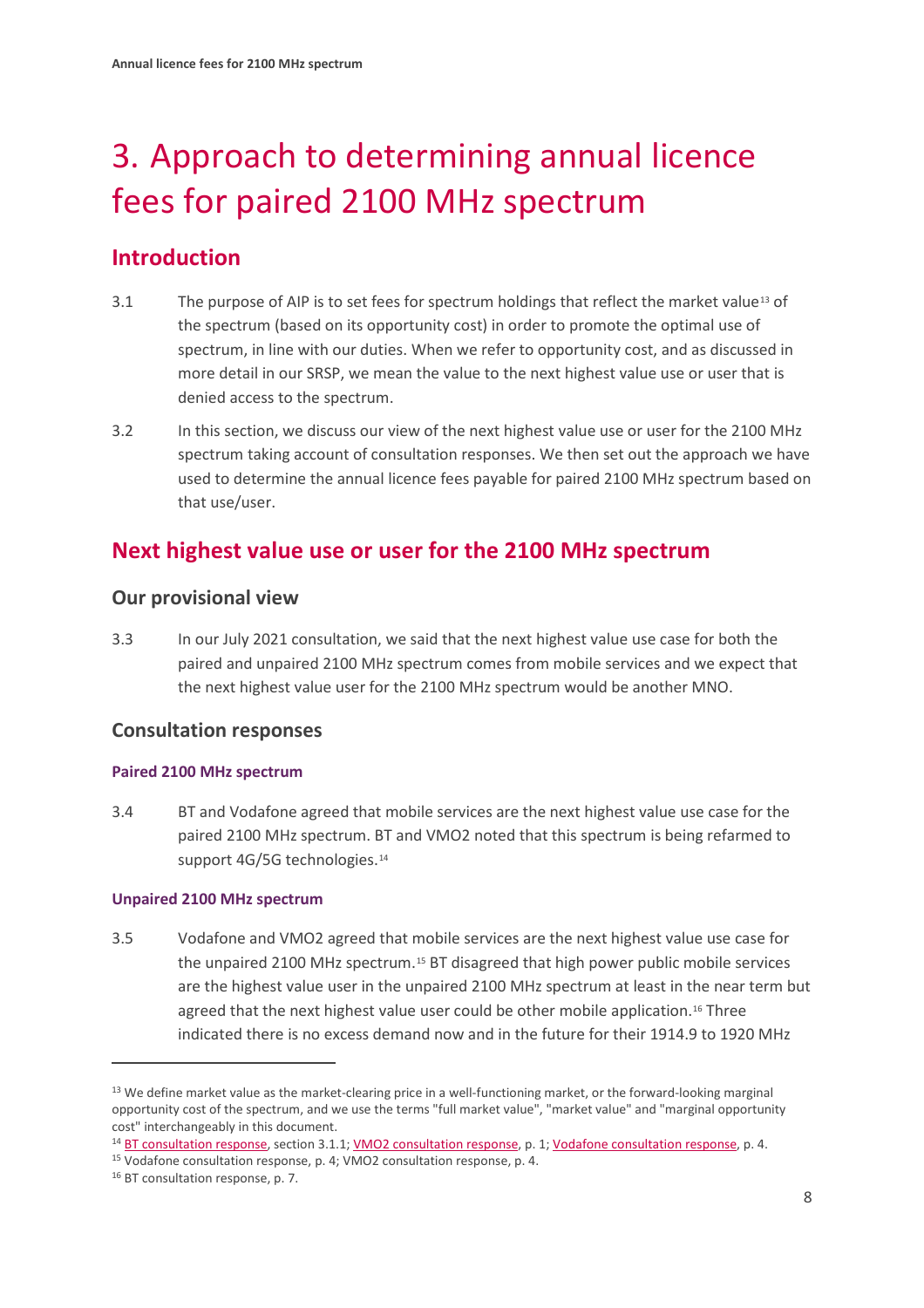spectrum as their spectrum would have to be a guard band to enable the high power mobile TDD use of the unpaired 2100 MHz spectrum that Ofcom envisaged.[17](#page-8-0)

3.6 All respondents indicated a number of barriers that prevent future economical deployment of high power mobile service. We summarise these below.

#### Mobile use not permitted in existing licence

- 3.7 BT stated current licence conditions do not permit high power mobile use and urged Ofcom to work with licensees to make the 2100 MHz unpaired licence conditions more technology neutral as well as support any request to trade the spectrum or to share the spectrum on a geographic basis via Local Access licences. It said there is a lack of any evidence of demand for use of the spectrum.[18](#page-8-1)
- 3.8 VMO2 confirmed it is not using the spectrum and that current licence conditions do not permit high power mobile use. It also noted the need for synchronisation required for mobile deployment of unpaired 2100 MHz spectrum will increase cost or limit viability to deploy as not all sites support phase synchronisation.[19](#page-8-2)

#### Limited available bandwidth and compatibility with adjacent paired 2100 MHz spectrum

- 3.9 BT noted that a guard band may be needed to achieve compatibility with paired 2100 MHz spectrum. This limits the amount of spectrum available which in turn is less economical to deploy high-power mobile.<sup>20</sup> VMO2 and Three also noted that there is a 5 MHz guard band between the paired and unpaired 2.6 GHz spectrum, with Three pointing to a similar guard band between the 700 MHz SDL and FDD uplink spectrum.[21](#page-8-4)
- 3.10 VMO2 suggested that a minimum of 10 MHz spectrum is needed for economically viable mobile deployment and existing small holdings by individual MNOs (5 and 10 MHz) further limits potential for mobile use cases. The band can only support a maximum of two MNOs and requires effective interference management with adjacent paired 2100 MHz spectrum in the absence of a guard band. It noted Ofcom has not considered compatibility with spectrum below 1900 MHz in the event that the 1900-1915 MHz unpaired spectrum is used to deploy high power mobile.<sup>[22](#page-8-5)</sup>

#### Lack of equipment ecosystem

3.11 BT indicated the main equipment issue is not the availability of mobile devices but of base station equipment operating across the whole 1900-1920 MHz that is compatible with the adjacent paired 2100 MHz spectrum. It said that even if this could be resolved, global harmonization is unlikely and there would be a time delay before high power 4G/5G has the potential to be deployed in the band.<sup>[23](#page-8-6)</sup>

<span id="page-8-0"></span><sup>&</sup>lt;sup>17</sup> [Three consultation response,](https://www.ofcom.org.uk/__data/assets/pdf_file/0024/226086/three.pdf) p. 6.

<span id="page-8-1"></span><sup>18</sup> BT consultation response, section 3.1.2 and 3.3.1.

<span id="page-8-2"></span><sup>19</sup> VM02 consultation response, p. 5 and p. 7.

<span id="page-8-3"></span><sup>20</sup> BT consultation response, p. 7.

<span id="page-8-4"></span><sup>&</sup>lt;sup>21</sup> Three consultation response, paragraphs 2.3 and 2.4; VM02 consultation response, p. 8.

<span id="page-8-5"></span><sup>22</sup> VM02 consultation response, p. 5 and p. 8.

<span id="page-8-6"></span><sup>23</sup> BT consultation response, p. 6.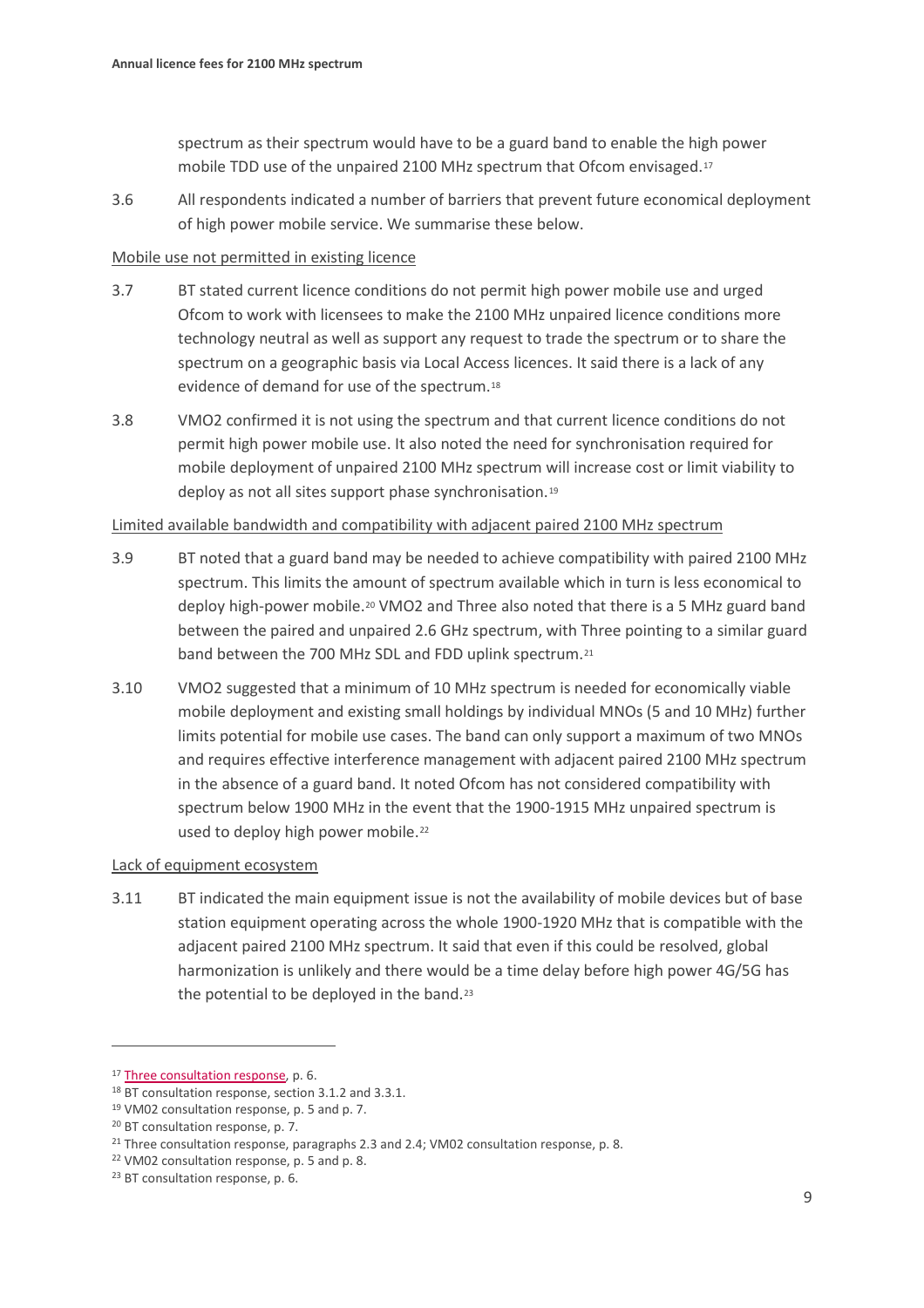3.12 VMO2 indicated there is no base station equipment supplier that it is permitted to purchase from that supply equipment in this band. Even if equipment is developed, it would take years to become available and at a very high cost due to lack of scale. It also noted that mobile devices that support this band (band 39) are produced for the Chinese market and need to be adapted to comply with European requirements. It would take years for devices to become available and even longer for a substantial number of users to have devices that support the band.<sup>[24](#page-9-0)</sup>

### **Our decision**

#### **Paired 2100 MHz spectrum**

3.13 We maintain our view that the highest value use in the paired 2100 MHz spectrum is mobile services noting that there is no disagreement with this view from respondents.

#### **Unpaired 2100 MHz spectrum**

- 3.14 The responses from MNOs indicate that they have no plans to deploy in the band in the foreseeable future under the current licensing arrangements and that there are a number of barriers to economic deployment. We also note that MNOs have not deployed since acquiring the unpaired 2100 MHz spectrum in 2000.
- 3.15 Consequently, we are concerned that this spectrum will continue to be unused in the future. We are considering the issues raised and how we might enable this spectrum to be used more effectively in the future noting planned emergency services gateway use, European harmonisation for railway services and utilities sector spectrum requirement for secure network.
- 3.16 We plan to consult on the future use of the band, including on a proposal to revoke the unpaired licences and consider it would be appropriate to consider the issue of fees at that time and within that context. We are not therefore, setting a fee for unpaired 2100 MHz spectrum in this statement.

# **Approach to determining the annual licence fees payable for paired 2100 MHz spectrum**

#### **Our provisional view**

3.17 In the July 2021 consultation, we explained that having provisionally determined the next highest value use or user, and following the framework we set out in the SRSP, our starting point when calculating the appropriate fee for a spectrum band is to first determine the market value (based on its opportunity cost to that next highest use or user) of the spectrum concerned. For mobile spectrum, we considered the evidence on the market value of mobile spectrum bands which have been auctioned in the UK alongside other

<span id="page-9-0"></span><sup>24</sup> VM02 consultation response, p. 6 and p. 7.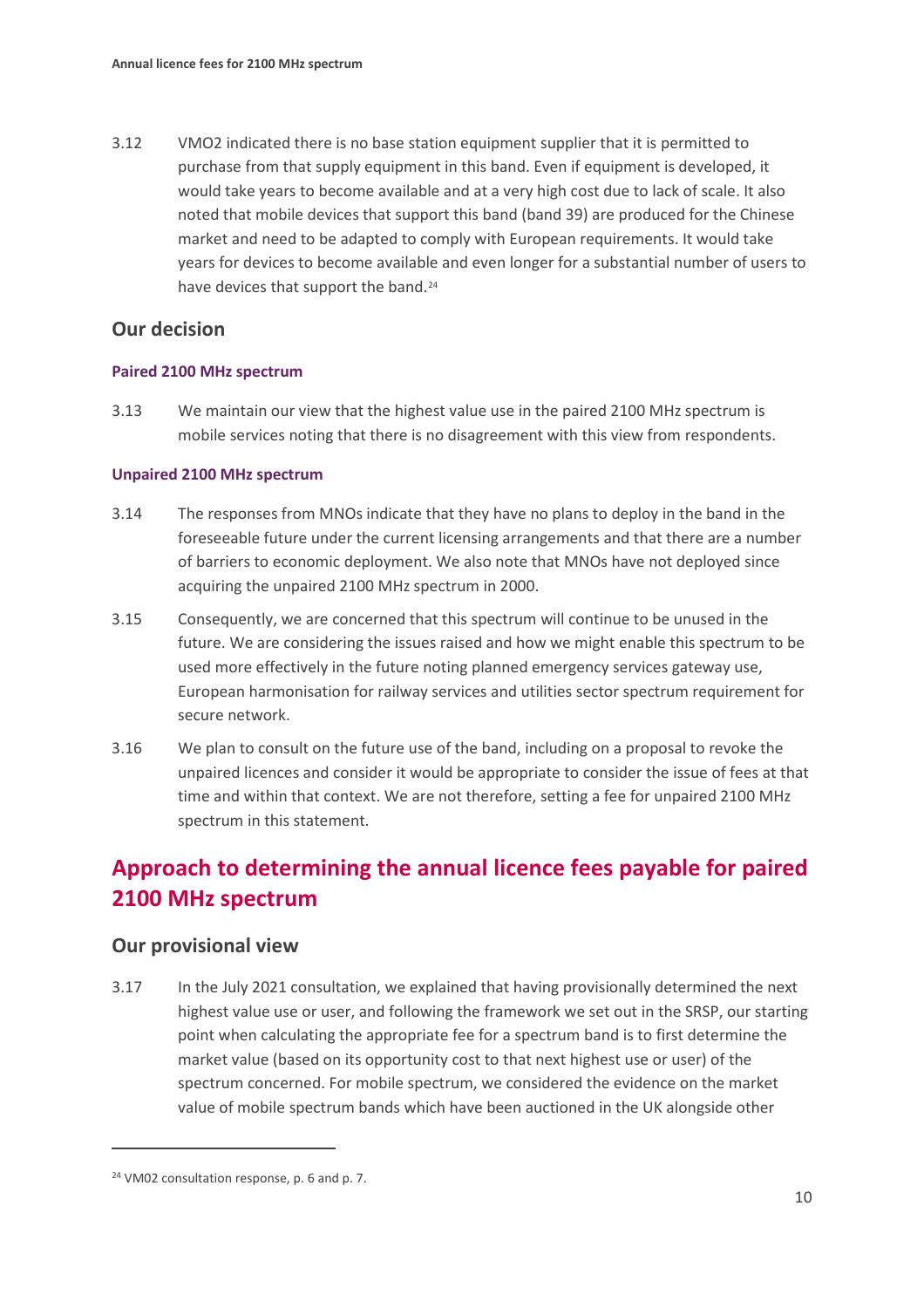evidence (where available). We then converted these lump-sum market values into equivalent annual rates by applying an annualisation rate. Next, we considered in light of our statutory duties, what the likely impact of setting fees at that level would be, and whether, as a consequence of that assessment, there was any reason for us to set fees at a different level. Taking all the above into account, we reached a provisional view on the appropriate level of fees for the 2100 MHz spectrum.

### **Consultation responses**

- 3.18 BT, VMO2 and Vodafone agreed with our approach and made the following points:
	- a) BT suggested that the approach whilst practical is subject to a large margin of error and must be applied with caution and results interpreted conservatively due to differences in market situations over time and a reliance on auction data from limited countries.<sup>[25](#page-10-0)</sup>
	- b) VMO2 suggested that Ofcom and industry should evaluate this methodology outside the context of setting ALFs for an individual spectrum band, arguing that the methodology, while supporting ALFs that reflect reasonable market values, lacks an intuitive understanding of how ALFs vary in UK auction outcomes and international benchmarks[.26](#page-10-1)
	- c) Vodafone questioned the sustainability of the approach when, in its view, there are likely to be fewer relevant auctions and the current approach will thus be relying on increasingly historical data. It considers it is already difficult to determine whether auction price differences are due to the different values placed on specific bands or are an artefact of when the spectrum award took place. It also suggested an alternative approach whereby holders of the least spectrum would pay an administrative fee whilst those operators using more spectrum would pay for their excess usage.<sup>[27](#page-10-2)</sup>

## **Our decision**

- 3.19 We recognise that auction values are in practice affected to a significant extent by factors specific to the particular award.
- 3.20 We note that there is no disagreement with the overarching approach and that the key focus of all responses was how Ofcom exercises regulatory judgement with regard to specific auctions. We also note that Vodafone's suggestion of an alternative methodology is related to future determinations of ALF (in other spectrum bands) rather than ALF in this specific case. We consider that the evidence we have included in this assessment is relevant to assessing the market value of the paired 2100 MHz spectrum.
- 3.21 In considering the evidence on the market value of mobile spectrum bands which have been auctioned in the UK we note:

<span id="page-10-0"></span><sup>&</sup>lt;sup>25</sup> BT consultation response, section 2.2.

<span id="page-10-1"></span><sup>26</sup> VMO2 consultation response, p. 2 and p. 4.

<span id="page-10-2"></span><sup>27</sup> Vodafone consultation response, p. 5 and p. 6.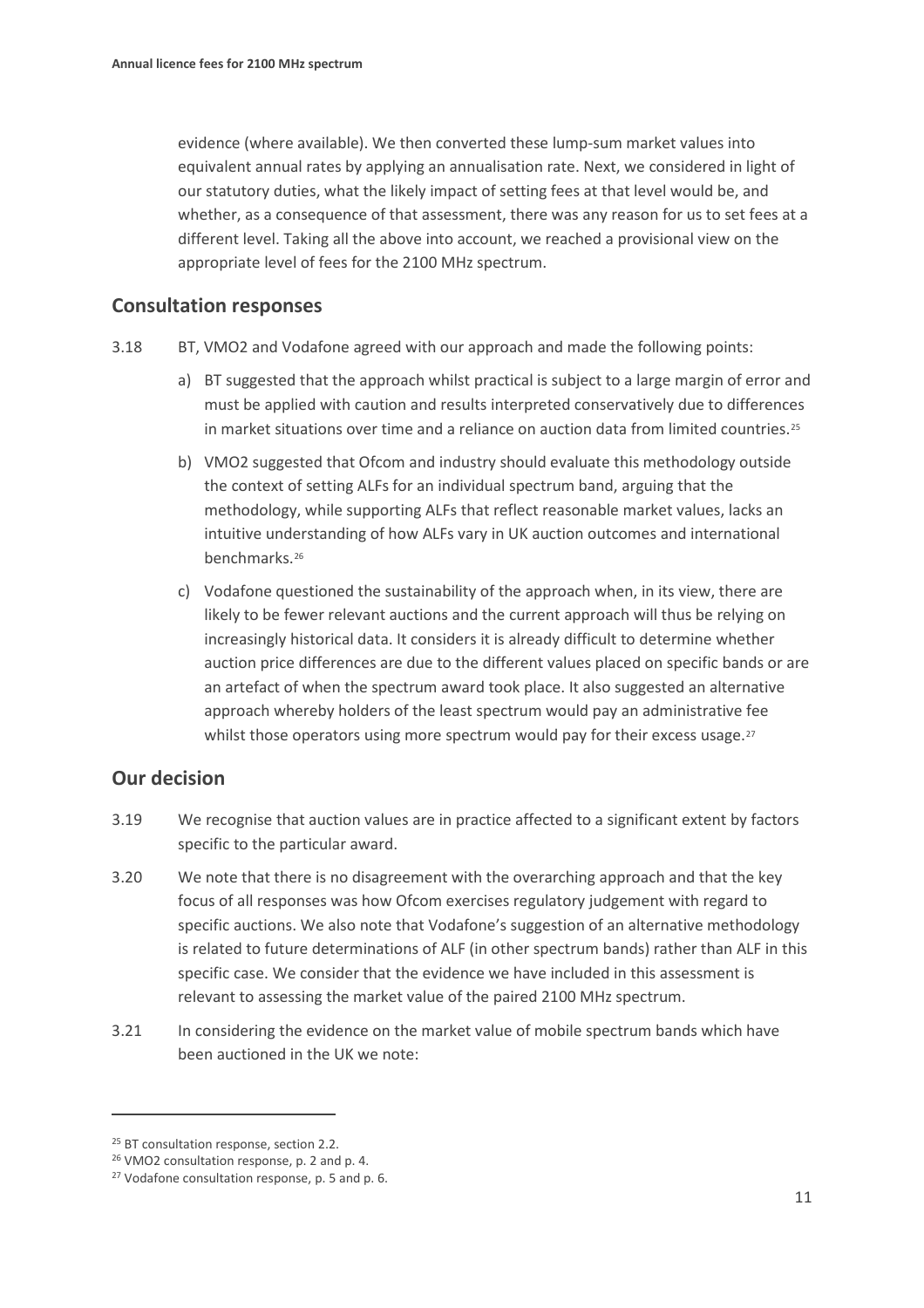- a) when setting the ALF for 3.4 GHz and 3.6 GHz spectrum already held by UK Broadband Ltd ("**UKB**") in 2019, we based our estimate of market value on the results of the 2018 auction of 3.4 GHz spectrum;<sup>[28](#page-11-0)</sup> and
- b) when setting ALFs for 900 MHz and 1800 MHz spectrum in 2018, neither of those bands had been auctioned in the UK. In that case we used the results of the 2013 UK auction of 800 MHz and 2.6 GHz spectrum, alongside the results of auctions involving 800 MHz, 900 MHz, 1800 MHz and 2.6 GHz in other European countries, to derive our estimates of the value of the 900 MHz and 1800 MHz bands.[29](#page-11-1)
- <span id="page-11-3"></span>3.22 The 2100 MHz spectrum was auctioned in the UK in 2000.[30](#page-11-2) However, our view is that it would not be appropriate to use this 20-year old auction result to inform our forwardlooking view of the market value of this spectrum, noting that there is no disagreement to this view from respondents.
- 3.23 There is no directly relevant UK auction evidence since 2000 to inform the market value of the paired 2100 MHz spectrum, which means that we cannot adopt the same approach as we did when setting ALF for UKB's 3.4 and 3.6 GHz spectrum.
- 3.24 We therefore consider the more appropriate approach is that taken for 900 MHz and 1800 MHz ALFs. That is, to use the results of recent UK auctions of mobile spectrum in other bands alongside other relevant evidence, including the results of auctions in other European countries (in each case, where available).
- 3.25 Our approach to determining the ALF payable for the paired 2100 MHz spectrum can therefore be summarised as follows:
	- a) We estimate the lump-sum market value of UK spectrum bands that have been auctioned in recent years (the "auction bands").
	- b) We consider auction prices for 2100 MHz and the auction bands in European countries from 2010 onward, from which we derive the relative value of 2100 MHz to the auction bands in these benchmark countries. We use these relative values, in combination with our estimates of the UK market value of the auction bands to derive a set of benchmarks for the lump-sum market value in the UK of the paired 2100 MHz spectrum.
	- c) We assess this benchmark evidence to reach a view on the lump-sum market value of UK paired 2100 MHz spectrum. In view of our statutory duties to secure the optimal

<span id="page-11-0"></span><sup>28</sup> Ofcom, *Annual Licence Fees for UK Broadband's 3.4 GHz and 3.6 GHz spectrum*, June 2019, https://www.ofcom.org.uk/ data/assets/pdf file/0013/151231/statement-annual-licence-fees-uk-3.4-ghz-and-3.6-ghz[spectrum.pdf.](https://www.ofcom.org.uk/__data/assets/pdf_file/0013/151231/statement-annual-licence-fees-uk-3.4-ghz-and-3.6-ghz-spectrum.pdf)

30

<span id="page-11-1"></span><sup>&</sup>lt;sup>29</sup> Ofcom, Annual Licence Fees for 900 MHz and 1800 MHz frequency bands, December 2018,

https://www.ofcom.org.uk/ data/assets/pdf file/0020/130547/Statement-Annual-licence-fees-900-MHz-and-1800-[MHz.pdf.](https://www.ofcom.org.uk/__data/assets/pdf_file/0020/130547/Statement-Annual-licence-fees-900-MHz-and-1800-MHz.pdf)

<span id="page-11-2"></span>[https://webarchive.nationalarchives.gov.uk/20080715010941/http://www.ofcom.org.uk/static/archive/spectrumauctions](https://webarchive.nationalarchives.gov.uk/20080715010941/http:/www.ofcom.org.uk/static/archive/spectrumauctions/press/200427.htm) [/press/200427.htm](https://webarchive.nationalarchives.gov.uk/20080715010941/http:/www.ofcom.org.uk/static/archive/spectrumauctions/press/200427.htm)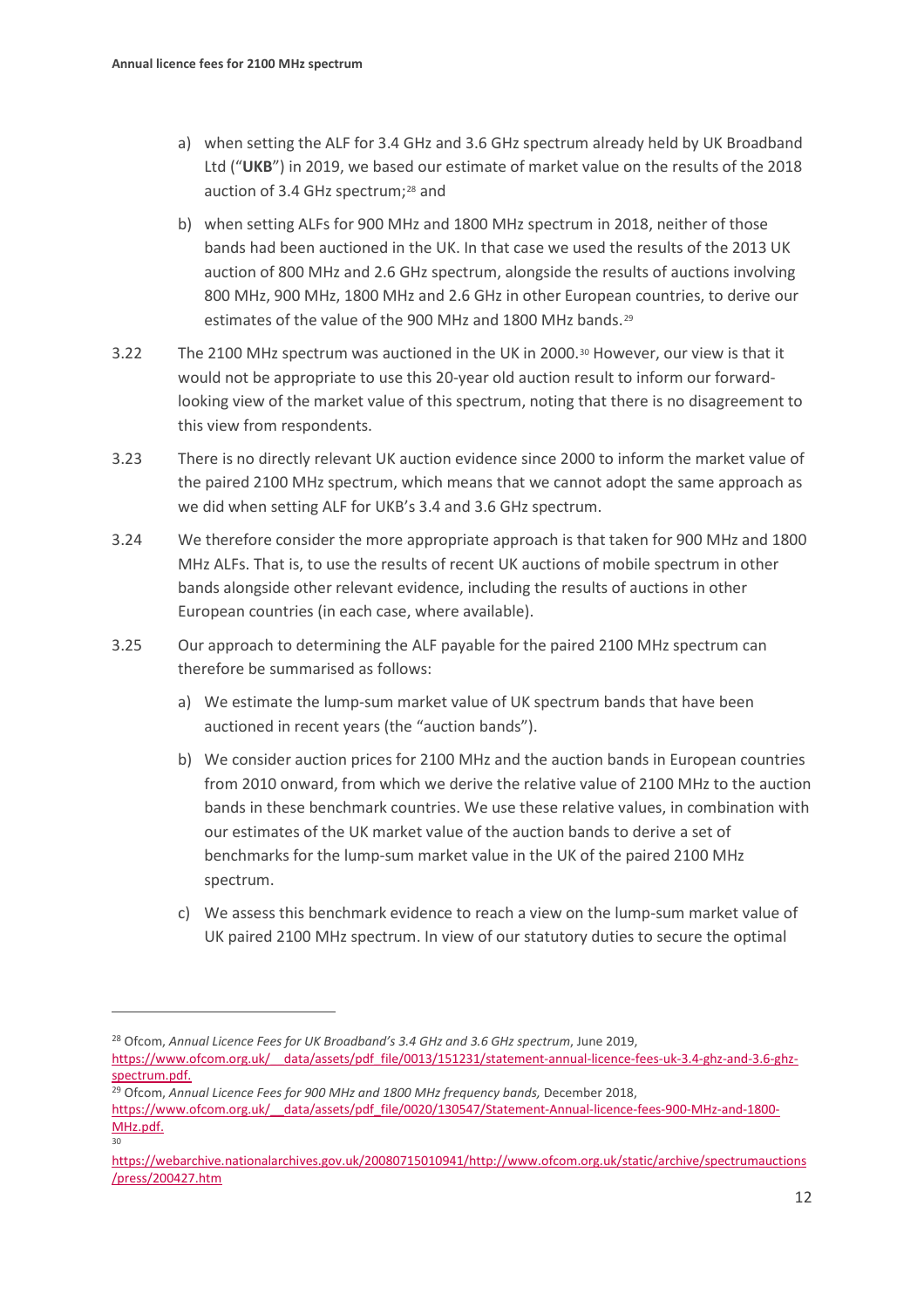use of spectrum, we adopt a conservative approach to the interpretation of the evidence.

- d) To convert the lump-sum value into an equivalent annual payment, we apply an annualisation rate, derived from a post-tax discount rate (which takes into account the degree of risk-sharing between licensees and the Government) and a tax adjustment factor (reflecting the more favourable tax treatment of annual fees compared to lumpsum auction payments).
- e) Next, we consider in light of our statutory duties, what the likely impact of setting fees at that level would be, and whether, as a consequence of that assessment, there is any reason for us to set fees at a different level. Taking all of the above into account, we reached a conclusion on the appropriate level of fees for the 2100 MHz spectrum in this case.
- 3.26 The Direction requires Ofcom to set the annual licence fees for the 2100 MHz spectrum so that they reflect the full market value of the frequencies in the band. The approach we have decided to adopt in this case is therefore also consistent with and reinforced by the Direction which has been considered in the light of our statutory duties.
- 3.27 This overall approach for paired 2100 MHz spectrum is illustrated in Figure 3.1 below.

**Figure 3.1: Framework of steps to determine ALF for paired 2100 MHz spectrum**



3.28 Steps 1, 2 and 3 above are outlined in the next section (Section 4). Section 5 sets out our impact assessment under Step 4, and Step 5 is set out in Section 6.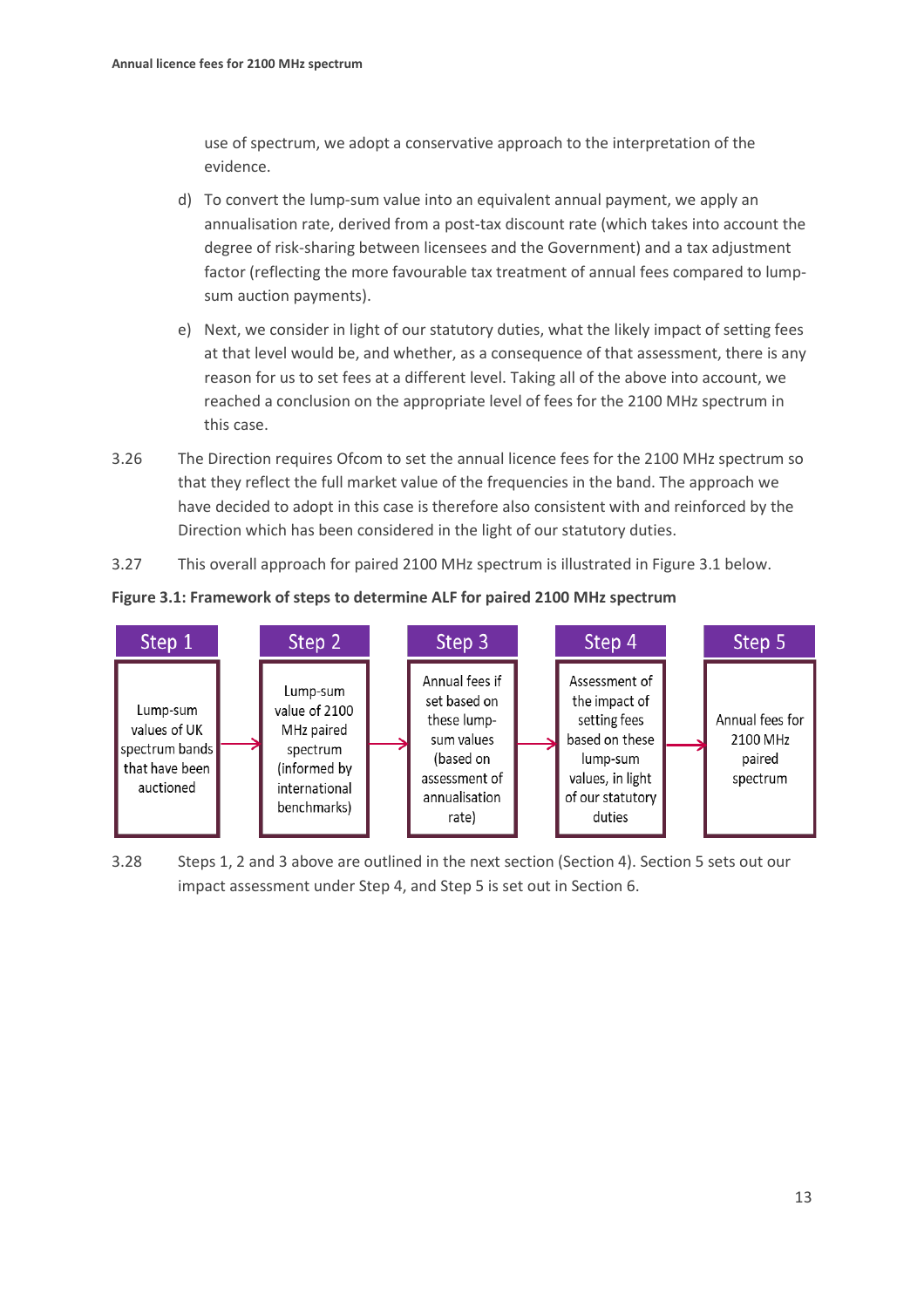# <span id="page-13-0"></span>4. Market value of paired 2100 MHz spectrum

# **Introduction**

- 4.1 This section sets out our assessment of the market value of the paired 2100 MHz spectrum, based on the framework of steps set out in Figure 3.1 in Section 3, taking into account consultation responses.
- 4.2 We first set out market values of UK spectrum bands that have been auctioned (Step 1). Step 2 starts with our approach to international benchmarking, followed by our decision on the relevant international benchmarks, and finally our estimate of the lump-sum market value of paired 2100 MHz spectrum informed by the international benchmarks. We conclude this section with Step 3 which converts the lump-sum market value into an annualised sum.

# **Market value of UK mobile spectrum bands which have been auctioned**

4.3 Step 1 in determining the market value of the paired 2100 MHz spectrum, as outlined in Figure 3.1, is to consider the evidence on the market value of mobile spectrum bands which have been auctioned in the UK.

## **Our provisional view**

- 4.4 In the July 2021 consultation, we noted that since the auction of the 2100 MHz spectrum in 2000, we had carried out three mobile spectrum auctions and derived auction prices for each of these awards:
	- a) award of 800 MHz (paired) and 2.6 GHz (paired and unpaired) spectrum in March 2013;
	- b) award of 2.3 GHz (unpaired) and 3.4 GHz (unpaired) spectrum in April 2018; and
	- c) award of 700 MHz (paired and supplemental downlink) and 3.6 GHz (unpaired) spectrum in April 2021.

# **Consultation responses**

<span id="page-13-3"></span>4.5 VMO2 and Frontier Economics (commissioned by Vodafone) were of the view that the UK 3.6 GHz (2021) auction result should receive a greater weight than the less recent UK 3.4 GHz (2018) auction result, while BT and Three suggested that the latter should be disregarded altogether. BT argued that the more recent price reflects the current marginal value of spectrum in the UK 3.4-3.6 GHz band,<sup>[31](#page-13-1)</sup> while VMO2 argued that it is more informative about the current value in that wider band.<sup>[32](#page-13-2)</sup> Three suggested that the older

<span id="page-13-2"></span><span id="page-13-1"></span><sup>&</sup>lt;sup>31</sup> BT consultation response, pp. 8-9.

<sup>32</sup> VMO2 consultation response, p. 3.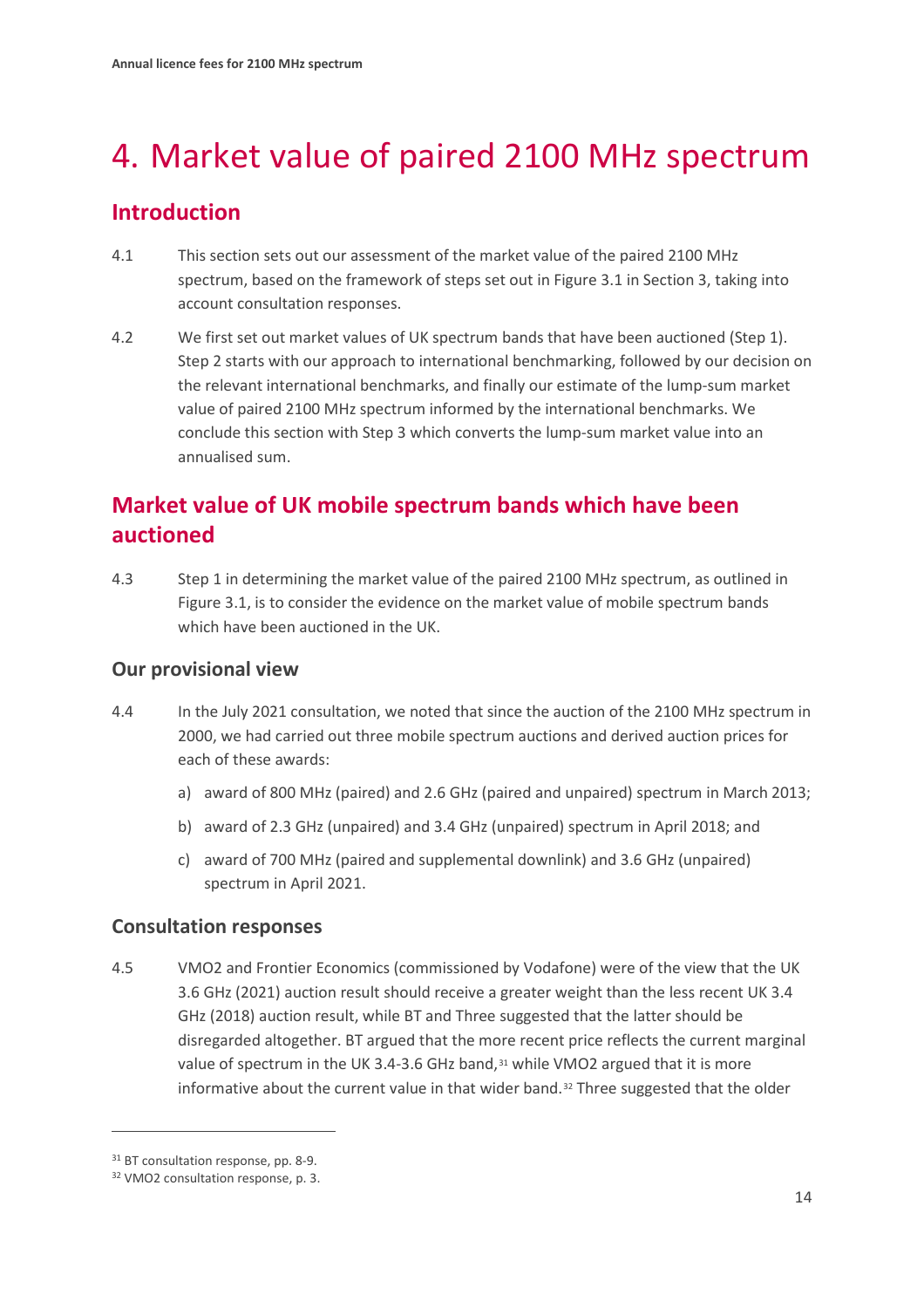price is now "superseded" by the more recent price and that bids and values in the UK 3.4 GHz auction were dependent on assumptions about the outcome of the subsequent UK 3.6 GHz auction which awarded further spectrum in that wider band.[33](#page-14-0)

<span id="page-14-6"></span>4.6 Frontier noted that the two awards of 3.4 GHz and 3.6 GHz spectrum may have been influenced to an extent by strategic bidding given complexity on bidding on sequential auctions. It considered it was unclear whether the resulting prices were likely to over or under-estimate market value. Frontier considered that the prices paid for 800 MHz and 2.6 GHz spectrum in 2013 were unlikely to be informative of the current forward-looking market value of these bands, given the trend for convergence in values of sub 1-GHz spectrum. It also noted that it had previously identified issues with Ofcom's approach to estimating the prices of 800 MHz and 2.6 GHz. It considered that estimates based on the more recent UK 700 MHz and 3.6 GHz auction prices should receive a greater weight than estimates based on other, less recent UK auction prices. [34](#page-14-1)

## **Our decision**

#### **UK auction bands**

- 4.7 We consider that the auction prices from the three recent mobile spectrum auctions that we have carried out are relevant evidence for determining the market value of UK 2100 MHz spectrum.
- 4.8 Table 4.1 below sets out the auction prices (in April 2021 prices<sup>35</sup>) from these auctions. In this document we refer to these spectrum bands as the "auction bands."

|  |  |  |  | Table 4.1: Auction prices from recent UK mobile spectrum auctions |
|--|--|--|--|-------------------------------------------------------------------|
|--|--|--|--|-------------------------------------------------------------------|

| <b>Spectrum band</b> | <b>Auction date</b> | <b>Price (per MHz)</b> |
|----------------------|---------------------|------------------------|
| 700 MHz              | <b>March 2021</b>   | £14.1m <sup>36</sup>   |
| 800 MHz              | <b>March 2013</b>   | £37.0m <sup>37</sup>   |
| $2.3$ GHz            | April 2018          | £5.4m                  |
| $2.6$ GHz            | <b>March 2013</b>   | £6.2m <sup>38</sup>    |
| 3.4 GHz              | April 2018          | £7.9m                  |
| 3.6 GHz              | <b>March 2021</b>   | £4.2m                  |

<span id="page-14-0"></span><sup>&</sup>lt;sup>33</sup> Three consultation response, paragraphs 3.2 and 3.6-3.8.

<span id="page-14-1"></span><sup>&</sup>lt;sup>34</sup> [Frontier Economics](https://www.ofcom.org.uk/__data/assets/pdf_file/0029/226478/vodafone-annex.pdf) (commissioned by Vodafone), pp. 15-16.

<span id="page-14-2"></span><sup>&</sup>lt;sup>35</sup> In this Statement, we state all auction prices in April 2021 prices. This is to ensure consistency and aid comparability with the July 2021 consultation where auction prices were also stated in April 2021 prices.

<span id="page-14-3"></span><sup>36</sup> Market value for 700 MHz paired spectrum.

<span id="page-14-4"></span><sup>37</sup> This is gross of expected DTT co-existence costs. See Ofcom, *Annual Licence Fees for 900 MHz and 1800 MHz frequency bands,* December 2018[, https://www.ofcom.org.uk/\\_\\_data/assets/pdf\\_file/0020/130547/Statement-Annual-licence-fees-](https://www.ofcom.org.uk/__data/assets/pdf_file/0020/130547/Statement-Annual-licence-fees-900-MHz-and-1800-MHz.pdf)[900-MHz-and-1800-MHz.pdf,](https://www.ofcom.org.uk/__data/assets/pdf_file/0020/130547/Statement-Annual-licence-fees-900-MHz-and-1800-MHz.pdf) paragraphs 4.5 and 4.6. In the remainder of this section we refer to this as the **2018 Statement.** 

<span id="page-14-5"></span><sup>38</sup> Market value for 2.6 GHz paired spectrum.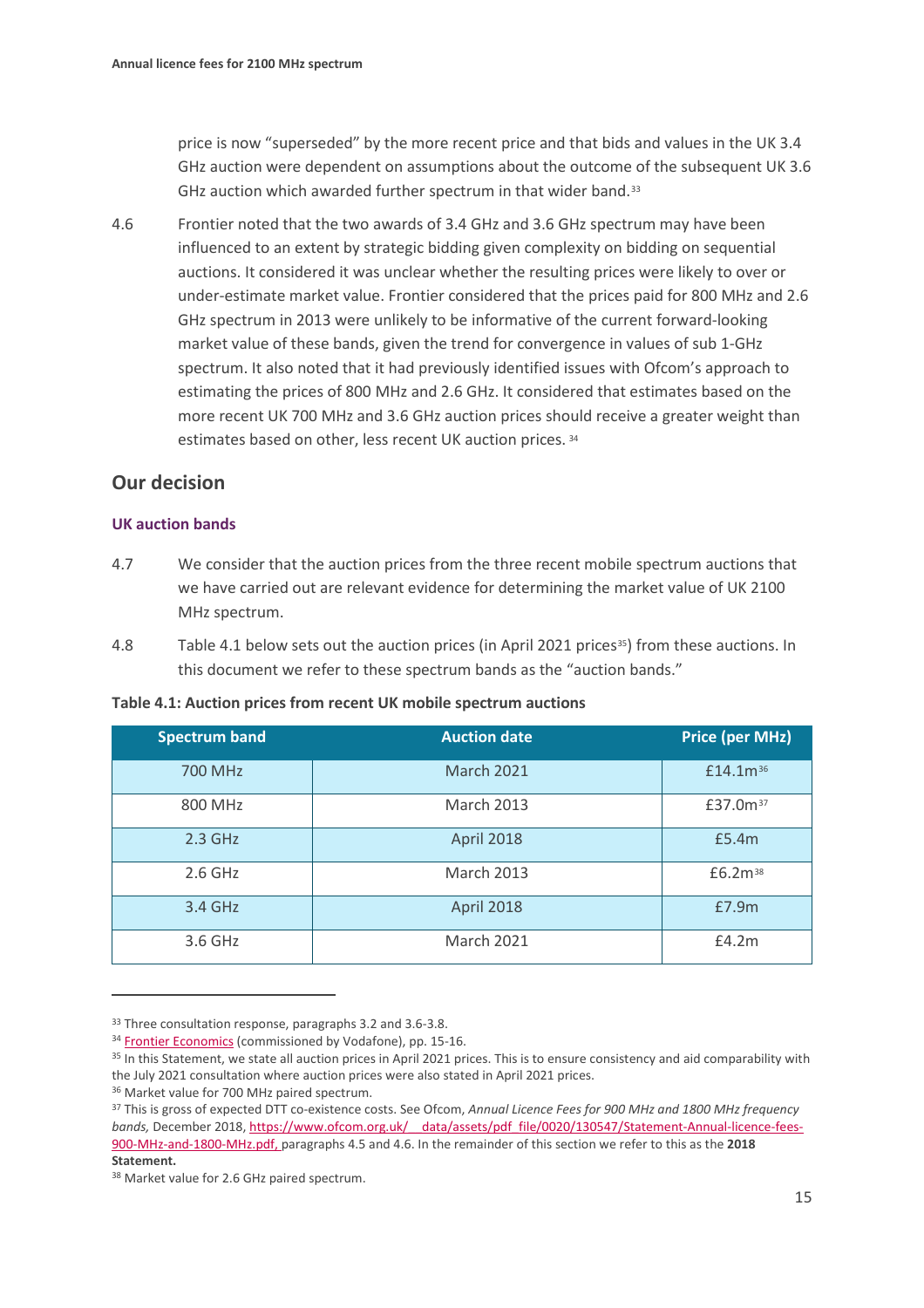#### *Source: Ofcom[39](#page-15-0)*

- 4.9 In December 2018, we set ALFs for 900 MHz based on a lump-sum value of £19.8m, and for 1800 MHz based on a lump-sum value of £14.6m (in April 2021 prices). These were informed by the UK auction values from the March 2013 auction.
- 4.10 The UK auction results show that there can be significant variation in the prices achieved for similar spectrum bands, reflecting the fact that auction values are in practice affected to a significant extent by factors specific to the particular award, market developments and timing. This feature in turn illustrates the complexity of the challenge we have in determining the appropriate market value for UK 2100 MHz paired spectrum, and the fact there is no one "correct" value that can be mechanistically derived from the data we have.
- 4.11 Notwithstanding significant price variation for mobile spectrum bands, the UK auction results indicate that sub-1 GHz spectrum is more highly valued than high frequency spectrum.

#### **Weight on more recent auctions**

- 4.12 We have considered the points raised by stakeholders in relation to the UK 3.4 GHz and 3.6 GHz auctions. In 2019 (following the 3.4 GHz auction but before the 3.6 GHz auction) when we set the ALF for UK Broadband's 3.4 and 3.6 GHz spectrum we were of the view (and the four MNOs did not disagree) that *"the long-term value of the 3.6-3.8 GHz band will be the same as the 3.4-3.6 GHz band."[40](#page-15-1)*
- 4.13 We recognise that the different auction prices for 3.4-3.8 GHz spectrum in the UK 2018 3.4 GHz and 2021 3.6 GHz auctions raise a question as to how we interpret the results of these two auctions for the purposes of estimating the market value of the paired 2100 MHz spectrum.
- 4.14 We also recognise that in assessments involving quantitative evidence, there is often a presumption that the most recent evidence will give the most accurate picture. However, in this case for the purposes of estimating the market value of the paired 2100 MHz spectrum, we do not consider that that is necessarily the case.
- 4.15 This presumption most clearly applies in relation to trending data that follows a pattern over time. In the present case, notwithstanding the different auction outcomes, we do not consider that there is strong evidence to suggest that the long-term value of the 3.4-3.8

*[https://www.ofcom.org.uk/\\_\\_data/assets/pdf\\_file/0018/112932/Regulation-111-Final-outcome-of-award.pdf.](https://www.ofcom.org.uk/__data/assets/pdf_file/0018/112932/Regulation-111-Final-outcome-of-award.pdf)* March 2021 auction prices derived from Ofcom, *Award of the 700 MHz and 3.6-3.8 GHz spectrum bands – Publication of the results of the Principal Stage of the auction under regulation 49 of the Wireless Telegraphy (Licence Award) Regulations 2020,* 17 March 2021, https://www.ofcom.org.uk/ data/assets/pdf\_file/0017/216107/publication-ps-results-reg-49.pdf. <sup>40</sup> Ofcom, *Annual Licence Fees for UK Broadband's 3.4 GHz and 3.6 GHz spectrum*, June 2019,

<span id="page-15-0"></span><sup>&</sup>lt;sup>39</sup> March 2013 auction prices derived from Ofcom 2018 Statement, paragraphs 4.6 and 4.9. April 2018 auction prices derived from Ofcom, *Award of 2.3 and 3.4 GHz spectrum bands - Publication under regulation 111 of the Wireless Telegraphy (Licence Award) Regulations 2018 of results of auction,* 13 April 2018,

<span id="page-15-1"></span>https://www.ofcom.org.uk/ data/assets/pdf file/0013/151231/statement-annual-licence-fees-uk-3.4-ghz-and-3.6-ghz[spectrum.pdf,](https://www.ofcom.org.uk/__data/assets/pdf_file/0013/151231/statement-annual-licence-fees-uk-3.4-ghz-and-3.6-ghz-spectrum.pdf) paragraphs 3.22-3.30.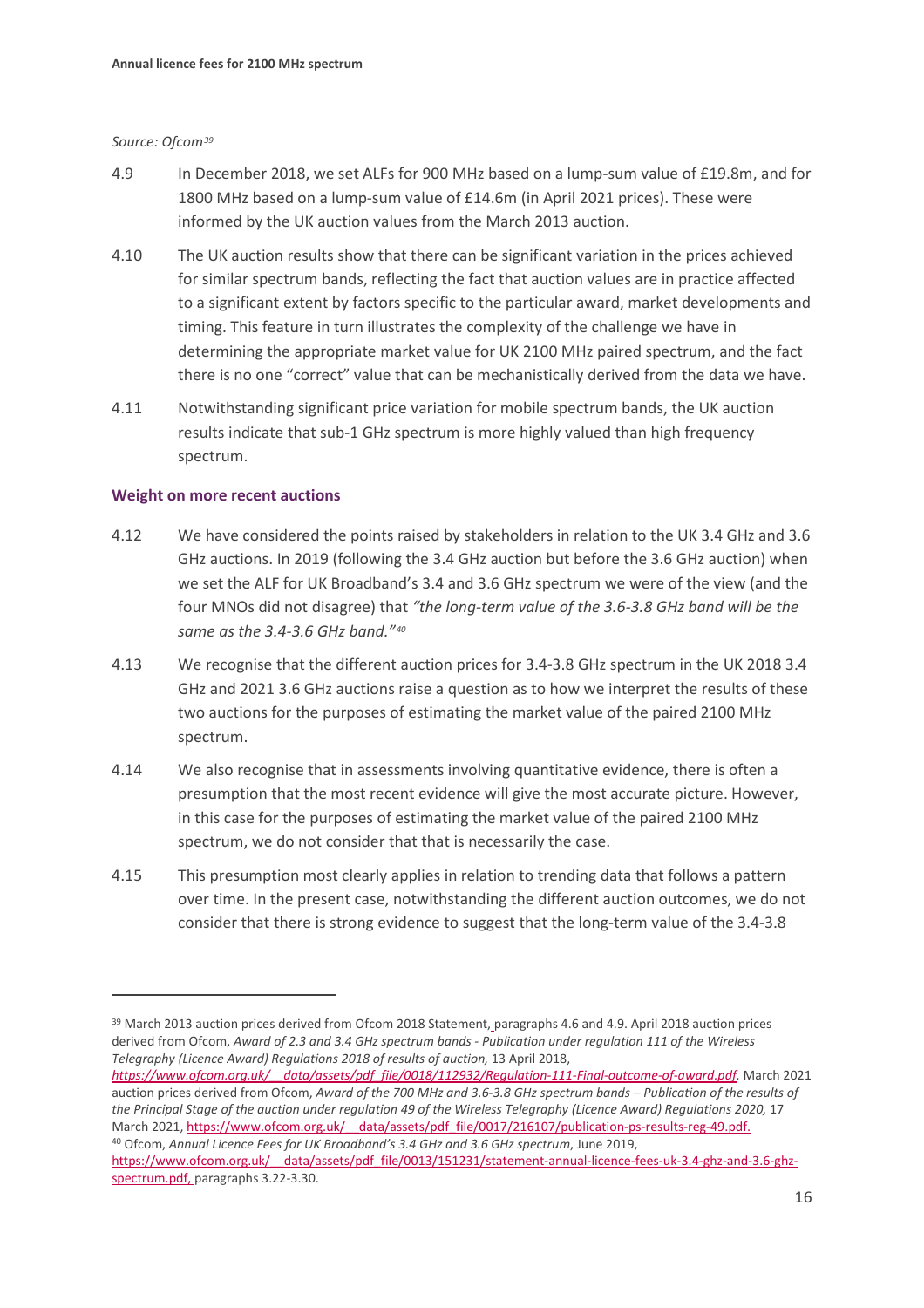GHz band changed between the two auctions such that the more recent auction is presumptively, in our view more informative.

- 4.16 Rather, as we noted in the SRSP, a number of different factors can influence the outcome of a particular auction. We therefore consider, consistent with our general approach to all auction evidence used in our assessment, that the appropriate approach is to include all relevant evidence.[41](#page-16-0)
- 4.17 In this case, we consider that both the UK 3.4 GHz and 3.6 GHz auctions are relevant evidence. Neither auction had unsold spectrum, both sold above reserve price (albeit not by much in the case of the more recent 3.6 GHz auction), and there appears to be some evidence of competitive bidding in both auctions.
- 4.18 As a result, our view is that there is not a clear reason to prefer one auction result over the other. As such, we place equal weight on both auction outcomes when making our assessment. We also do not think it is appropriate for the value for the high frequency spectrum to have a strong influence on the resulting value we set for 2100 MHz – given that the latter is a mainstream coverage band we think it is more similar to the lower frequency spectrum used for coverage and should be influenced to a greater extent by the value of spectrum at this end of the range.
- 4.19 With regards to the point raised by Frontier in relation to the 800 MHz and 2.6 GHz (2013) auction prices, we discuss Frontier's more general point about spectrum values over time in more detail in paragraphs [4.61](#page-24-0) to [4.63](#page-24-1) below and remain of the view that these auction prices are relevant evidence.

#### **Conclusion**

- 4.20 For the reasons set out above, we consider that the auction prices from the three recent UK mobile spectrum auctions that we have carried out are relevant evidence for determining the market value of paired 2100 MHz spectrum.
- 4.21 Our expectation is (consistent with our position in the consultation) that the value of the paired 2100 MHz spectrum will lie somewhere between the value of the higher frequency spectrum bands and sub-1 GHz spectrum – that is, somewhere between £4.2m per MHz and £37.0m per MHz. We also consider it is unlikely to be valued at significantly more than the lowest value sub-1 GHz auction price (£14.1m per MHz) and unlikely to be valued at significantly less than the highest value higher frequency band auction price (£7.9m per MHz).
- 4.22 We also expect the value of the paired 2100 MHz spectrum to be relatively close to the value of the 1800 MHz spectrum given both bands are mainstream coverage bands with similar propagation characteristics and established equipment ecosystem.

<span id="page-16-0"></span><sup>41</sup> As we set out in paragraph [3.22](#page-11-3) above, we do not use the UK auction evidence from the 2000 award of the 2100 MHz spectrum because we do not consider this to be relevant evidence – spectrum prices in that award were considerably higher than spectrum prices observed in the UK subsequently.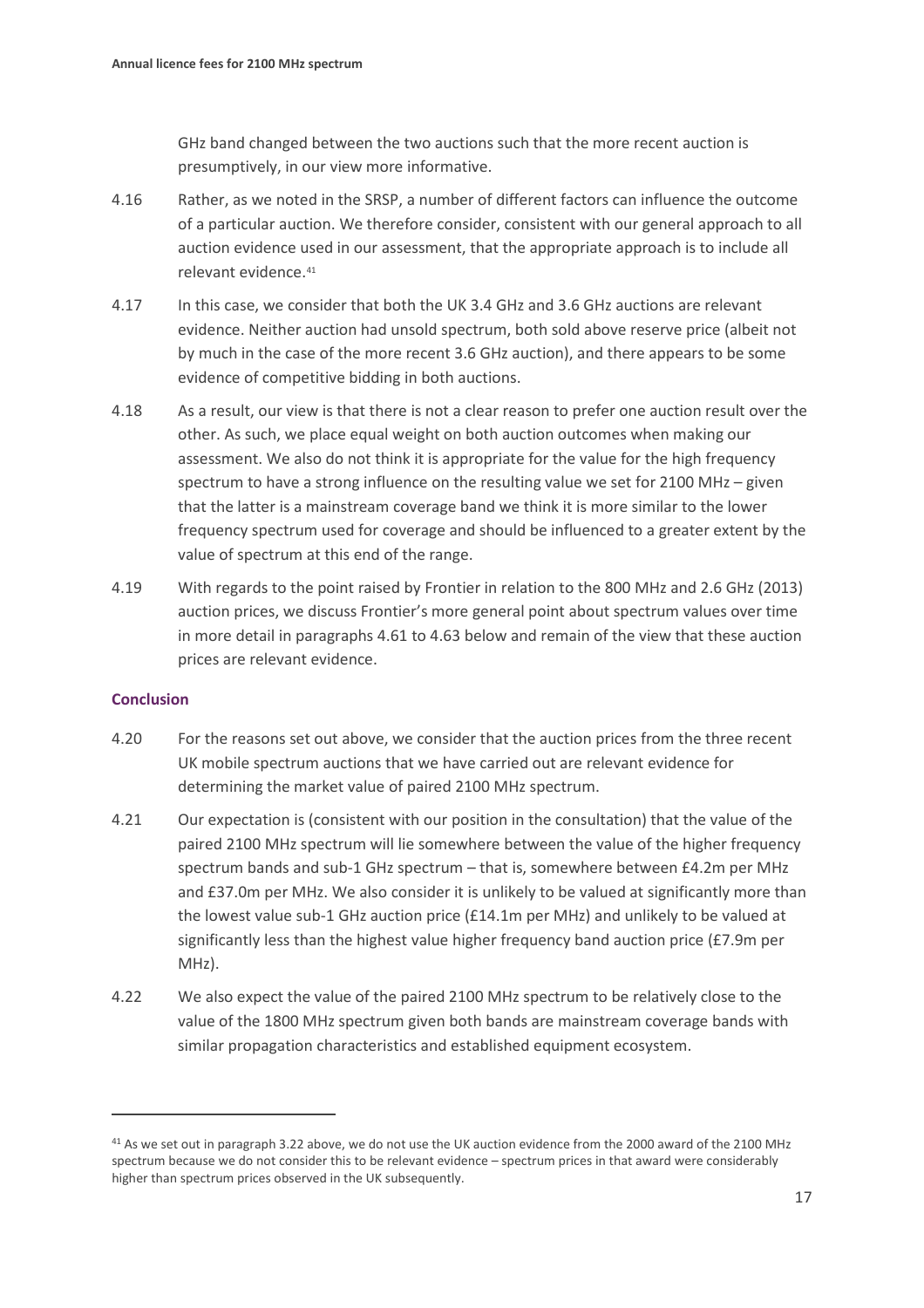# **Market value of paired 2100 MHz spectrum**

- 4.23 Step 2 in determining the market value of the paired 2100 MHz spectrum, as outlined in Figure 3.1, is to consider the relevant evidence from European auctions, alongside the evidence from the recent UK auctions of low and high frequency mobile spectrum to reach a view on the lump-sum market value of UK paired 2100 MHz spectrum.
- 4.24 We break this step down into three parts:
	- a) first, we set out our approach to the international benchmarking exercise;
	- b) we then set out the relevant international benchmarks that we have decided to use in this case, further to consideration of consultation responses; and
	- c) we then assess this benchmark evidence to reach our view on the lump-sum market value of the paired 2100 MHz spectrum.

## **Approach to international benchmarking**

- 4.25 In our July 2021 consultation, as we did in the case of 1800 MHz in 2018, we proposed to take the evidence from recent UK auctions of low and high frequency mobile spectrum as a starting point for the bounds within which the paired 2100 MHz value is likely to lie, and then to use evidence from European auctions to inform our view of where within this range it is likely to sit in the UK. We have previously referred to this as a "distance method benchmark".[42](#page-17-0)
- 4.26 In the case of 1800 MHz, we used one low frequency band (800 MHz) and one high frequency band (2.6 GHz) in the benchmark. We noted that as we now have more UK auction bands – two UK sub-1 GHz auction bands (700 MHz and 800 MHz), and four higher frequency UK auction bands (2.3 GHz, 2.6 GHz, 3.4 GHz and 3.6 GHz), there are more possible combinations of benchmarks that we can use.
- 4.27 We considered the relative benchmarks from each of these combinations on their merits. We did not consider there were strong *a priori* reasons to believe that a particular distance method would be more informative of the forward-looking market value of UK paired 2100 MHz spectrum than another. We also noted that considering each of these combinations in the round enables us to take into account the widest range of relevant UK and European auction evidence.
- 4.28 We identified European countries in which there had been a recent spectrum award of paired 2100 MHz for which it was possible to derive band specific prices and where there had also been recent spectrum awards of at least one of the auction bands (700 MHz, 800 MHz, 2.3 GHz, 2.6 GHz, 3.4 GHz and 3.6 GHz). We noted that the auction results from these

<span id="page-17-0"></span><sup>42</sup> The distance method consists of (a) calculating the Y/X ratio (calculated as the difference in value between (in this case) 2100 MHz and the higher frequency comparator band ("Y"), divided by the difference in value between the lower frequency comparator band and the higher frequency comparator band ("X"), and (b) relating this to the corresponding lower and higher frequency band values in the UK to solve for the UK value of 2100 MHz. Further details on these calculations are set out in Annex A2.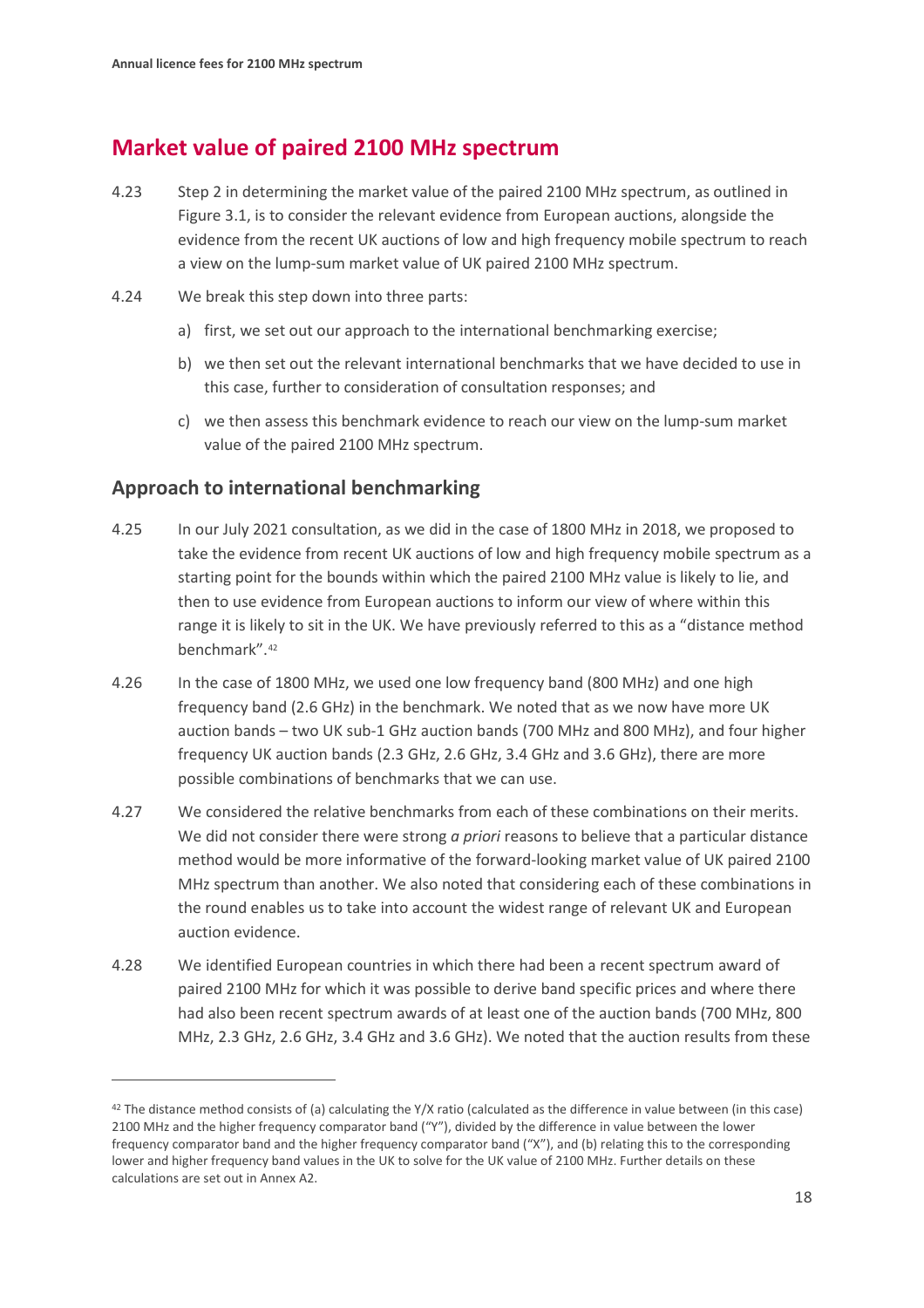countries provided potentially useful information on the relative value of the different spectrum bands to help inform our view on where the value of the paired 2100 MHz was likely to sit relative to spectrum bands which had been auctioned in the UK.

- 4.29 Consistent with our approach in 900 MHz and 1800 MHz ALFs, we categorised these benchmarks into three tiers. These categorisations reflect how informative of relative UK market values we consider the benchmarks to be, with Tier 1 the most informative and Tier 3 the least informative.[43](#page-18-0) Our criteria for placing a relative benchmark in Tier 1 are that:
	- a) the auction prices appear likely to have been primarily determined by a market-driven process of bidding in the auctions (generally this means the prices were not set by reserve prices);
	- b) based on the evidence available to us, the relative prices in the auction are at least as likely to be based on bidders' intrinsic valuations of spectrum as on strategic bidding; and
	- c) the outcome appears likely to be informative of forward-looking relative spectrum values in the UK, having regard to country-specific circumstances and auction dates. [44](#page-18-1)
- 4.30 In addition to our assessment of which tier a benchmark is in, we assessed whether there was a risk that each benchmark was an understated or overstated estimate of the UK value of paired 2100 MHz. For example, a binding spectrum cap could create a risk of that auction understating the market value in that country.
- 4.31 We have adopted the above approach, noting there was no disagreement from respondents to the consultation on the distance method approach for international benchmarking; and that all respondents supported the addition of more recent auctions in our estimation of market value for paired 2100 MHz spectrum.

## **Relevant international benchmarks**

#### **Our provisional view**

- 4.32 In our July 2021 consultation, there were four countries for which we derived Tier 1 distance method benchmarks: Austria, Germany, Hungary, and Slovenia. We also had four countries for which we derived Tier 3 distance method benchmarks. We did not identify any countries for which we could derive Tier 2 distance method benchmarks.
- 4.33 We also had good (Tier 1) quality 700 MHz and 2100 MHz evidence from the Netherlands, but we were not able to derive a Tier 1 distance method benchmark because we did not have a Tier 1 quality high frequency auction result. In the July 2021 consultation we sought

<span id="page-18-0"></span><sup>&</sup>lt;sup>43</sup> For the avoidance of doubt, each individual benchmark is assessed against the tiering criteria and given its own tier. That means it is possible for two different benchmarks from a particular country to end up in different tiers.

<span id="page-18-1"></span><sup>44</sup> Our criteria for placing a benchmark in Tier 2 are that one or more of the criteria for Tier 1 are not met; but

i) there is some evidence that the relative auction prices reflect bidders' relative intrinsic valuations of different bands; and ii) while there is a clear, evidence-based reason for considering that the outcome is less informative of forward-looking relative spectrum values in the UK, the outcome is not obviously uninformative of forward-looking relative spectrum values in the UK. Our criterion for placing a benchmark in Tier 3 is that it does not meet the criteria for Tier 1 or Tier 2.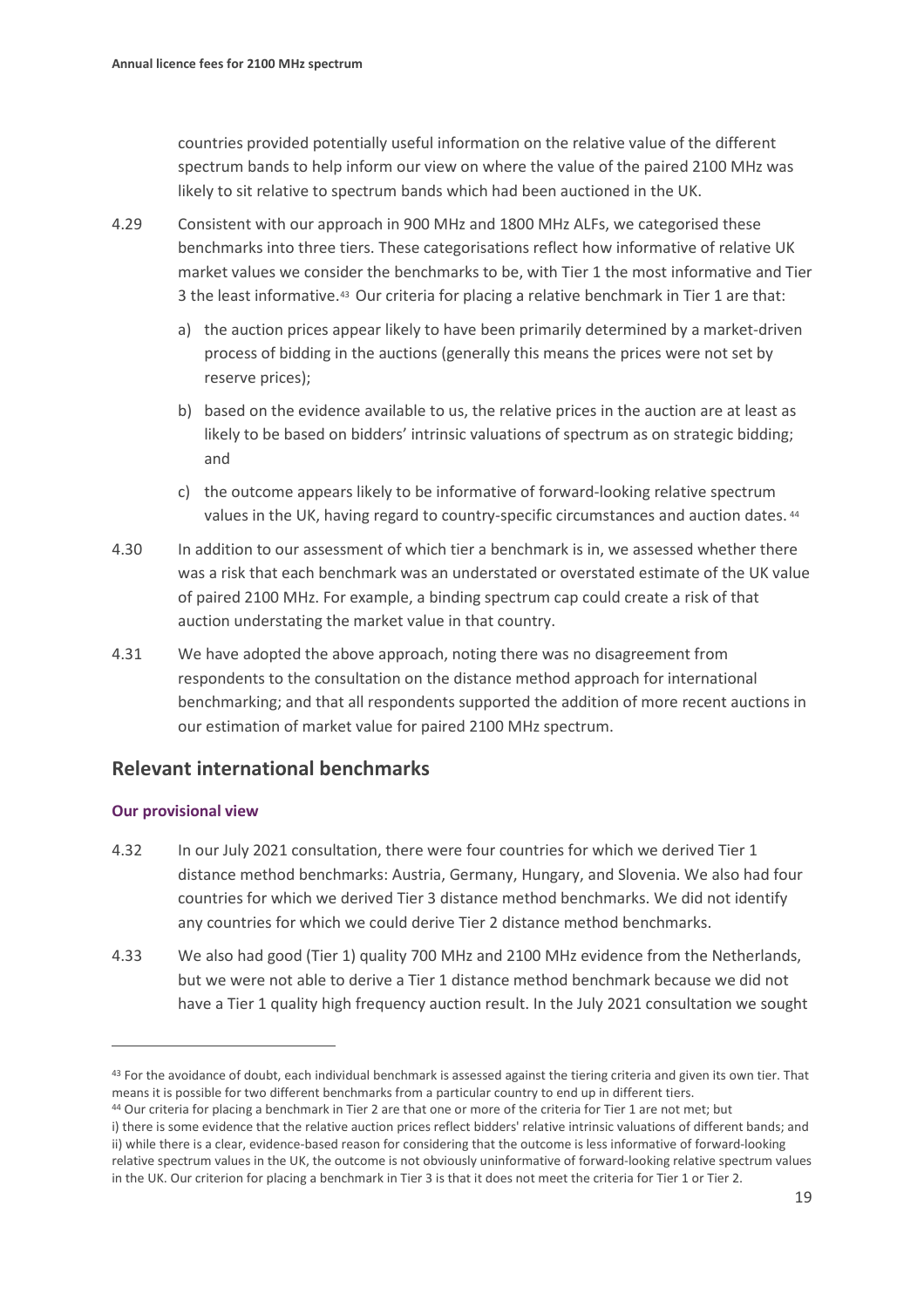to take this evidence from the Netherlands into account alongside our Tier 1 benchmarks by deriving Dutch relative value benchmarks for 2100 MHz using proxy values for the high frequency bands.

#### **Consultation responses**

4.34 In their consultation responses, each of the MNOs set out which benchmarks they considered should be classified as Tier 1 benchmarks. In the following paragraphs we first set out the points raised by stakeholders which underpinned their views on which benchmarks should be Tier 1. We then summarise in Table 4.2 which benchmarks each of the MNOs considered should be classified as Tier 1 benchmarks.

#### German and Slovenian benchmarks where Y/X>1

- 4.35 All four respondents raised concerns about benchmarks that produce a Y/X ratio greater than 1 (where 2100 MHz is valued more highly than 700 MHz). That is, the three Slovenian benchmarks and the three German benchmarks which use 700 MHz as the low frequency band.
- 4.36 The MNOs argued that these benchmarks should be disregarded, excluded or capped at a Y/X ratio equal to 1 as they considered a higher value of the ratio was counter-intuitive, "non-sensical" and inconsistent with the view that sub-1 GHz spectrum was more highly valued per MHz than higher bandwidth spectrum.[45](#page-19-0)
- 4.37 In addition, BT and Vodafone raised specific points about those German and Slovenian auctions, which in their view meant that the resulting benchmarks should not be considered as Tier 1. Vodafone considered that in both cases the difference in 700 MHz and 2100 MHz auction pricing was more likely to be a result of specific circumstances relating to the auctions than being indicative of the underlying relative value of the bands. BT suggested that the Slovenian auction results may have been due to strategic bidding and considered that the German 700 MHz auction was affected by strategic bidding and a temporary 3 MNO market and as such did not meet the criteria for Tier 1.[46](#page-19-1) We discuss these specific points in more detail in Annex A3.

#### Dutch benchmarks using proxy values

4.38 Respondents presented mixed views on using the Dutch proxy benchmarks. BT, Three and VMO2 submitted that the Dutch proxy benchmarks should be given the same weight as the other Tier 1 benchmarks, consistent with the approach taken in setting 1800 MHz ALFs. BT also suggested that an alternative approach would be to just look at the relativity of the available Netherlands 700 MHz and 2100 MHz auction prices. [47](#page-19-2) Frontier considered that there were shortcomings with the use of proxy data which in their view meant that the

<span id="page-19-0"></span><sup>45</sup> BT consultation response, pp. 9-11; Three consultation response, paragraphs 3.2, 3.6 and 3.8-3.9; Vodafone consultation response, p. 6; and VMO2 consultation response, p. 3.

<span id="page-19-1"></span><sup>46</sup> BT consultation response, pp. 12-15; Vodafone consultation response, p. 2 and pp. 6-7; and Frontier Economics, pp. 17- 23.

<span id="page-19-2"></span><sup>47</sup> BT consultation response, p. 9; Three consultation response, paragraphs 3.3 and 3.10-3.15; and VMO2 consultation response, p. 3.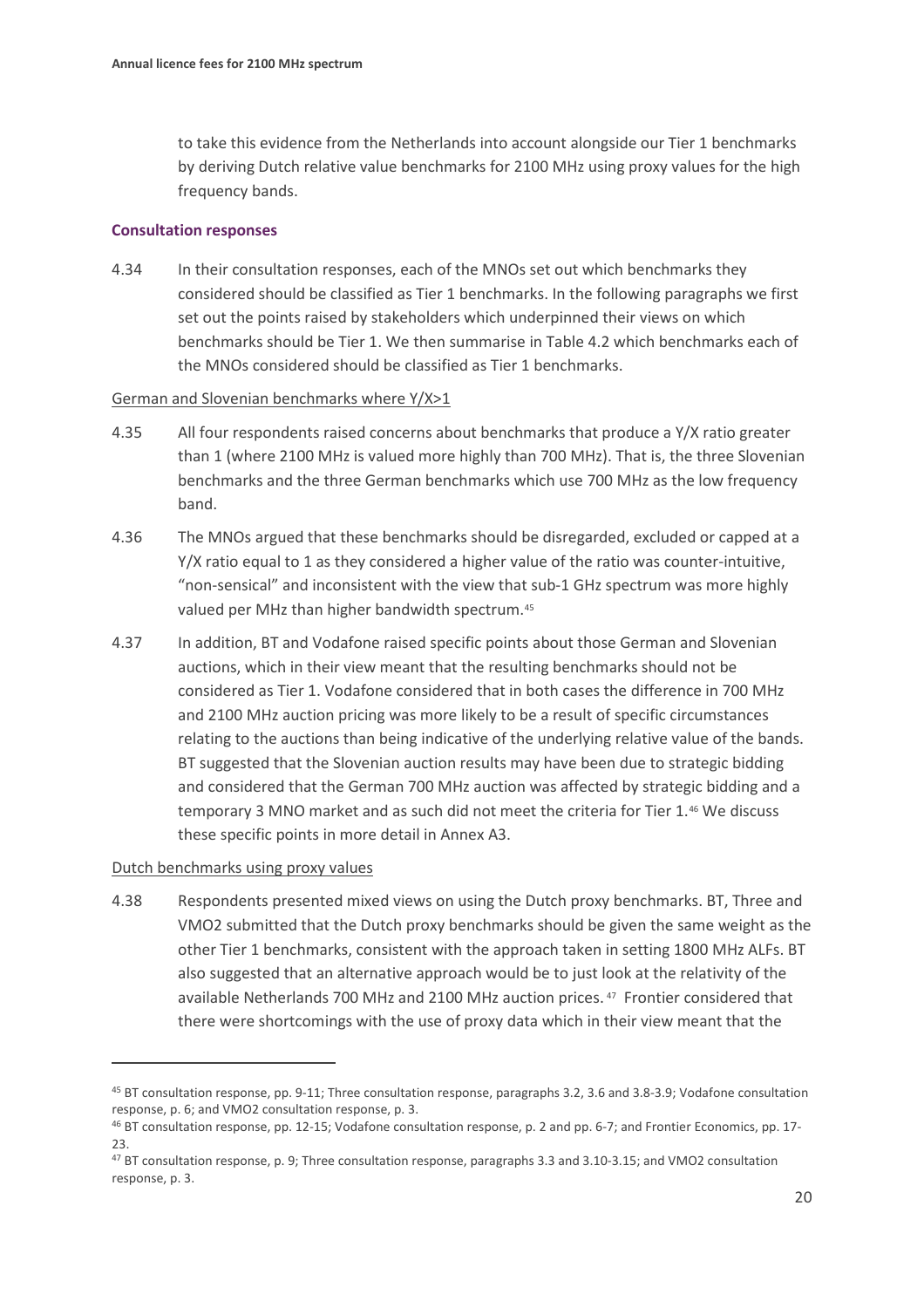resulting estimates were less robust and should be demoted in importance in Ofcom's assessment (for example, being considered as Tier 2 evidence).<sup>48</sup>

#### Spectrum values over time

4.39 Frontier considered that the valuations in auctions prior to 2015 reflected market valuations based on 4G technology and services rather than forward looking valuations which reflect current technologies such as 5G and mMIMO and therefore only those benchmarks based solely on the most recent auctions should be considered Tier 1. [49](#page-20-1)

Respondents' views on relevant Tier 1 benchmarks

4.40 Table 4.2 below sets out which benchmarks each of the MNOs considers should be treated as Tier 1 benchmarks. These are based on their views of which international benchmarks should be considered as Tier 1, and their views on the respective weights that should be given to the UK 3.4 GHz and 3.6 GHz auction results (as discussed in paragraph[s 4.5](#page-13-3) to [4.6](#page-14-6) above).

| <b>Country</b> | <b>Benchmark</b> | <b>July 2021</b><br>consultation | <b>BT</b> | <b>Three</b> | VMO <sub>2</sub> | <b>Vodafone</b> |
|----------------|------------------|----------------------------------|-----------|--------------|------------------|-----------------|
| Austria        | 700-2100-2600    | Y                                | Y         | Y            | Y                | $Y^*$           |
| Austria        | 700-2100-3400    | Y                                |           |              | $Y^*$            | Y               |
| Austria        | 700-2100-3600    | Y                                | Y         | Y            | Y                | Y               |
| Austria        | 800-2100-2600    | Υ                                | Y         | Y            | Y                | $Y^*$           |
| Austria        | 800-2100-3400    | Y                                |           |              | $Y^*$            | $Y^*$           |
| Austria        | 800-2100-3600    | Y                                | Y         | Y            | Y                | $Y^*$           |
| Germany        | 700-2100-2600    | Y                                |           |              |                  |                 |
| Germany        | 700-2100-3400    | Υ                                |           |              |                  |                 |
| Germany        | 700-2100-3600    | Y                                |           |              |                  |                 |
| Germany        | 800-2100-2600    | Y                                | Y         | Y            | Y                |                 |
| Germany        | 800-2100-3400    | Y                                |           |              | $Y^*$            |                 |
| Germany        | 800-2100-3600    | Y                                | Y         | Y            | Y                |                 |
| Hungary        | 700-2100-3400    | Y                                |           |              | $Y^*$            | Y               |
| Hungary        | 700-2100-3600    | Υ                                | Υ         | Υ            | Y                | Y               |
| Slovenia       | 700-2100-2300    | Y                                |           |              |                  |                 |

#### **Table 4.2: Benchmarks respondents considered should be in Tier 1**

<span id="page-20-0"></span><sup>48</sup> Frontier Economics, p. 24.

<span id="page-20-1"></span><sup>49</sup> Frontier Economics, pp. 11-16, and pp. 24-25.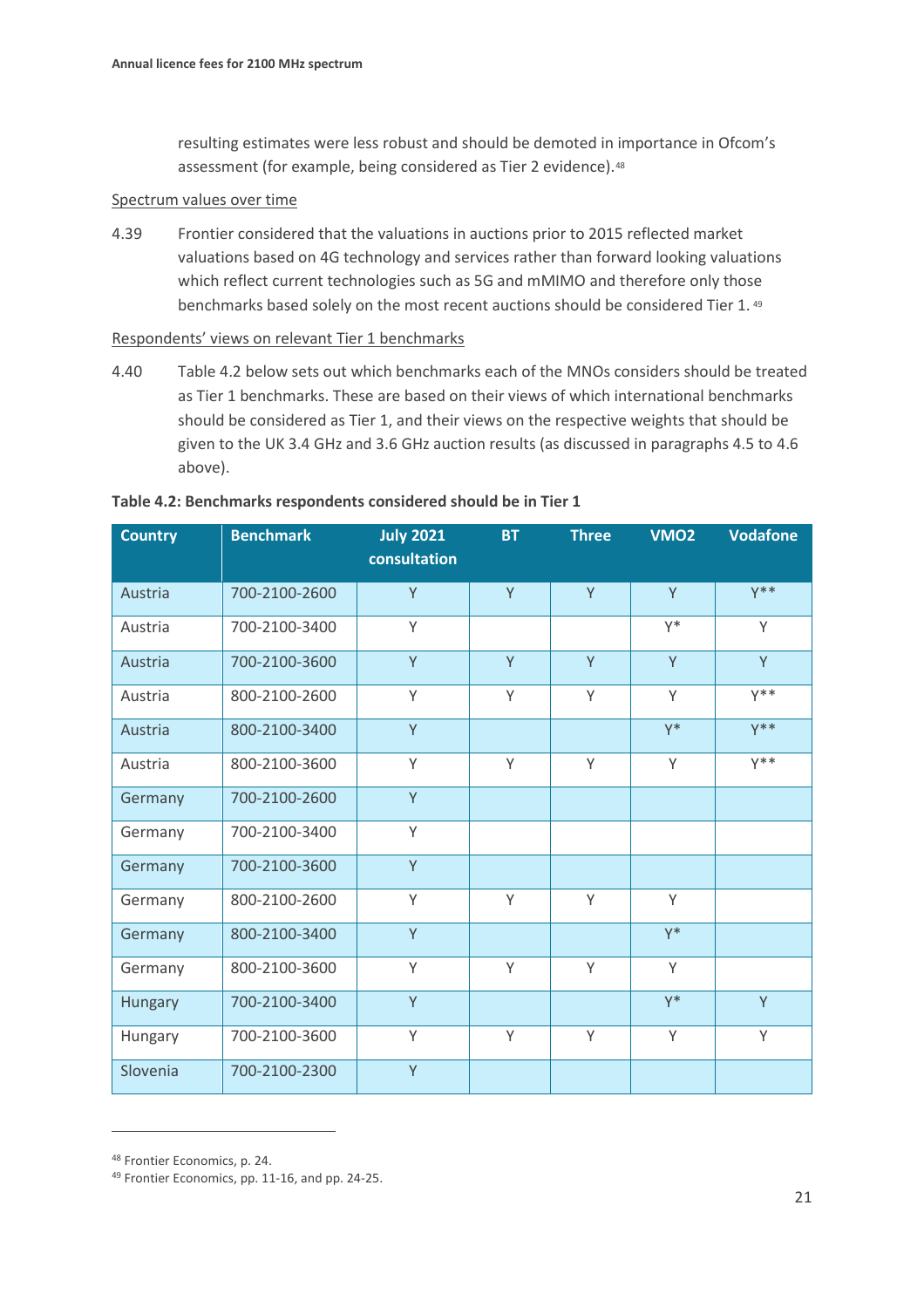| Slovenia    | 700-2100-3400 |                    |                    |                    |       |
|-------------|---------------|--------------------|--------------------|--------------------|-------|
| Slovenia    | 700-2100-3600 |                    |                    |                    |       |
| Netherlands | Proxy values  | multiple<br>values | multiple<br>values | multiple<br>values | $V**$ |

*Source: Ofcom, based on stakeholder responses.* 

*Note: Y\*: VMO2 suggested giving less weight to this benchmark but unlike BT and Three did not propose excluding altogether. Y\*\*: Frontier in its report commissioned by Vodafone did not include this benchmark in Tier 1.*

- 4.41 **BT** exclude[d50](#page-21-0) the Slovenian benchmarks and the German 700 MHz benchmarks on the basis that they did not satisfy the Tier 1 criteria; excluded the benchmarks based on the UK 3.4 GHz auction; and included Dutch proxy-derived LSVs. This left it with 13 benchmarks, of which 6 were Dutch proxy values.<sup>[51](#page-21-1)</sup>
- 4.42 **Three** excluded the Slovenian benchmarks and German 700 MHz benchmarks on the basis that the Y/X>1; excluded the benchmarks based on the UK 3.4 GHz auction; and included Dutch proxy-derived LSVs. This left it with 10 benchmarks, of which 3 were Dutch proxy values.<sup>[52](#page-21-2)</sup>
- 4.43 **VMO2** suggested excluding the Slovenian and German 700 MHz benchmarks on the basis that the Y/X>1, placing more weight on the benchmarks based on the UK 3.6 GHz than those based on the UK 3.4 GHz auction, taking more account of the risk of overstatement of the Slovenian results, and including the Dutch proxy benchmarks.<sup>[53](#page-21-3)</sup>
- 4.44 **Vodafone** excluded all the German and Slovenian benchmarks on the basis that the relative pricing was rooted in specific local circumstances rather than being reflective of the intrinsic values of the bands.[54](#page-21-4) **Frontier** took a slightly different approach. It proposed excluding from Tier 1 all benchmarks which relied on data from auctions before 2015, in addition to the Slovenian benchmarks and the German 700 MHz benchmarks. It also considered that the Dutch proxy values should not be included in Tier 1. This left it with four benchmarks (two from Austria and two from Hungary).<sup>[55](#page-21-5)</sup>

<span id="page-21-0"></span><sup>50</sup> Here, and in the following paragraphs, we use the phrase "excluded" to mean that stakeholders did not consider the benchmarks should be included in Tier 1. This includes situations where stakeholders proposed moving a benchmark(s) to a lower tier.

<span id="page-21-1"></span><sup>51</sup> BT consultation response, section 3.2.3. BT also updated the PPP and population data to the most up-to-date data in deriving its estimate. It also made an adjustment to the Slovenian auction results to account for the assignment fee. As set out in Annex A2, paragraphs A2.38-A2.39 we have also made this adjustment to the Slovenian prices we use following BT's comments.

<span id="page-21-2"></span><sup>52</sup> Three consultation response, paragraphs 3.4-3.5 and 3.16-3.22.

<span id="page-21-3"></span><sup>53</sup> VMO2 consultation response, p. 3.

<span id="page-21-4"></span><sup>54</sup> Vodafone consultation response, p. 7.

<span id="page-21-5"></span><sup>55</sup> Frontier Economics, pp. 25-26.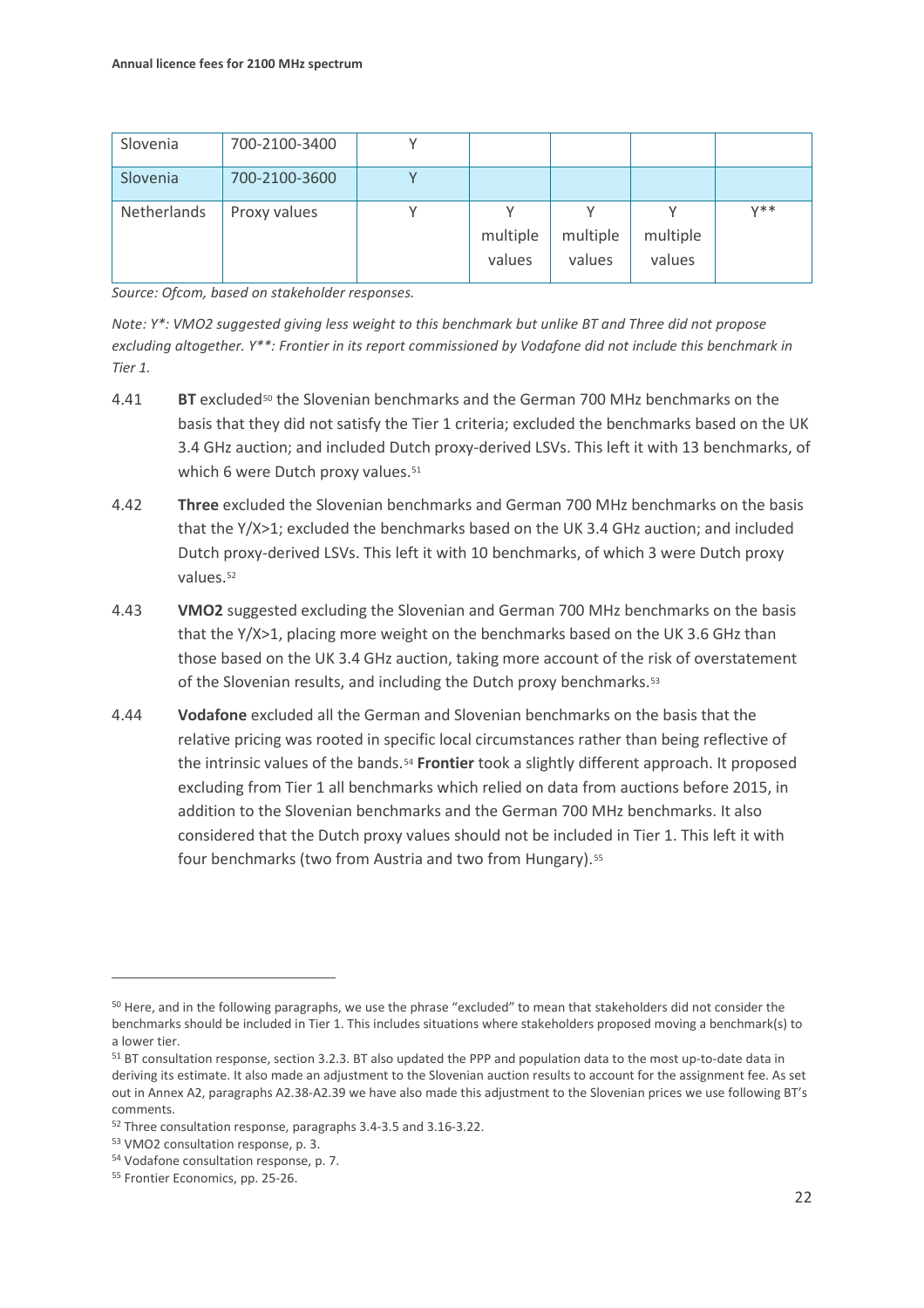#### **Our decision**

- 4.45 In reaching our decision on the relevant international benchmarks in this case, we begin with the Tier 1 distance method benchmarks from Austria, Germany, Hungary, and Slovenia, and the Dutch benchmark using proxy values, that we used in the July 2021 consultation. We note that no respondent suggested that there were benchmarks from other countries that should be considered as Tier 1.
- 4.46 In the following paragraphs, we set out our view on which benchmarks should be considered Tier 1, taking into account the specific points raised by stakeholders. The detailed assessment of each of these benchmarks against the tiering criteria is set out in Annex A3.

#### German and Slovenian benchmarks where Y/X>1

- <span id="page-22-0"></span>4.47 As set out in the July 2021 consultation and set out further above, our expectation is that the value of the paired 2100 MHz spectrum will lie somewhere between the value of the higher frequency spectrum bands and sub-1 GHz spectrum – that is, somewhere between £4.2m per MHz and £37.0m per MHz (see Table 4.1 above). We also consider it will be unlikely to be valued at significantly more than the lowest value sub-1 GHz auction price (£14.1m per MHz) and unlikely to be valued at significantly less than the highest value higher frequency band auction price (£7.9m per MHz).
- 4.48 However, we do not consider that it is appropriate to discount or downgrade individual benchmarks purely on the basis that the values they generate do not fit with our prior expectations.
- 4.49 Instead, we consider the appropriate approach is to consider the individual benchmarks on their merits, and ensure that if we do include them as Tier 1 benchmarks (on the basis they meet the criteria for inclusion) we interpret them in an appropriate manner.

#### *Do the individual benchmarks satisfy the criteria for Tier 1?*

- 4.50 In Annex A3 we carefully consider the points raised by BT and Vodafone (including Frontier's report) in relation to the German and Slovenian auctions.
	- a) In the case of Slovenia, for the reasons set out in Annex A3 paragraphs A3.108 to A3.118, we do not consider that the points raised by respondents support downgrading the Slovenian benchmarks from Tier 1 to Tier 2. In particular, although the limited preauction spectrum holdings of the smallest bidder T-2, who only held spectrum in the 2100 MHz band, may have made the auction conducive to strategic bidding in the form of price driving by other bidders, we note that this was to some extent mitigated by the pre-auction holdings in the same band of all the other bidders and we do not consider that there is clear evidence to suggest that price driving did in fact occur.
	- b) In the case of Germany, we agree that there was a degree of strategic bidding in the 2015 auction such that it is finely balanced as to whether the German benchmarks involving 700 MHz (which was part of the 2015 auction) should be considered Tier 1 or Tier 2 benchmarks. For the reasons set out in Annex A3 paragraphs A3.51 to A3.59, we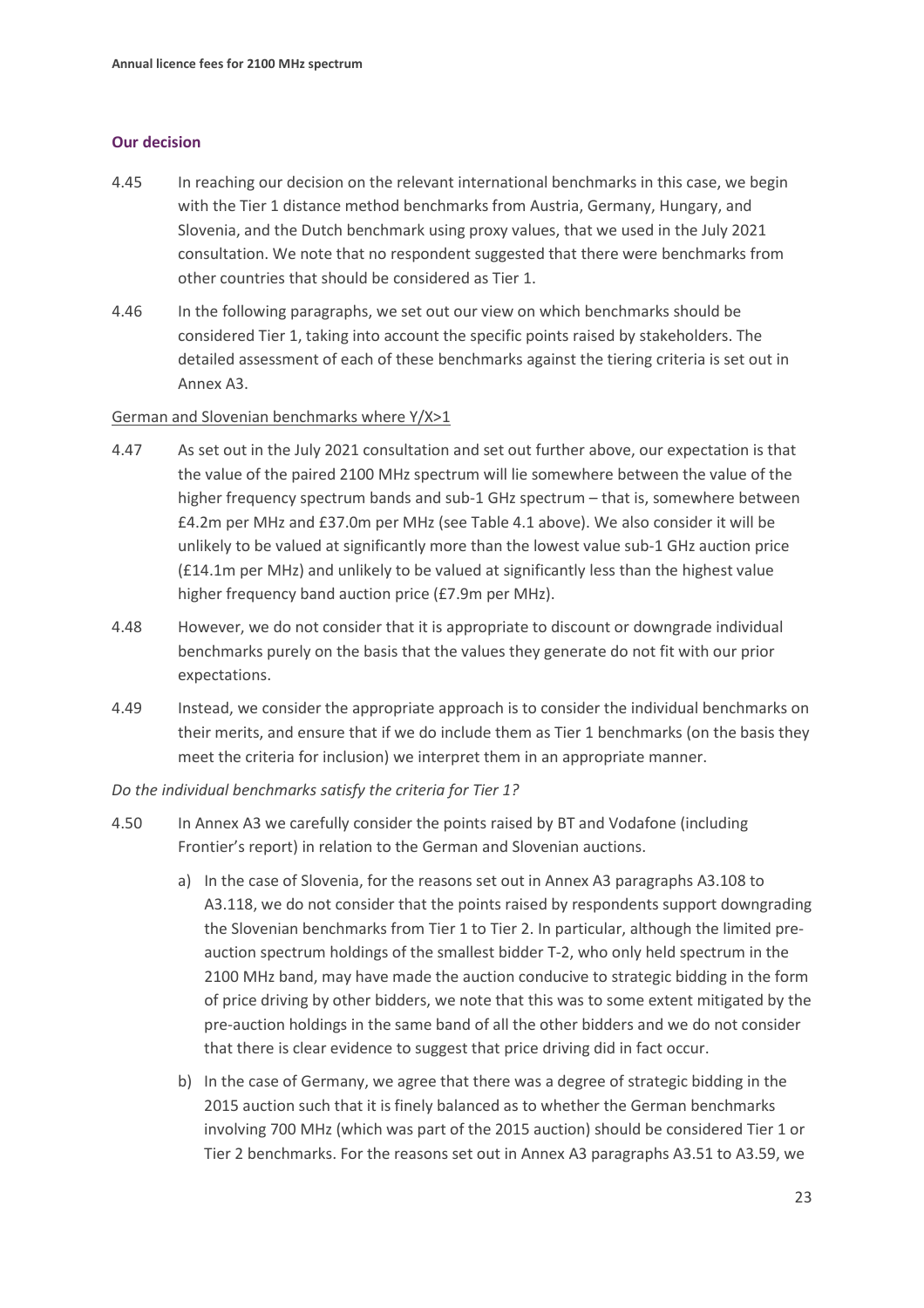conclude on balance that these benchmarks should be included in Tier 1. In particular, whilst the initial bidding rounds appear consistent with strategic demand reduction in the 700 MHz band, the later rounds appear to reflect more competitive bidding which, despite its apparent use for signalling purposes, has ultimately driven the auction price significantly above the reserve price towards the intrinsic value. We note that this is consistent with our treatment of the 900 MHz and 1800 MHz bands from the same auction in our 2015 and 2018 ALF determinations.[56](#page-23-0)

4.51 We therefore conclude that these benchmarks should be included as Tier 1 benchmarks.

*How do we interpret the German and Slovenian benchmarks where Y/X>1?*

- <span id="page-23-2"></span>4.52 As BT and Frontier rightly point out, the distance method we use is designed to interpolate a value for 2100 MHz between the UK values of the higher frequency and sub-1 GHz spectrum bands. When a situation arises where the value of 2100 MHz in a benchmark country is greater than the value of 700 MHz (that is, Y/X>1) the distance method instead extrapolates a value for 2100 MHz above the UK value for 700 MHz, which raises a question as to how meaningful the resulting value is and therefore we need to be careful how we interpret these results.<sup>[57](#page-23-1)</sup>
- 4.53 Stepping back from the complexity of deriving a value for these benchmarks, what the available auction evidence in each of these cases suggests is (i) a value of 2100 MHz greater than £14.1m per MHz, and (ii) that that value is at risk of overstatement.
- 4.54 One option, as proposed by BT, would be to cap the Y/X ratio at 1 (that is, cap the lumpsum value at £14.1m per MHz). While this suggestion has some merit, particularly if we were taking a mechanistic approach to deriving a lump-sum value, it is an arbitrary adjustment and ignores the fact that the available auction evidence points to a lump-sum value greater than that. As a result, it could carry a risk of understatement.
- <span id="page-23-3"></span>4.55 We consider that, on balance, the approach we should take is to use the value generated by the distance method as a reasonable estimate for that benchmark, and note that it carries a risk of overstatement. We will use those values when generating summary statistics and will be careful when interpreting those values in the round, recognising the limitations associated with their derivation.

#### Dutch benchmarks using proxy values

4.56 Based on the responses from BT, Three and VMO2 it appears that there was some misunderstanding of how the Dutch proxy values were incorporated into our analysis in the consultation. It was not the case that we did not rely on them to estimate the market value or that they were used only as a sense check.

<span id="page-23-0"></span><sup>56</sup> Ofcom, *Annual Licence Fees for 900 MHz and 1800 MHz spectrum,* September 2015, paragraphs 3.65-3.67 and 3.75-3.76. https://www.ofcom.org.uk/ data/assets/pdf\_file/0033/79764/statement.pdf

<span id="page-23-1"></span>Ofcom*, Annual Licence Fees for 900 MHz and 1800 MHz frequency bands*, December 2018, paragraphs 4.42-4.48, <sup>57</sup> For example, as BT note, counterintuitively a lower UK high frequency band price results in a higher estimated UK 2100 MHz when Y/X>1. See BT consultation response, pp. 9-11.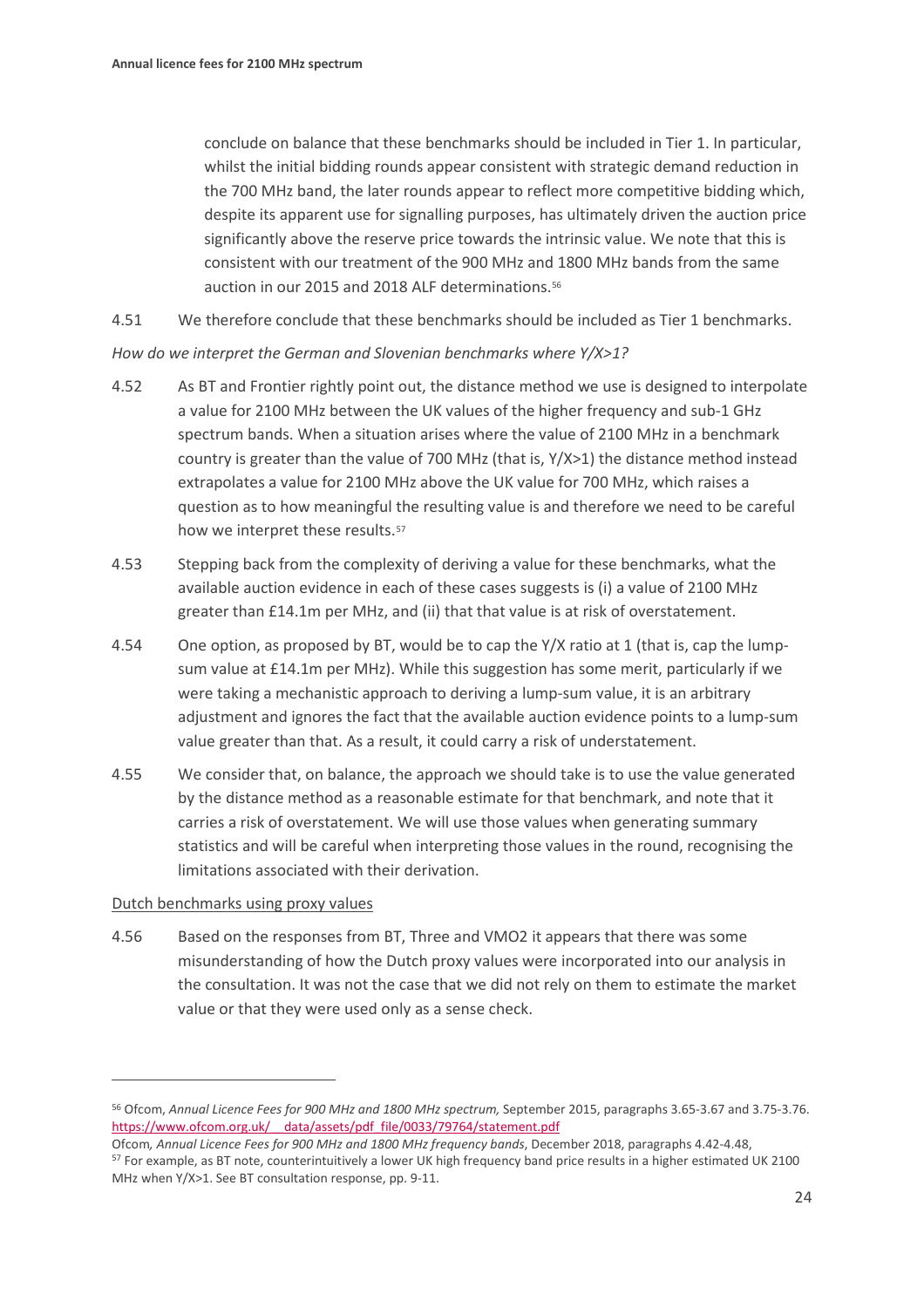- 4.57 In setting ALFs for 1800 MHz spectrum we used a single distance method approach based on 800 MHz and 2.6 GHz. This meant that for each Tier 1 benchmark country we had one relative value benchmark, and for each Tier 1 country for which we used a proxy for 2.6 GHz we had one resulting relative value benchmark. In that case, it was therefore appropriate to give equal weight to each of these benchmark values.
- 4.58 The complexity in the present case is that we have multiple comparator spectrum bands and can therefore derive four different relative benchmarks for the Netherlands using proxy values. We consider that if we were to just mechanistically include all four of these results alongside the other Tier 1 benchmarks we would be giving disproportionate weight to the Dutch proxy values – it would lead to a situation where we had more benchmarks from the Netherlands than either Hungary or Slovenia despite having fewer data points.
- 4.59 On the other hand, whilst we recognise, as Frontier points out, that there are necessarily limitations with using proxy data, on balance we consider that these results are sufficiently informative to be considered Tier 1 evidence.
- 4.60 We therefore remain of the view that the appropriate approach to including the Dutch evidence is (as we did in the consultation) to set out the range of values generated by the Dutch proxies; consider the impact on the average of the Tier 1 benchmarks of including an estimate based on the Dutch proxy values<sup>58</sup>; and consider the evidence from the Netherlands alongside the other Tier 1 benchmarks in reaching our view on the appropriate estimate of the lump-sum value.

#### Spectrum values over time

- <span id="page-24-0"></span>4.61 In relation to the points raised by Frontier regarding spectrum values over time, we recognise that technological and commercial developments could have an impact on forward-looking market values. While these developments make the interpretation of benchmarks involving older auctions and auctions at different points in time less straightforward, we remain of the view that, appropriately interpreted, these auctions are informative of forward-looking market value.<sup>[59](#page-24-3)</sup>
- 4.62 As we are deriving relative value benchmarks, the respective timing of the UK and international auction is also of relevance. For the benchmarks that use 800 MHz and 2.6 GHz (for which the UK auction took place in 2013), we note that the respective international auctions in Austria and Germany took place between 2010 and 2013.
- <span id="page-24-1"></span>4.63 We also note that none of the MNOs (including Vodafone who commissioned the Frontier report) raised concerns about including auction evidence from before 2015 in Tier 1.

<span id="page-24-3"></span><span id="page-24-2"></span><sup>&</sup>lt;sup>58</sup> In the consultation we considered the average of the Tier 1 benchmarks including the lowest of the Dutch proxy values. 59 As mentioned above in paragraph [3.22](#page-11-3) it is also the case that we do consider some older auctions not to be informative of forward-looking market value. In particular, we have disregarded the 2000 auction of 2100 MHz. This was on the basis that the auction prices paid in that auction (and some other European spectrum awards around that time) were considerably higher than all subsequent auctions and were therefore unlikely to be informative of forward-looking market value.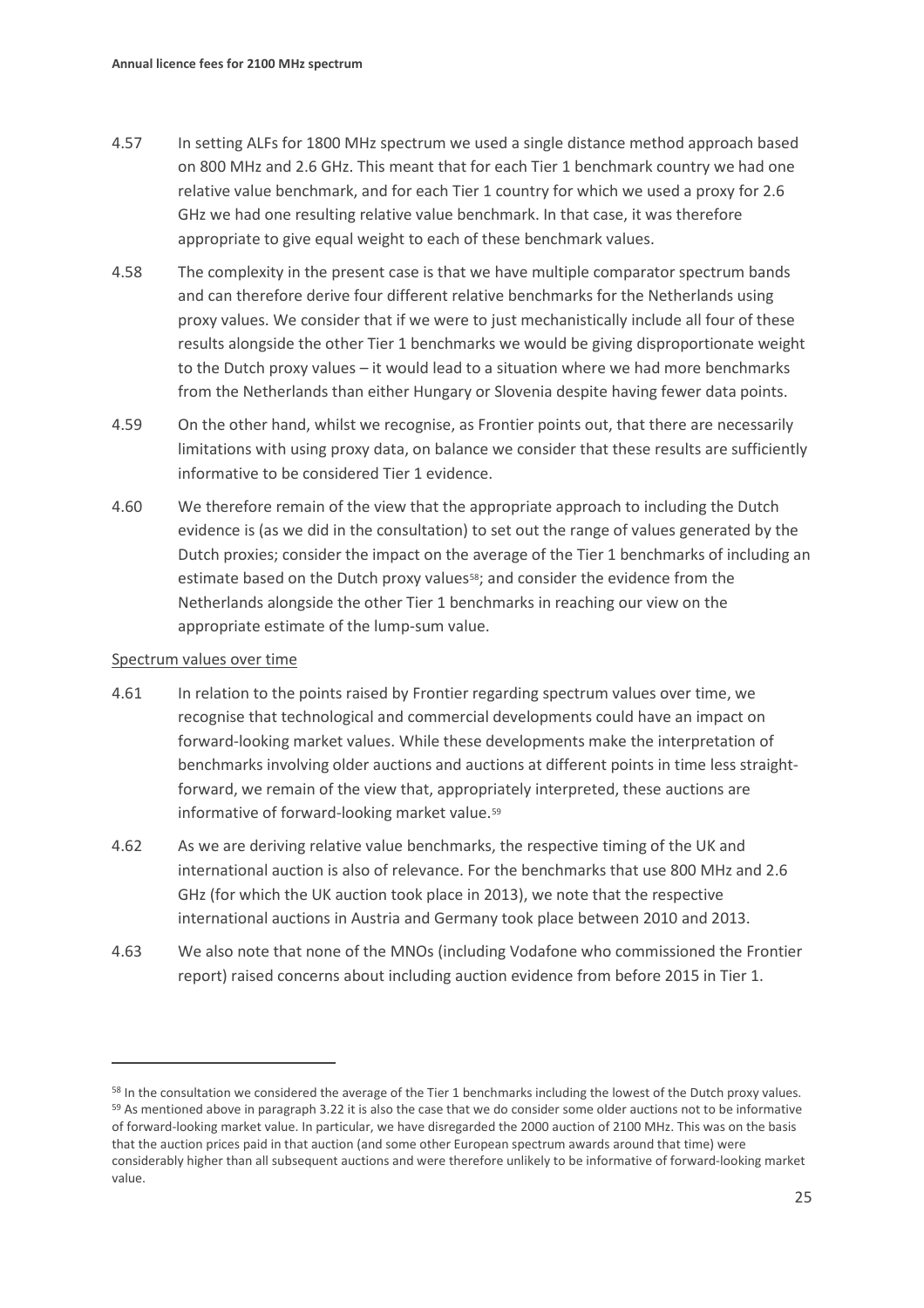#### Decision on Tier 1 benchmarks

- 4.64 Having considered stakeholders' responses, and for the reasons set out above, our view is that all the benchmarks (listed in Table 4.3 below) from Austria, Germany, Hungary and Slovenia should be considered Tier 1 benchmarks.
- 4.65 Our view is that we should consider each of these relative benchmarks and the additional Dutch benchmark using proxy values on their merits. We do not consider there are strong *a priori* reasons to believe that a particular distance method would be more informative of the forward-looking market value of UK paired 2100 MHz spectrum than another, or that we should in principle attach more weight to benchmarks based on more recent auction evidence.

| <b>Country</b> | Date of 2100 MHz<br>auction | $700 -$ | 700- | 800- | $700 -$<br>2300 2600 2600 3400/3600 3400/3600 | 800- |
|----------------|-----------------------------|---------|------|------|-----------------------------------------------|------|
| Austria        | 2020                        |         |      | v    | $\checkmark$                                  |      |
| Germany        | 2019                        |         | v    | ν    | v                                             |      |
| Hungary        | 2020                        |         |      |      | $\checkmark$                                  |      |
| Slovenia       | 2021                        |         |      |      | $\checkmark$                                  |      |

#### **Table 4.3: Distance method benchmarks we can derive for each Tier 1 country**

### **Assessment of the market value of paired 2100 MHz spectrum**

#### **Our provisional view**

4.66 In our July 2021 consultation, we explained (in paragraphs 4.26 to 4.57 of the consultation) having taken account of the evidence from the UK and international relative benchmarks, that a lump-sum market value estimate of the paired 2100 MHz spectrum of £10.5m per MHz (in April 2021 prices) was appropriate.

#### **Consultation responses**

- 4.67 In their consultation responses, each of the MNOs set out what they considered to be an appropriate value for the paired 2100 MHz spectrum. The differences in these values are primarily driven by the MNOs' respective views on which benchmarks should be included in Tier 1 (as discussed in the previous section).
	- a) **BT** suggested the value should be **£8.0m per MHz**, representing the mid-point between the minimum and the mean values of the benchmarks it considered should be included in Tier 1.[60](#page-25-0)

<span id="page-25-0"></span> $60$  BT consultation response, section 3.2.3. BT also updated the PPP and population data to the most up-to-date data in deriving its estimate. It also made an adjustment to the Slovenian auction results to account for the assignment fee. As set out in Annex A2, paragraphs A2.38-A2.39 we have also made this adjustment to the Slovenian prices we use following BT's comments.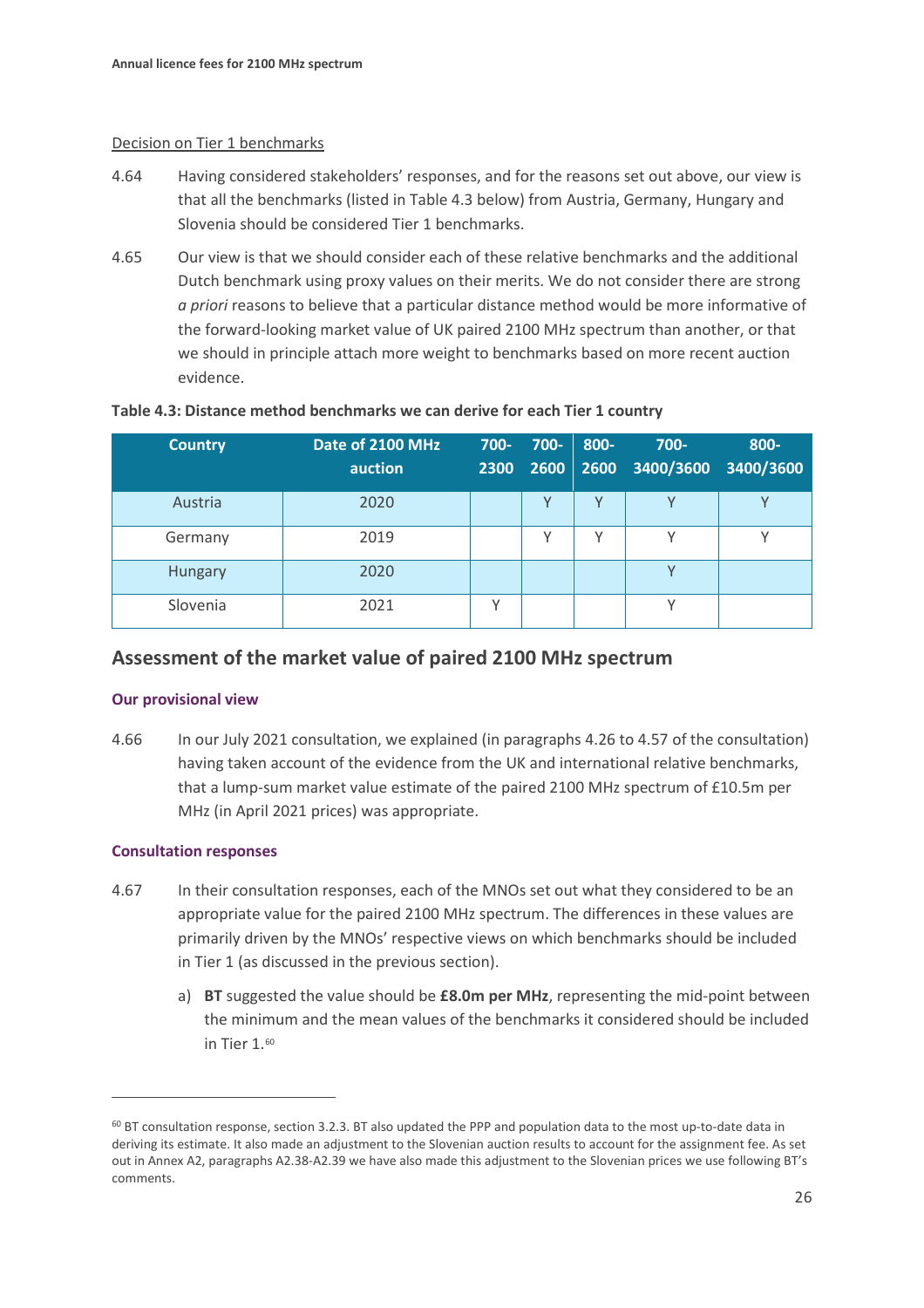- b) **Three** suggested that the value should be no more than **£8.5m per MHz**, to be 'truly conservative' given the asymmetric risk of setting ALFs below or above market value, corresponding to the bottom of the range of values generated by its application of the distance method using its preferred set of benchmarks and reasoning steps which it considers to be the same as in our consultation[.61](#page-26-0)
- c) **VMO2** considered a a truly conservative approach would give rise to a market value likely around the **£9.5m per MHz**, lower threshold that Ofcom identified in the consultation.[62](#page-26-1)
- d) **Vodafone** suggested that the value should be **£7.4m per MHz**, representing the bottom quartile of the values generated by the benchmarks it considered should be included in Tier 1.[63](#page-26-2) **Frontier** also suggested a value of **£7.4m per MHz** which was equal to the lowest of the four benchmarks it considered to be Tier 1.<sup>[64](#page-26-3)</sup>

#### **Our decision**

#### Introduction

- 4.68 In this section, we explain how we have reached our estimate for the lump-sum market value of the paired 2100 MHz spectrum, taking account of the evidence from the UK and international relative benchmarks. Reaching our view has involved considerable exercise of our judgement, reflecting the fact that trying to determine a forward-looking estimate of market value for a specific spectrum band is not a precise science. In using our judgement, we (consistent with our approach in previous ALF determinations) adopted a conservative approach to interpreting the evidence.<sup>[65](#page-26-4)</sup>
- 4.69 Our assessment is based upon the same structure as we set out in our July 2021 consultation. That is:
	- a) We begin by looking at the evidence from the Tier 1 benchmarks in the round and present some summary statistics.
	- b) We then consider the individual benchmarks in more detail to assess their relative merit.
	- c) Next, we explain how we have assessed all this evidence to reach a view on the appropriate value for the paired 2100 MHz spectrum.
	- d) Finally, as a cross-check, we look at the values from the Tier 3 benchmarks and compare our value for the paired 2100 MHz spectrum with the value we used to derive the 1800 MHz annual licence fee.

<span id="page-26-0"></span><sup>61</sup> Three consultation response, paragraphs 3.4-3.5 and 3.16-3.22.

<span id="page-26-1"></span><sup>62</sup> VMO2 consultation response, p. 3.

<span id="page-26-2"></span><sup>63</sup> Vodafone consultation response, p. 7.

<span id="page-26-3"></span><sup>64</sup> Frontier Economics, pp. 25-26.

<span id="page-26-4"></span><sup>&</sup>lt;sup>65</sup> We take a conservative approach to interpreting the evidence to reflect the asymmetry of risk as between the effects on spectrum efficiency from inadvertently setting ALFs either above or below market value, given the uncertainty about the correct estimates for market value.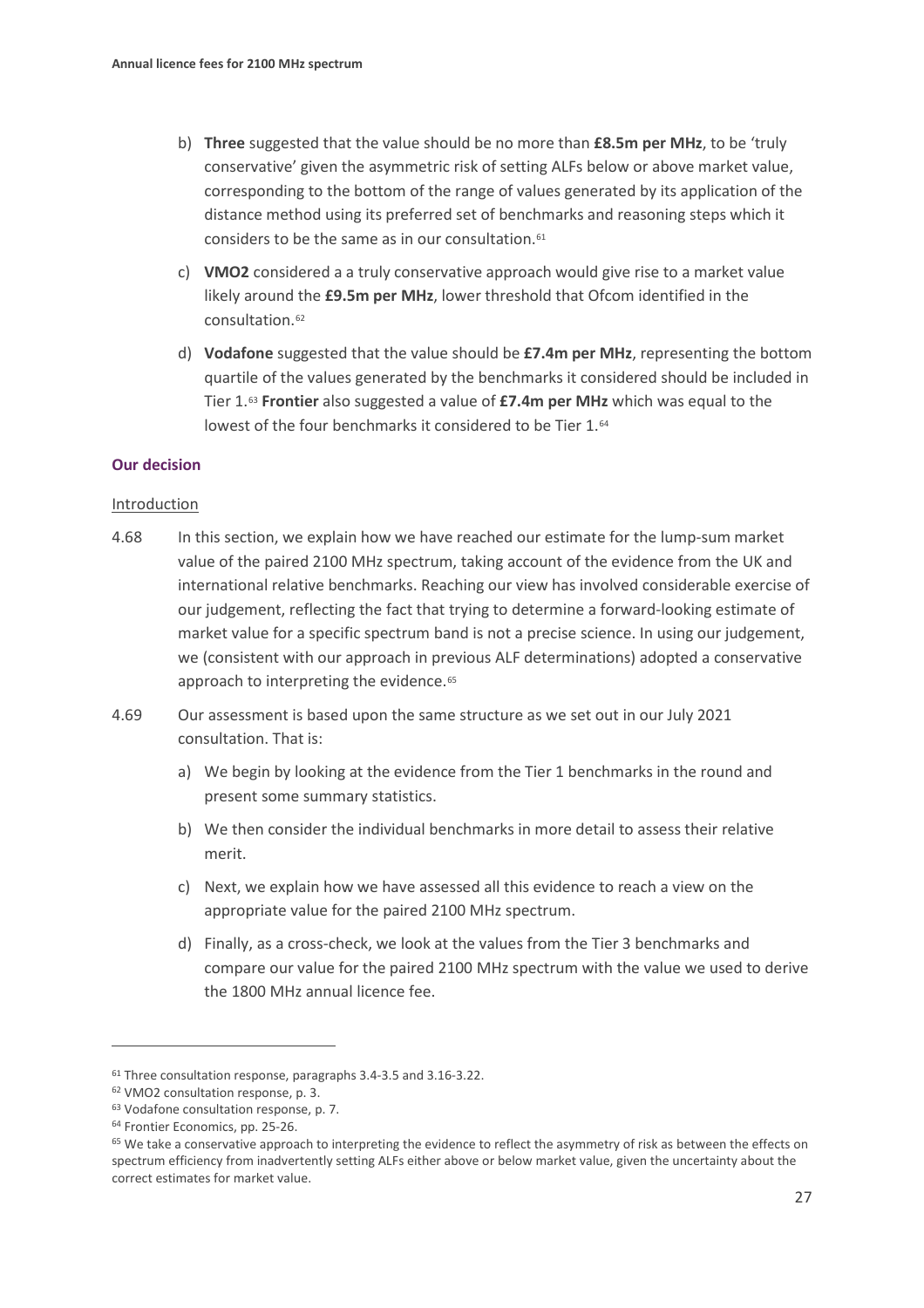- 4.70 We note that respondents to the consultation did not raise concerns about how we had structured our assessment of the evidence and that Three and VMO2 adopted a similar approach in reaching their view on the value of the paired spectrum.
- 4.71 We note that BT's approach of taking the midpoint between the lowest and average values of the Tier 1 benchmarks is consistent with the approach we have taken in previous ALF determinations where we used that as the starting point for analysis. As set out below (paragraph [4.78\)](#page-29-0), we continue to consider this is a useful way of putting structure on any individual distance method calculation. However, we do not consider that is appropriate to apply in a mechanistic way across all benchmarks. In particular, as we have significantly more Tier 1 benchmarks in our dataset than we did in the case of either 900 MHz or 1800 MHz, we consider that it risks placing disproportionate weight on the lowest value benchmark.
- 4.72 Similarly, while we recognise that looking at the overall distribution of the Tier 1 benchmarks can be informative in reaching a view on the appropriate market value, we consider Vodafone's approach of taking the bottom quartile of Tier 1 benchmarks as the estimate of market value risks placing disproportionate weight on lower value benchmarks and effectively ignores the values of all benchmarks outside the bottom quartile.<sup>[66](#page-27-0)</sup>
- 4.73 We recognise that some respondents felt we could have been more conservative in our interpretation of the evidence. In the remainder of this section we explain how we have taken a conservative approach to interpreting the evidence. As we have set out previously in the context of ALFs, taking a conservative approach is not the same as deliberately setting ALFs below our view of the appropriate level.<sup>[67](#page-27-1)</sup>
- 4.74 We have made some small changes to some of the individual benchmark values further to the consultation. This is a result of updating the PPP and population data to the latest available and removing the assignment fee from the Slovenia auction prices, as BT suggested, and updating the discount rate inputs in accordance with our latest view presented in Annex A4.[68](#page-27-2)

#### Assessment of the Tier 1 benchmark evidence

4.75 We begin by looking at evidence from all possible Tier 1 distance method benchmarks, presented in Figure 4.1 below. Whilst there is considerable variation in these results, the majority of benchmarks (10 out of 17) fall within a relatively narrow range of £9.5m - £14.5m per MHz. This too is consistent with our view (discussed in paragraph [4.47](#page-22-0) above) that the market value for paired 2100 MHz should lie between the market value for low frequency and high frequency bands in the UK.

<span id="page-27-0"></span><sup>&</sup>lt;sup>66</sup> With respect to Frontier's approach of considering the lowest value benchmark to be an appropriate indicator of market value we understand its view was based on the fact that it considered there were only four Tier 1 benchmarks. Based on its reasoning we do not consider that it would advocate such an approach in a situation where there were in excess of 15 Tier 1 benchmarks.

<span id="page-27-2"></span><span id="page-27-1"></span><sup>67</sup> See Ofcom, *Annual licence fees for 900 MHz and 1800 MHz spectrum*, 24 September 2015, https://www.ofcom.org.uk/ data/assets/pdf file/0033/79764/statement.pdf, paragraph 1.39. <sup>68</sup> See Annex A2, paragraphs A2.38-A2.42 for more information.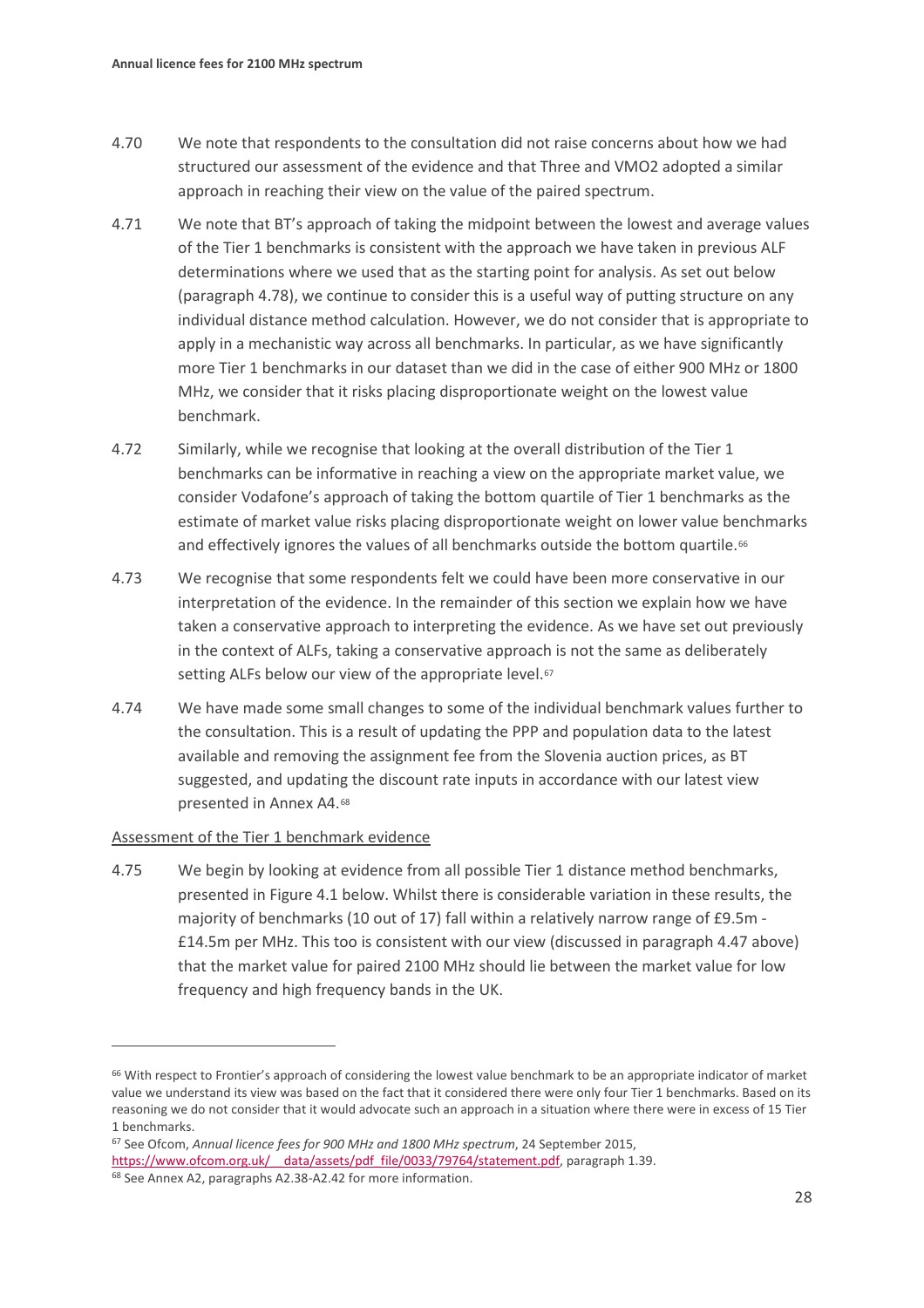

**Figure 4.1: 2100 MHz Tier 1 distance method benchmarks in £m per MHz**

*The Tier 1 distance method benchmarks for paired 2100 MHz are shown grouped by the spectrum bands used in the benchmark. The shaded areas illustrate our assessment of the likelihood or scale of possible understatement and overstatement associated with each benchmark.*

- 4.76 Given the way our dataset is constructed, we need to exercise some caution when looking at summary statistics such as averages across all benchmarks.
	- a) Firstly, as we will discuss in more detail below, some benchmark values are at larger risk of under - or overstatement. Where this is the case, we should exercise caution to ensure that these results are not exerting an undue influence on the overall outcome.
	- a) Secondly, the dataset we observe in this context is significantly expanded compared to previous ALF determinations as we are using a larger number of recent UK spectrum awards to derive the value of the paired 2100 MHz spectrum. One consequence of this is that we can derive multiple results from countries that have auctioned more comparator bands. We need to exercise caution to ensure that we do not place disproportionate weight on countries that have auctioned more comparator bands.
	- b) Thirdly, as discussed in paragraph[s 4.52](#page-23-2) t[o 4.55](#page-23-3) above, there are particular complexities associated with interpreting the values of benchmarks above £14.1m per MHz.
- 4.77 Nonetheless, we need some way of putting structure on a range of outcomes in our dataset and consider these measures potentially informative. In this context, we observe that the average over all possible Tier 1 benchmarks is  $£11.4m$  per MHz<sup>69</sup>, and that the large majority of benchmarks (13 out of 17) lie above £9.5m per MHz.

<span id="page-28-0"></span> $69$  This includes six benchmarks which are at risk of overstatement, and six benchmarks which are at risk of understatement. We note that if we capped Y/X equal to 1, then the average would reduce to £11.2m per MHz but it would be less clear whether the six benchmarks which we had capped remained at risk of overstatement.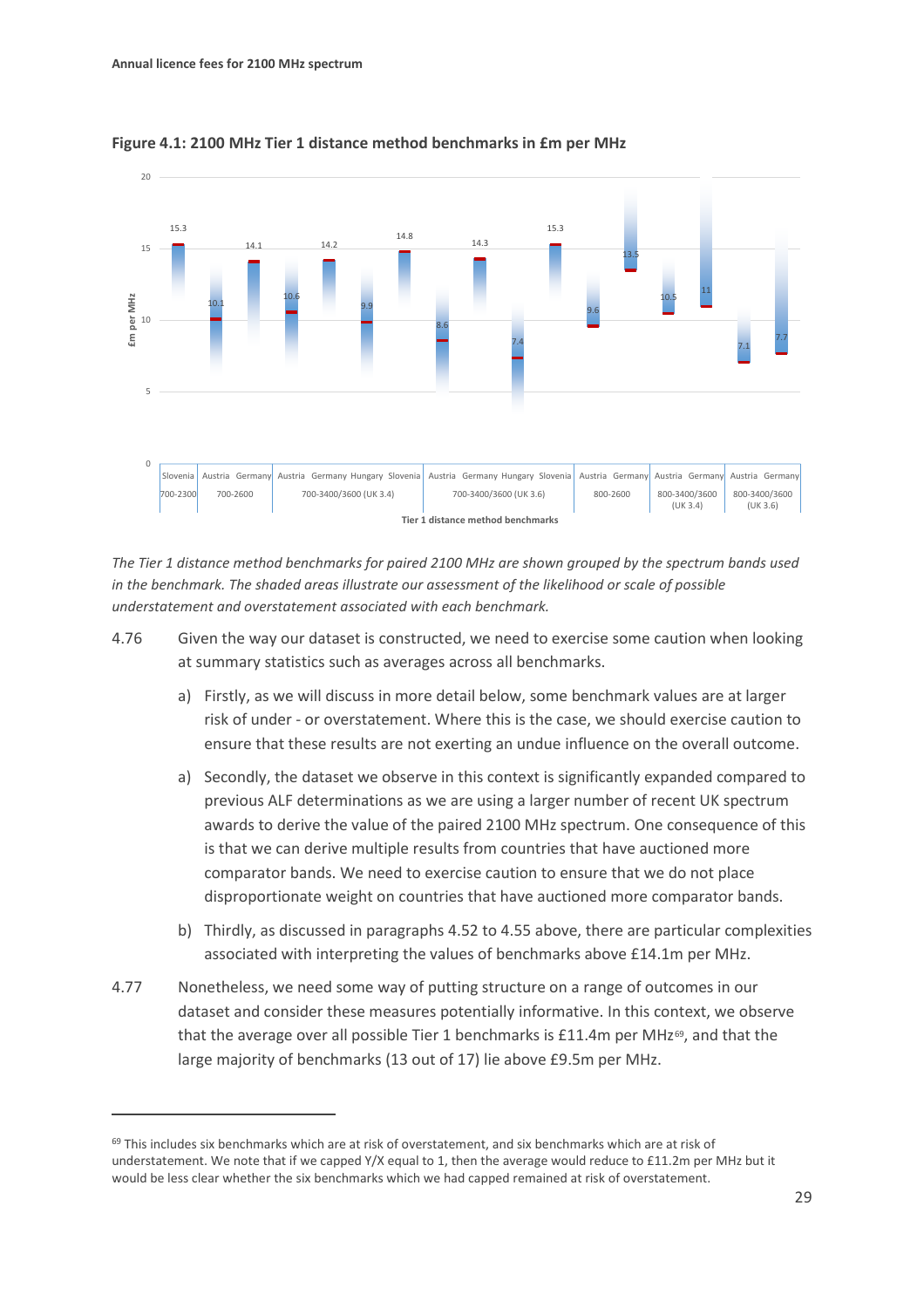- <span id="page-29-0"></span>4.78 In previous ALF determinations, we have looked at the mid-point between the average and the lowest benchmarks as a starting point for our analysis. We continue to consider this a useful way of putting structure on any individual distance method calculation (e.g. 700- 2100-2300 or 700-2100-3600) and present our results for each combination of frequency bands below in Table 4.4.[70](#page-29-1)
- 4.79 These results, again, provide considerable support for our initial assessment: four out of the seven possible combinations of frequency bands have a lower midpoint of between £10.6m - £11.1m per MHz. One combination of frequency bands produces a value of £15.3m per MHz but based on only one data point. The remaining two combinations, both based on UK auction values for the 3.6 GHz band, have lower midpoints which are lower than this, at £7.3m and £9.4m per MHz. We note that one of these has a wide spread of values, with a maximum value of £15.3m per MHz and an average of £11.4m per MHz.

| Spectrum bands used in<br><b>benchmark</b>   | <b>Number of</b><br>results | <b>Average</b> | <b>Lowest</b> | <b>Midpoint</b><br>between<br>average and<br><b>lowest</b> |
|----------------------------------------------|-----------------------------|----------------|---------------|------------------------------------------------------------|
| 700-2100-2300                                | $\mathbf{1}$                | 15.3           | 15.3          | 15.3                                                       |
| 700-2100-2600                                | $\overline{2}$              | 12.1           | 10.1          | 11.1                                                       |
| 700-2100-3400/3600 (using<br><b>UK 3400)</b> | $\overline{4}$              | 12.4           | 9.9           | 11.1                                                       |
| 700-2100-3400/3600 (using<br>UK 3600)        | 4                           | 11.4           | 7.4           | 9.4                                                        |
| 800-2100-2600                                | $\overline{2}$              | 11.6           | 9.6           | 10.6                                                       |
| 800-2100-3400/3600 (using<br>UK 3400)        | $\overline{2}$              | 10.8           | 10.5          | 10.6                                                       |
| 800-2100-3400/3600 (using<br><b>UK 3600)</b> | $\overline{2}$              | 7.4            | 7.1           | 7.3                                                        |

4.80 We consider below the individual benchmarks in more detail to assess their relative merit, before presenting our overall assessment that has informed our decision.

<span id="page-29-1"></span> $70$  We note we do not consider the lower midpoint an appropriate way of looking at all of our distance method benchmarks in the round. This is in part for the same reason we do not place much weight on summary statistics across the sample in its entirety (i.e. not wishing to over-weight a particular country without good reason), and also that in the context of an expanded dataset it then places very significant weight on the single lowest value.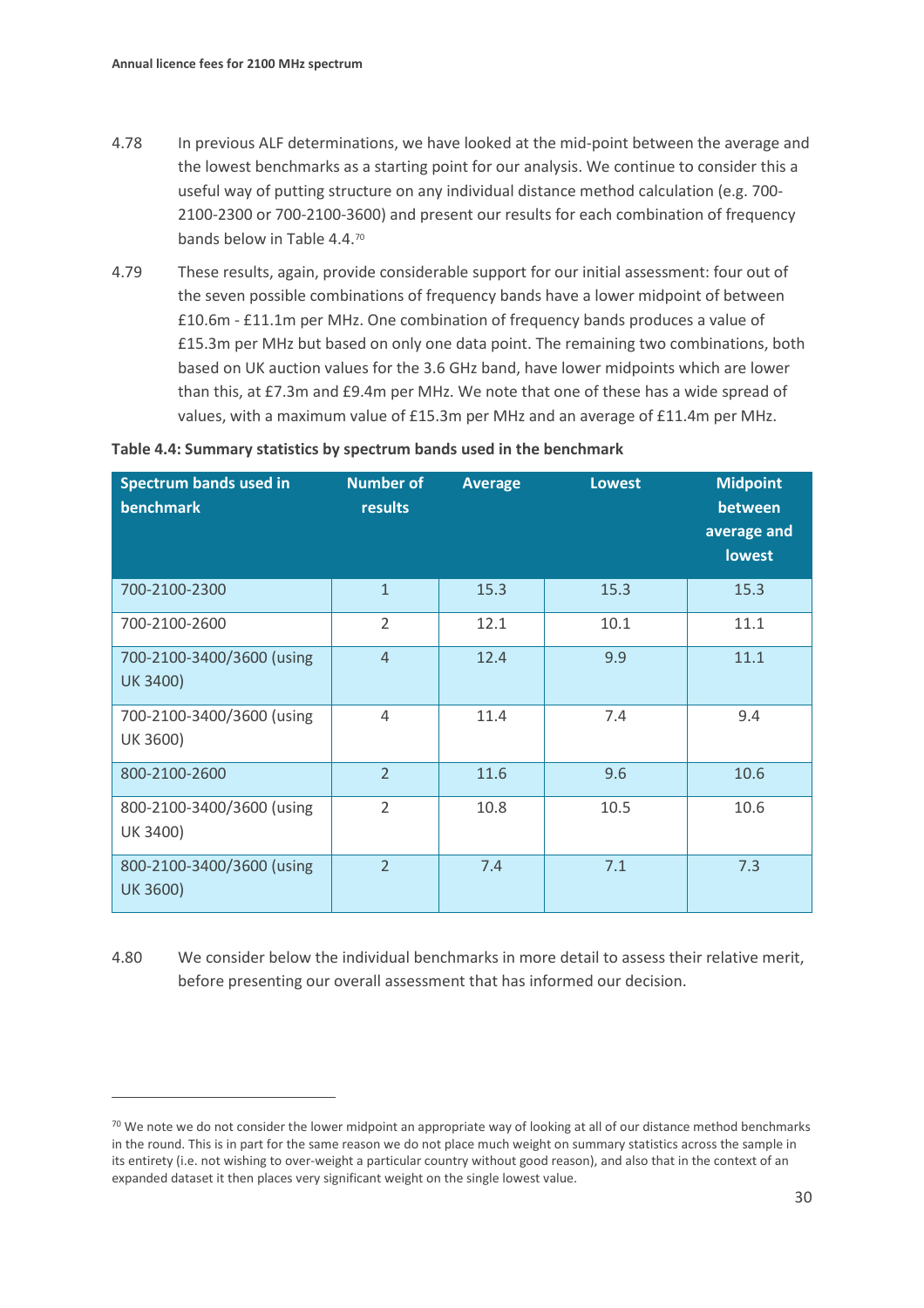#### Benchmarks using 2.3 GHz or 2.6 GHz spectrum as the high frequency band

- 4.81 As shown in Figure 4.1 above, we are able to derive five benchmarks from three different countries using 700 MHz or 800 MHz as the low frequency band and 2.3 GHz or 2.6 GHz as the high frequency band:
	- a) Slovenia 700-2100-2300 benchmark gives a lump-sum value estimate for 2100 MHz of £15.3m per MHz;
	- b) For Austria and Germany, we can derive both 700-2100-2600 and 800-2100-2600 benchmarks. For both countries, the results are fairly similar whether looking at the 700-2100-2600 or 800-2100-2600. For Austria it is £10.1m per MHz using 700 MHz and £9.6m per MHz when using 800 MHz; for Germany it is £14.1m per MHz using 700 MHz and £13.5m per MHz using 800 MHz.
- 4.82 These benchmarks suggest a fairly narrow range of values for the paired 2100 MHz spectrum between £9.6m and £15.3m per MHz, with the average being £12.5m per MHz. We note that both the Slovenian and highest German benchmarks are at risk of overstatement and the lowest Austrian and lowest German benchmarks are at risk of understatement.

#### Benchmarks using 3.4-3.8 GHz spectrum as the high frequency band

- 4.83 When looking at benchmarks using 3 GHz spectrum, there are four different Tier 1 countries which have auctioned spectrum in the 3.4-3.8 GHz band for which we can derive relative benchmarks: Austria, Germany, Hungary, and Slovenia.
- 4.84 As shown in Table 4.5 below, because there have been two separate UK auctions in the 3.4-3.8 GHz band (the 2018 3.4 GHz and 2021 3.6 GHz auction) we get two different estimates for the value of 2100 MHz for each country depending on which UK auction results we use in the calculation.

#### **Table 4.5: Benchmarks using 3 GHz spectrum**

| <b>Estimate of UK value of 2100</b><br><b>MHz (£m per MHz)</b> | <b>Using UK 3.4</b><br><b>GHz auction</b><br>result | <b>Using UK 3.6</b><br><b>GHz auction</b><br>result | <b>Average</b> |
|----------------------------------------------------------------|-----------------------------------------------------|-----------------------------------------------------|----------------|
| Austria 700-2100-3400/3600                                     | 10.6                                                | 8.6                                                 | 9.6            |
| Austria 800-2100-3400/3600                                     | 10.5                                                | 7.1                                                 | 8.8            |
| Germany 700-2100-3400/3600                                     | 14.2                                                | 14.3                                                | 14.2           |
| Germany 800-2100-3400/3600                                     | 11.0                                                | 7.7                                                 | 9.4            |
| Hungary 700-2100-3400/3600                                     | 9.9                                                 | 7.4                                                 | 8.7            |
| Slovenia 700-2100-3400/3600                                    | 14.8                                                | 15.3                                                | 15.1           |
| <b>Average</b>                                                 | 11.8                                                | 10.1                                                | 11.0           |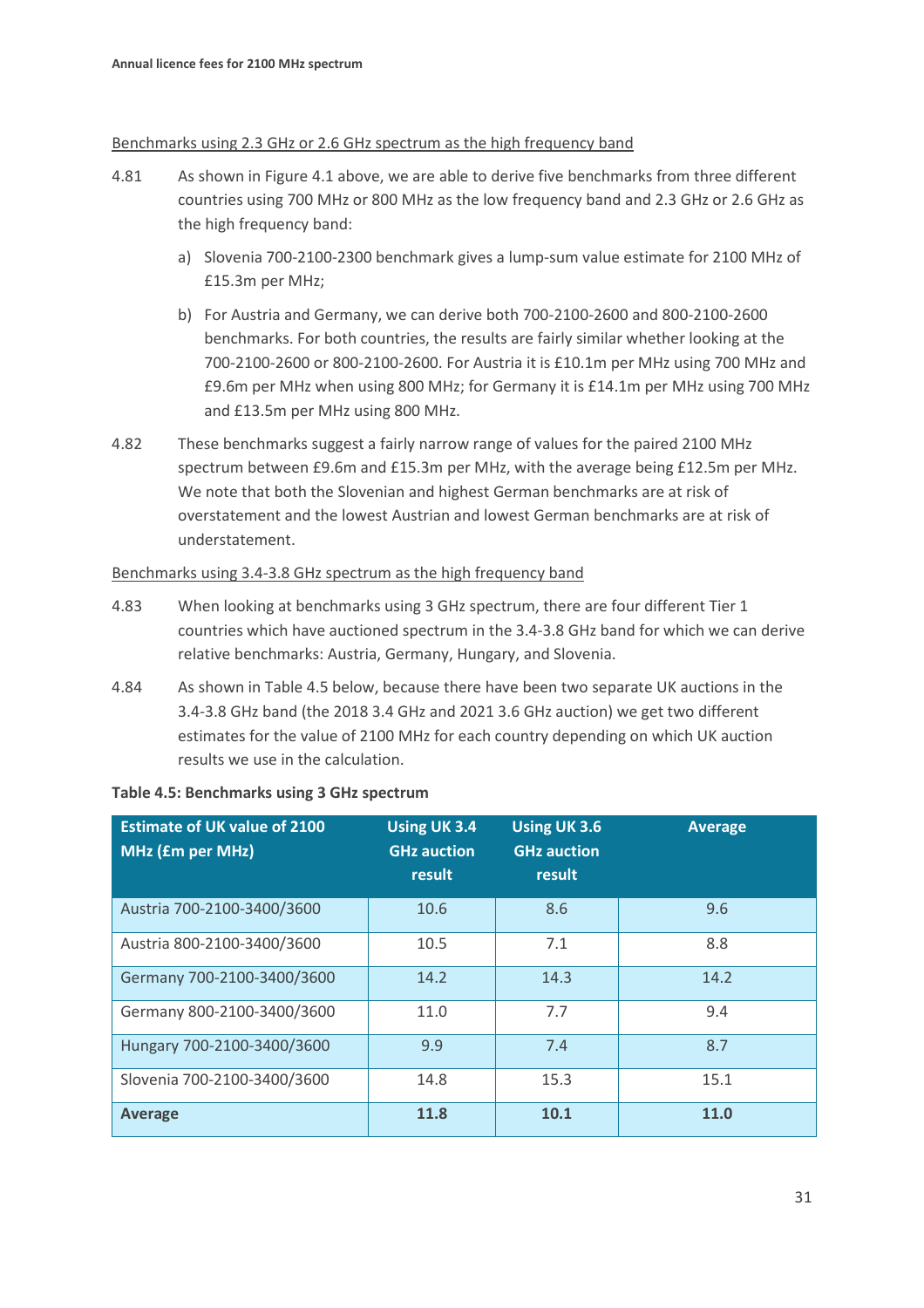- 4.85 The difference in the UK auction results has a particular impact on the estimates the closer the paired 2100 MHz value in the comparator country is to the 3.4-3.8 GHz spectrum value in that country.
- 4.86 Consistent with the benchmarks derived using 2.3 GHz and 2.6 GHz spectrum, the results when using the UK 3.4 GHz auction suggest a fairly narrow range of values for 2100 MHz between £9.9m and £14.8m per MHz. There is a bigger range when using the UK 3.6 GHz auction result with four of the results being between £7.1m and £8.6m per MHz, and the other two results being over £14m per MHz.

#### Additional Dutch benchmarks using proxy values

- 4.87 In addition to the four countries for which we have been able to derive Tier 1 benchmarks, we also have good (Tier 1) quality 700 MHz and 2100 MHz evidence from the Netherlands, but we have not been able to derive a direct Tier 1 distance method benchmark because we do not have a Tier 1 quality high frequency auction result.
- 4.88 We have therefore sought to estimate proxy values for 2.3 GHz, 2.6 GHz and 3.4-3.8 GHz for the Netherlands and use these to derive a relative value benchmark for 2100 MHz for inclusion alongside our Tier 1 benchmarks.<sup>[71](#page-31-0)</sup>
- 4.89 The resulting relative benchmarks range from £7.2m per MHz to £10.4m per MHz, with an average of £9.1m per MHz.<sup>72</sup> It is the same Dutch data (the 700 MHz and 2100 MHz auction results) that is being used in all benchmarks with the difference in results being driven by the proxies, and, in the case of the 3 GHz spectrum benchmarks, the difference in the UK auction results. We note that, as per BT's suggestion, the paired ratio of 700 MHz to 2100 MHz results in an estimate of £7.3m per MHz, which is towards the lower end of the range of estimates generated by using the Dutch proxy-derived benchmarks (£7.2m to £10.4m).

#### Reaching a view

- 4.90 In the preceding paragraphs we have summarised the data that we have available to inform our view on the appropriate lump-sum value of UK 2100 MHz paired spectrum for the purposes of ALFs.
- 4.91 Looking at all the estimates we have, we note that 10 of the 17 benchmarks are between £9.6m per MHz and £14.3m per MHz. The four benchmarks below £9.6m per MHz are all benchmarks which use the UK 3.6 GHz auction results, and the corresponding benchmarks using the UK 3.4 GHz auction results are between £9.9m and £11m per MHz. We consider both sets of these results to be informative, but we are cautious about placing too much weight on either set of values in isolation. At a high level, we do not think it appropriate for the value for the high frequency spectrum to have a strong influence on the resulting value we set for the 2100 MHz. Given that the latter is a mainstream coverage band we

<span id="page-31-0"></span><sup>71</sup> In 2018 when looking at the international benchmark evidence to inform our view of the value of UK 1800 MHz spectrum, for countries where we had auction evidence for 800 MHz and 1800 MHz but not 2.6 GHz, we derived a 2.6 GHz proxy value to enable us to then calculate a relative value for 1800 MHz. We have used a similar approach here – see Annex A2 for more information.

<span id="page-31-1"></span><sup>72</sup> See Annex A3, Table A3.16 for more information.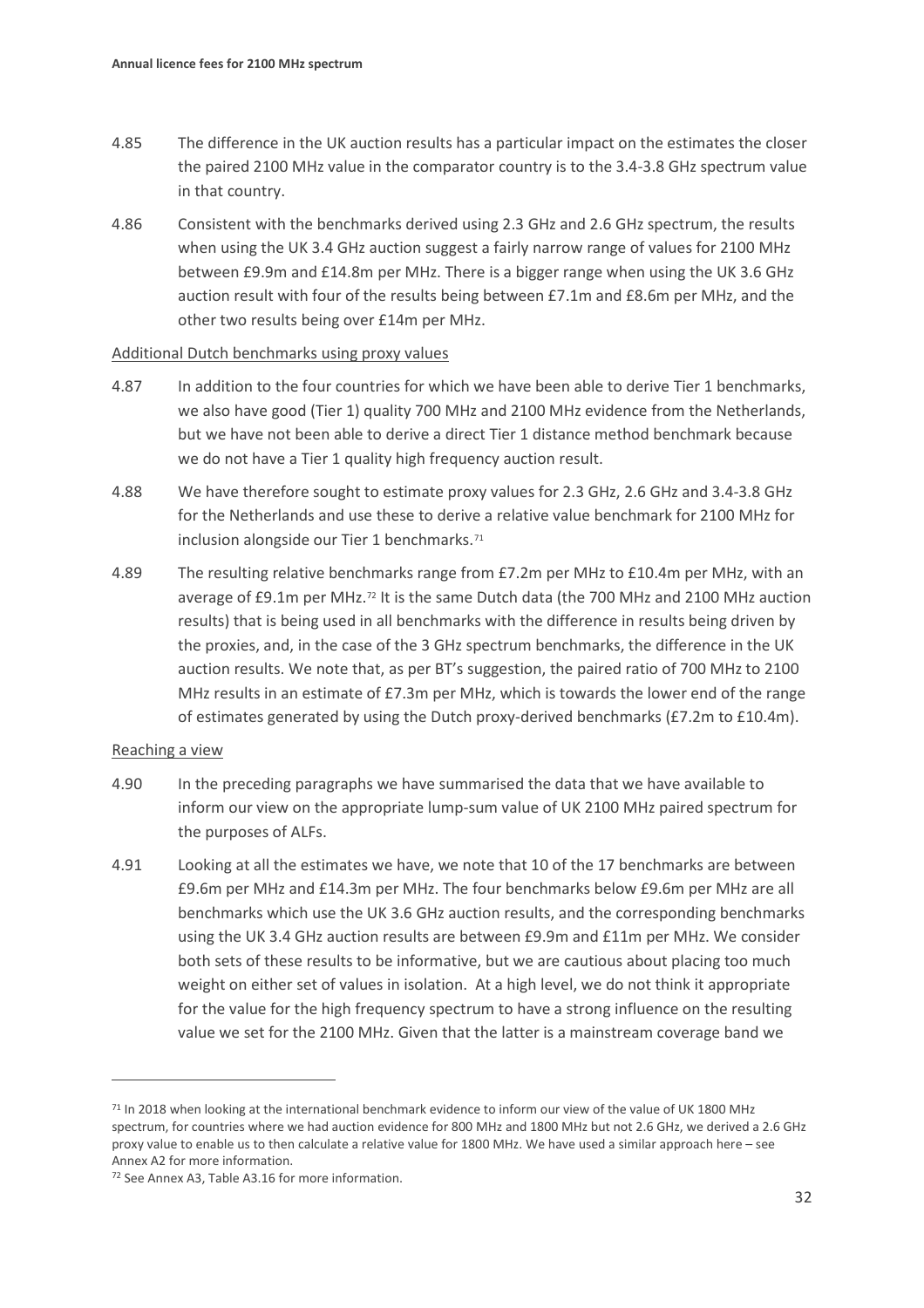think it is more similar to the lower frequency spectrum used for coverage and should be influenced to a greater extent by the value of spectrum at this end of the range.<sup>[73](#page-32-0)</sup>

- 4.92 We therefore consider that the value should be above £9.6m per MHz. We consider that a value below that level would be an overly conservative interpretation of the evidence and would involve putting undue weight on the Dutch proxy values and some of the benchmarks using the UK 3.6 GHz auction results.
- 4.93 The question then arises as to how far above £9.6m per MHz is appropriate. We do not consider that a value above £14m per MHz would be appropriate given the risk of overstatement of the six benchmarks above £14m per MHz and we consider it would be inconsistent with taking a conservative approach to interpreting the evidence.
- 4.94 We also do not consider that the data provides a strong reason to suggest the value should be above the average of our Tier 1 benchmarks, particularly in light of our conservative approach to interpreting the evidence. The average of the Tier 1 benchmarks (including the lowest Dutch proxy value) is £11.2m. However, we also do not consider it appropriate to go too far below the average given the number of benchmarks we have and that a significant number point to a value above the average.
- 4.95 In light of this, our regulatory judgement is that a lump-sum value estimate of **£10.5m per MHz** is appropriate. While we are cautious about placing too much weight on the proxy values derived for the Netherlands, we consider that they, and the lower value benchmarks which use the UK 3.6 GHz auction results, support a value below the overall average.
- 4.96 In addition, as the charts below illustrate, a value of £10.5m per MHz is consistent with the evidence from the different benchmark countries, and from the different comparator spectrum bands. In both cases, the majority of observations lie above this point and those which lie below are not, in the context of the overall dispersion we see, significantly below this point. We note that £10.5m per MHz is below the country average for Slovenia (£15.1m per MHz[74\)](#page-32-1) and Germany (£12.5m per MHz). It is above the country average for Austria (£9.4m per MHz) and Hungary (£8.7m per MHz) but is within the range of values for Austria and just slightly above the higher of the two values we have for Hungary (which is £9.9m per MHz).
- 4.97 We also note that £10.5m per MHz is below the average for six of the seven combination of frequency bands (see Table 4.4 above). If we were to reduce the lump sum value estimate of paired 2100 MHz spectrum down to £10m per MHz, that would mean our estimate would be lower than the lowest value for three of the seven combination of frequency bands.

<span id="page-32-0"></span> $73$  As a more detailed point, we note the wide dispersion around one of the 3.6 GHz benchmarks, the average of which would be more consistent with a market value closer to where the density of other benchmarks lie.

<span id="page-32-1"></span> $74$  Although as shown in Figure 4.1 we consider each of the Slovenian benchmarks to be at risk of overstatement.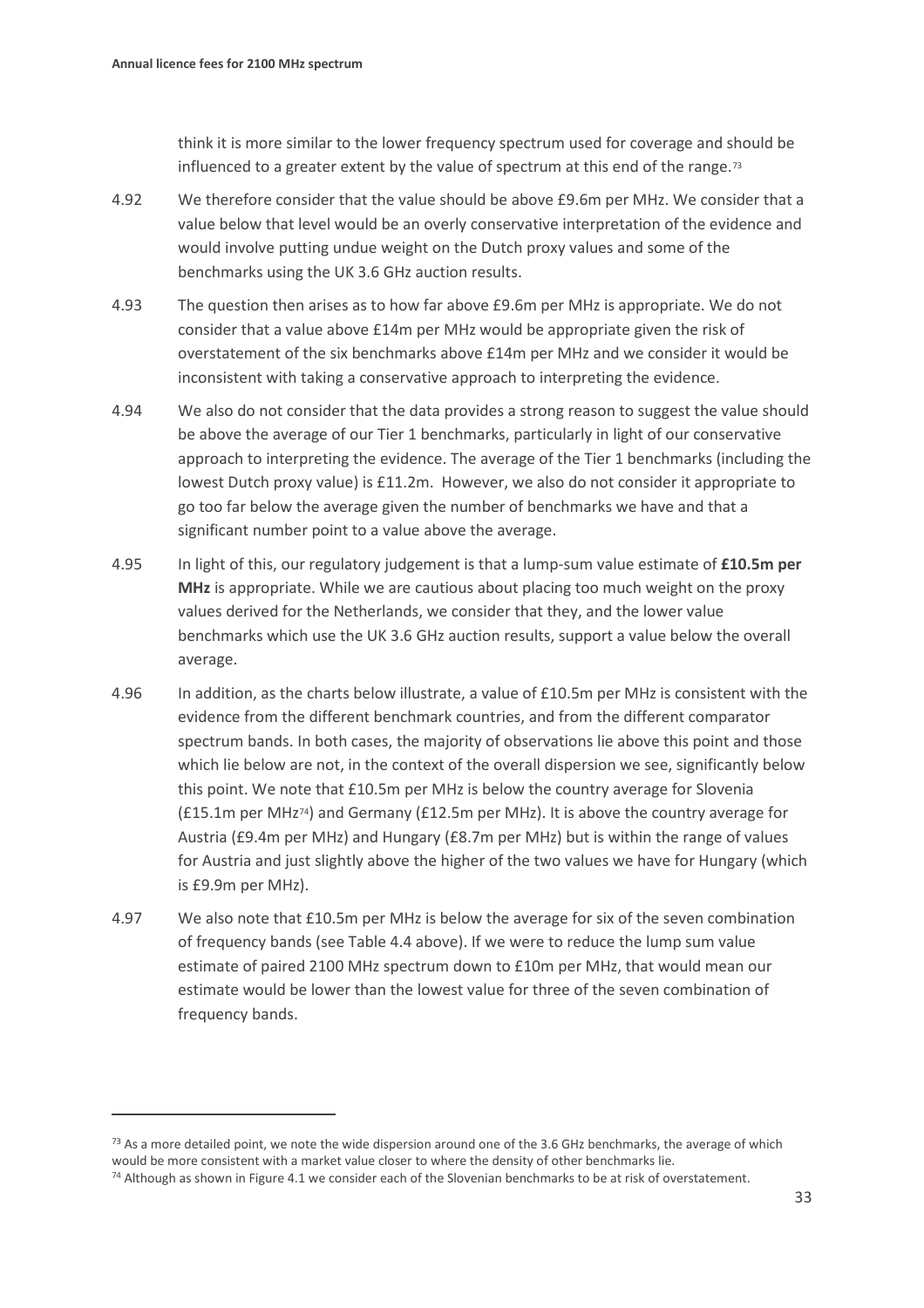

#### **Figure 4.2: Scatterplot of data points by country and distance method benchmark[75](#page-33-0)**

- 4.98 We have sense-checked our assessment to ensure that we are not giving disproportionate weight to the Slovenian and German benchmarks for which Y/X>1 given the particular complexities associated with interpreting the values of these benchmarks (as discussed in paragraphs [4.52](#page-23-2) to [4.55](#page-23-3) above). We are satisfied that this is not the case. We note that we are estimating the market value to be over £3.5m per MHz lower than each of these six benchmarks. We also note that if we capped each of these benchmarks at £14.1m per MHz it would still be the case that the overall Tier 1 benchmark average; the German and Slovenian country averages; and the average for six of the seven combination of frequency bands would all be above £10.5m per MHz.
- 4.99 We have also considered the values from the Tier 3 benchmarks (set out in Annex A3).<sup>[76](#page-33-1)</sup> Our view is that they do not consistently point to a different value, and in any case, we consider it appropriate to place less weight on these benchmarks than we did in the case of 900 MHz and 1800 MHz given we have far more Tier 1 evidence.

#### Comparison with 1800 MHz annual licence fees

- 4.100 Both the 1800 MHz and 2100 MHz band are mainstream coverage bands, therefore it might be expected that the values of the two spectrum bands would be similar given proximity in frequency.
- 4.101 The ALF for 1800 MHz which we set in 2018 is based on a lump sum value of £14.6m (in April 2021 prices). Our lump-sum value for 2100 MHz is 28% less than this. We note this is a fairly significant difference for what we consider to be similar spectrum bands.
- 4.102 As a sense check, we have compared this to our Tier 1 benchmark countries. In all three countries for which we have band-specific prices for both 1800 MHz and 2100 MHz (Austria, Germany and Hungary), the value of 2100 MHz is less than the value of 1800 MHz. In Germany it is 28% less and Hungary 20% less. In Austria it is 81% less although we consider that this significantly overstates the difference in value between the bands - we concluded previously that the 1800 MHz Austrian auction was at larger risk of

<span id="page-33-0"></span><sup>75</sup> Note these scatterplots do not include the Dutch proxy values.

<span id="page-33-1"></span><sup>76</sup> As set out in Annex A3 we do not have any Tier 2 benchmarks.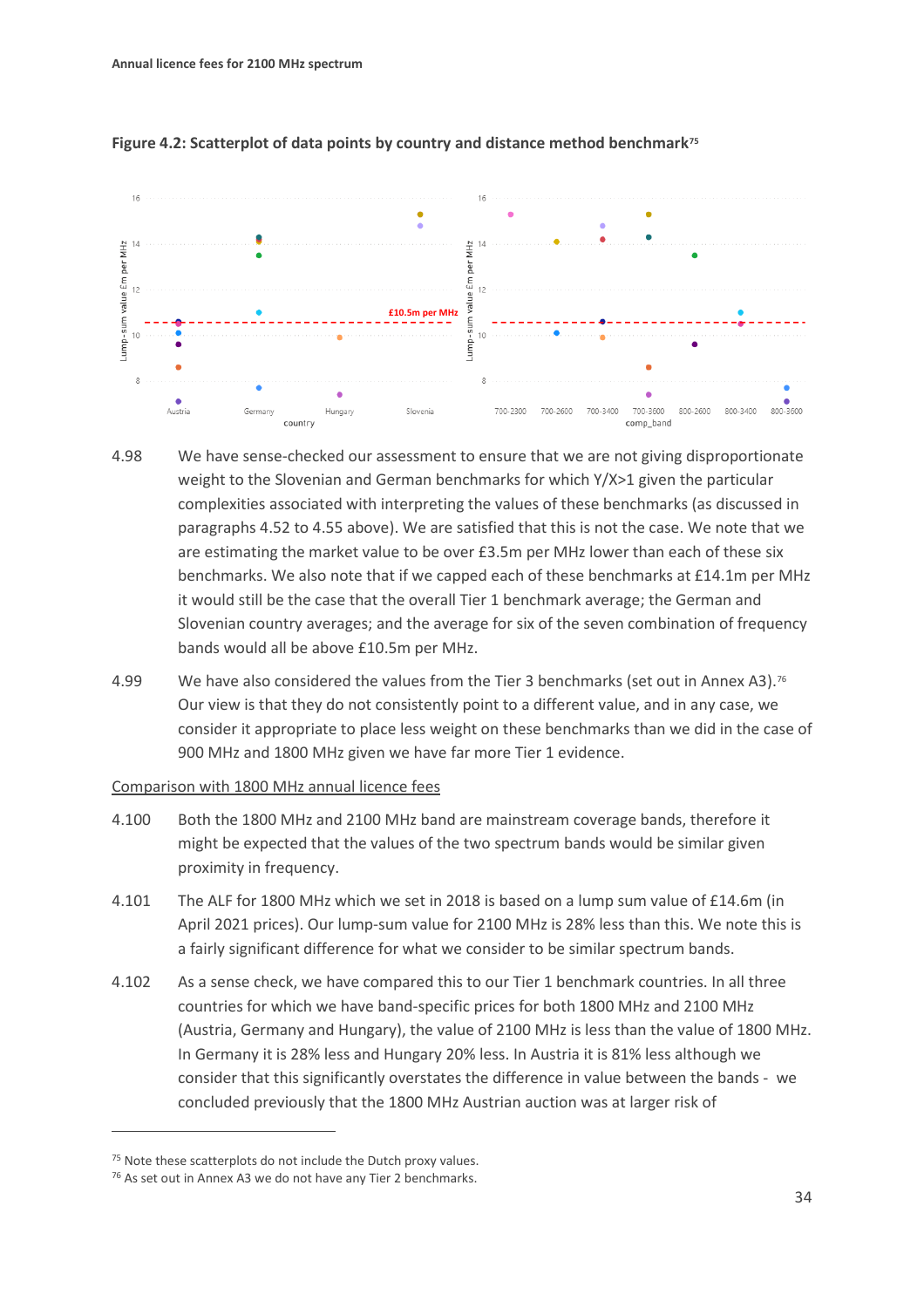overstatement and also note that there were structural changes in the Austrian market between the two auctions.

4.103 In light of the German and Hungarian relative values, we do not consider the relative values of 2100 MHz and 1800 MHz implied by our lump sum value for 2100 MHz paired spectrum are inconsistent with the available international evidence.

# **Annualisation**

- 4.104 Step 3 as outlined in Figure 3.1 in determining the market value of the paired 2100 MHz spectrum is to convert our estimate of the lump-sum value of the 2100 MHz paired spectrum into an annual value.
- 4.105 Annex A4 sets out in full our approach to annualisation, the evidential basis for it and how we have taken account of stakeholders' comments to our July 2021 consultation.

## **Our provisional view**

- 4.106 We proposed to adopt the same methodology to converting the lump-sum market values into an annual payment as we had used for 900 MHz, 1800 MHz and 3.4 – 3.6 GHz ALFs.
- 4.107 Our proposed approach involved spreading the lump-sum value of spectrum over 20 years, using an ALF profile that is flat in real terms (i.e. adjusted for inflation).
- 4.108 To calculate the annualisation rate, we estimated the relevant post-tax real discount rate and a tax adjustment factor (TAF), to reflect the more favourable tax treatment of annual fees compared to a lump-sum payment.
- 4.109 The discount rate depends on, among other things, the uncertainty associated with this future ALF payment stream. One significant uncertainty relates to changes in the market value of the spectrum over time. The discount rate which will leave licensees indifferent between paying ALFs and paying a lump-sum depends on the extent to which they (rather than the Government) are exposed to the effect of such changes in the market value of spectrum over time and, therefore, it is an important consideration in determining the appropriate discount rate.
- 4.110 In our July 2021 consultation, consistent with our approach in previous ALF determinations, we considered that the appropriate discount rate would sit somewhere between a lower polar case of the cost of debt (as an approximation of the case where the licensee would bear the risk associated with the variation in the market value of the spectrum) and, as an upper polar case, the weighted average cost of capital (i.e. WACC, which is an approximation of the case where the government would bear the full risk of variation in market value of the spectrum).<sup>[77](#page-34-0)</sup> We used a risk sharing adjustment to determine where between these two polar cases the appropriate discount rate would lie.

<span id="page-34-0"></span> $77$  The WACC reflects the cost of capital weighted between the cost of debt and the cost of equity, where the weights are a function of, respectively, the proportion of debt to enterprise value and equity to enterprise value.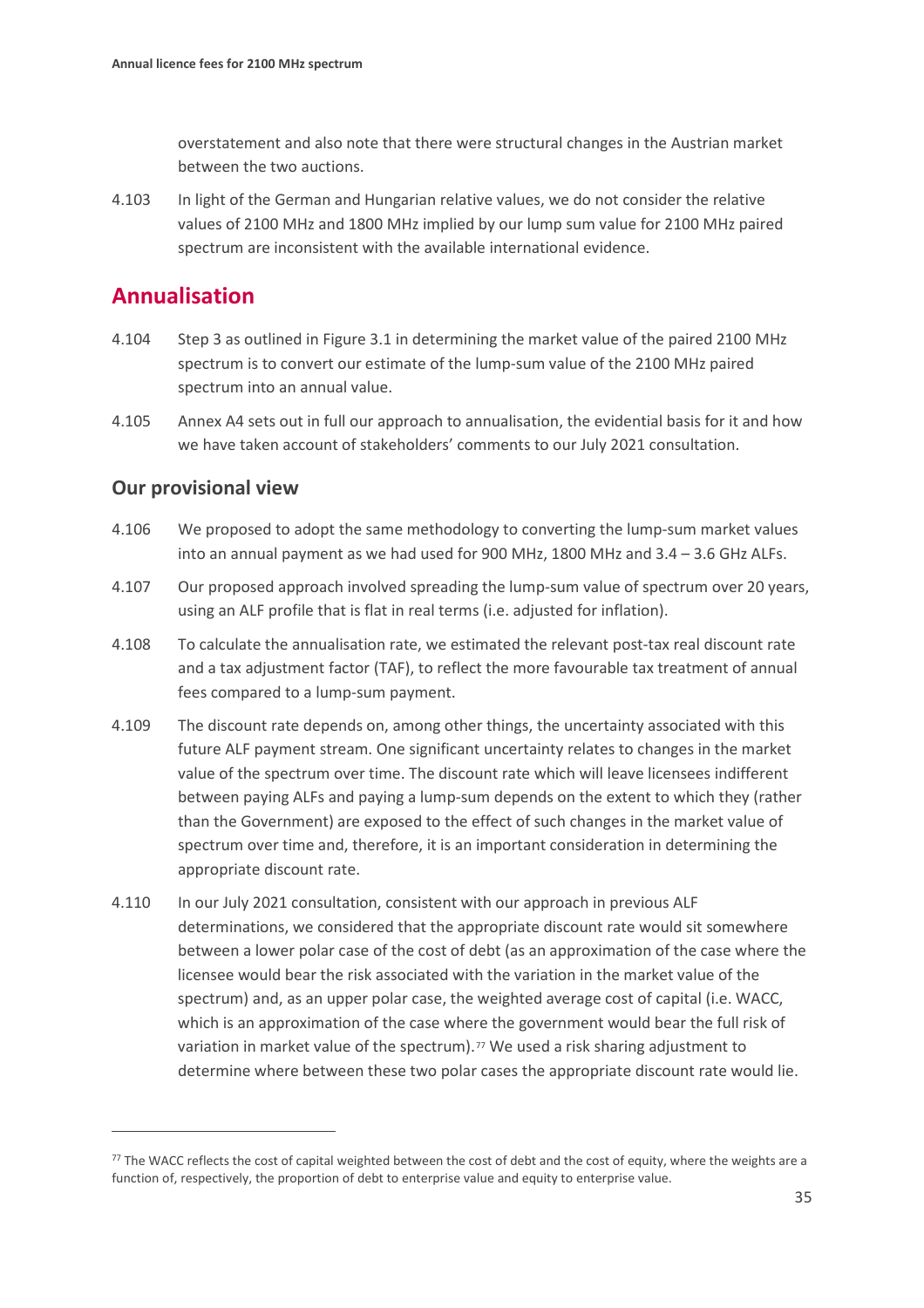- 4.111 Updating the input parameters for the discount rate and the TAF as appropriate, we proposed an annualisation rate of 5.4%. This resulted in base level of ALFs of **£0.567m per MHz** (in April 2021 prices) for paired 2100 MHz spectrum.
- 4.112 These would then increase in line with Consumer Price Index inflation in subsequent years.

### **Consultation responses**

- 4.113 Vodafone agreed with the overall approach adopted by Ofcom to annualisation and VMO2 supported our approach to annualisation in terms of high-level methodology.<sup>[78](#page-35-0)</sup>
- 4.114 All four MNOs considered that we had overstated the annualisation rate by using inappropriate inputs for our calculation of the real post-tax discount rate.
	- a) BT, Three and VMO2 questioned our decision to set the discount rate between a lower polar case of the cost of debt and an upper polar case of the cost of capital, and instead proposed that the discount rate should be set equal to the lower polar case.[79](#page-35-1)
	- b) All four MNOs disagreed with various aspects of our methodology used to derive the input parameters for the discount rate in both the lower and the upper polar cases.<sup>[80](#page-35-2)</sup>
	- c) BT and Three raised concerns that the rounding of figures in intermediate calculations led to a higher annualisation rate than if more significant figures or unrounded figures were used.<sup>[81](#page-35-3)</sup>
	- **d)** Vodafone also requested that the existing 900/1800 MHz ALFs should be recalculated to align with our latest assessment of the annualisation rate.<sup>82</sup>

## **Our decision**

#### **Annualisation rate**

- 4.115 Having considered stakeholder comments, we are of the view that our methodology for calculating the annualisation rate is appropriate and note that it is consistent with the methodology adopted in previous ALF determinations.
	- a) Because of the possibility of a review of ALFs which exposes the government to the systematic risk of the cash flows from the operation of the licences, we are of the view that it is appropriate to make an adjustment for the degree of risk sharing between licence holders and the government. That is, that the discount rate should lie somewhere between a lower polar case of the cost of debt and an upper polar case of the cost of capital. The appropriate size of risk sharing adjustment involves a degree of regulatory judgement. As set out in Annex A4, we do not consider that the points made

<span id="page-35-2"></span>80 BT consultation response, pp. 22-24; Three consultation response, pp. 13-17; VMO2 additional consultation response;

<span id="page-35-0"></span><sup>78</sup> Vodafone consultation response, p. 8; VMO2 consultation response, page 1; and [VMO2 additional consultation](https://www.ofcom.org.uk/__data/assets/pdf_file/0022/227371/virgin-O2-additional.pdf)  [response.](https://www.ofcom.org.uk/__data/assets/pdf_file/0022/227371/virgin-O2-additional.pdf)

<span id="page-35-1"></span><sup>79</sup> BT consultation response, page 18; Three consultation response, p. 16 and VMO2 additional consultation response.

<span id="page-35-3"></span>and Vodafone consultation response, pp. 8-10.<br><sup>81</sup> BT consultation response, p. 24; and Three consultation response, pp. 13-14.

<span id="page-35-4"></span><sup>82</sup> Vodafone consultation response, p. 10.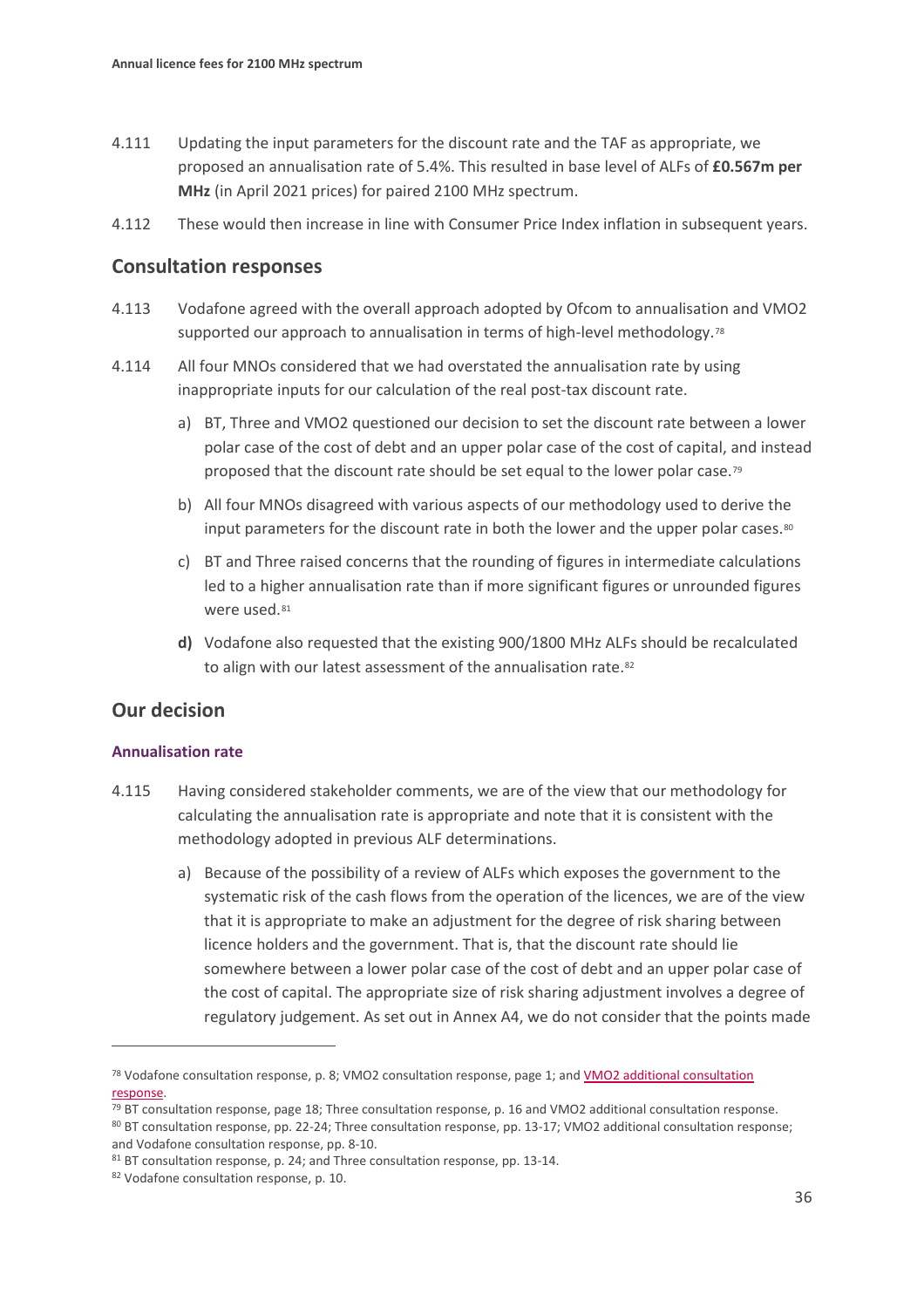by stakeholders support a reduction in the risk sharing adjustment from that used in previous ALF determinations.

- b) With respect to the specific points raised by stakeholders in relation to the derivation of the input parameters, we discuss our detailed reasoning and our responses to these stakeholder comments in Annex A4.
- c) We continue to round the final discount rate to one decimal point, consistent with previous ALF determinations, to reflect that this final number is ultimately a judgement. As set in Annex A4, in this decision, our rounding approach produces a discount rate that is slightly lower than if we had rounded the discount rate to two decimal points.
- d) Regarding Vodafone's request to realign the 900/1800 MHz ALFs to our latest view of the annualisation rate, we recognise that the annualisation rate does vary over time. However, our overall approach to setting ALFs is to assume a fixed rate over a 20-year period at the time of making the decision on the level of ALFs. As we are not revisiting the lump-sum values for 900 and 1800 MHz spectrum in this decision, we are also not revisiting the annualisation rate.
- 4.116 As signalled in the July 2021 consultation, we have reviewed latest market evidence on the input parameters underpinning our discount rate and TAF. The result is a modest reduction in the annualisation rate from the proposed value of 5.40% to 5.34%, as summarised in Table 4.6 below.

### **Table 4.6: Comparison of input values for calculating base level of ALF in the July 2021 Consultation and this Statement**

|                                       | <b>July 2021 Consultation</b> | 2021 Statement |
|---------------------------------------|-------------------------------|----------------|
| Length of period over which we spread | 20 years                      | 20 years       |
| the lump-sum value                    |                               |                |
| Real post-tax discount rate           | 0.2%                          | 0.1%           |
| <b>TAF</b>                            | 1.060                         | 1.058          |
| <b>Annualisation rate</b>             | 5.40%                         | 5.34%          |

*Source: Ofcom*

#### **Converting from a lump sum into an annual amount**

- 4.117 As set out above, the annualisation rate is now 5.34%. Multiplying the lump sum value by the annualisation rate gives the base level of ALF set at market value (expressed in April 2021 prices). Consistent with our approach to the other mobile spectrum ALFs, and as proposed in our July 2021 consultation, we derive the base level of ALFs rounded to three decimal places in £m per MHz.
- 4.118 Based on the annualisation rate of 5.34% and lump-sum values of £10.5m per MHz for paired 2100 MHz spectrum, the base level of ALF is **£0.561m per MHz** (in April 2021 prices).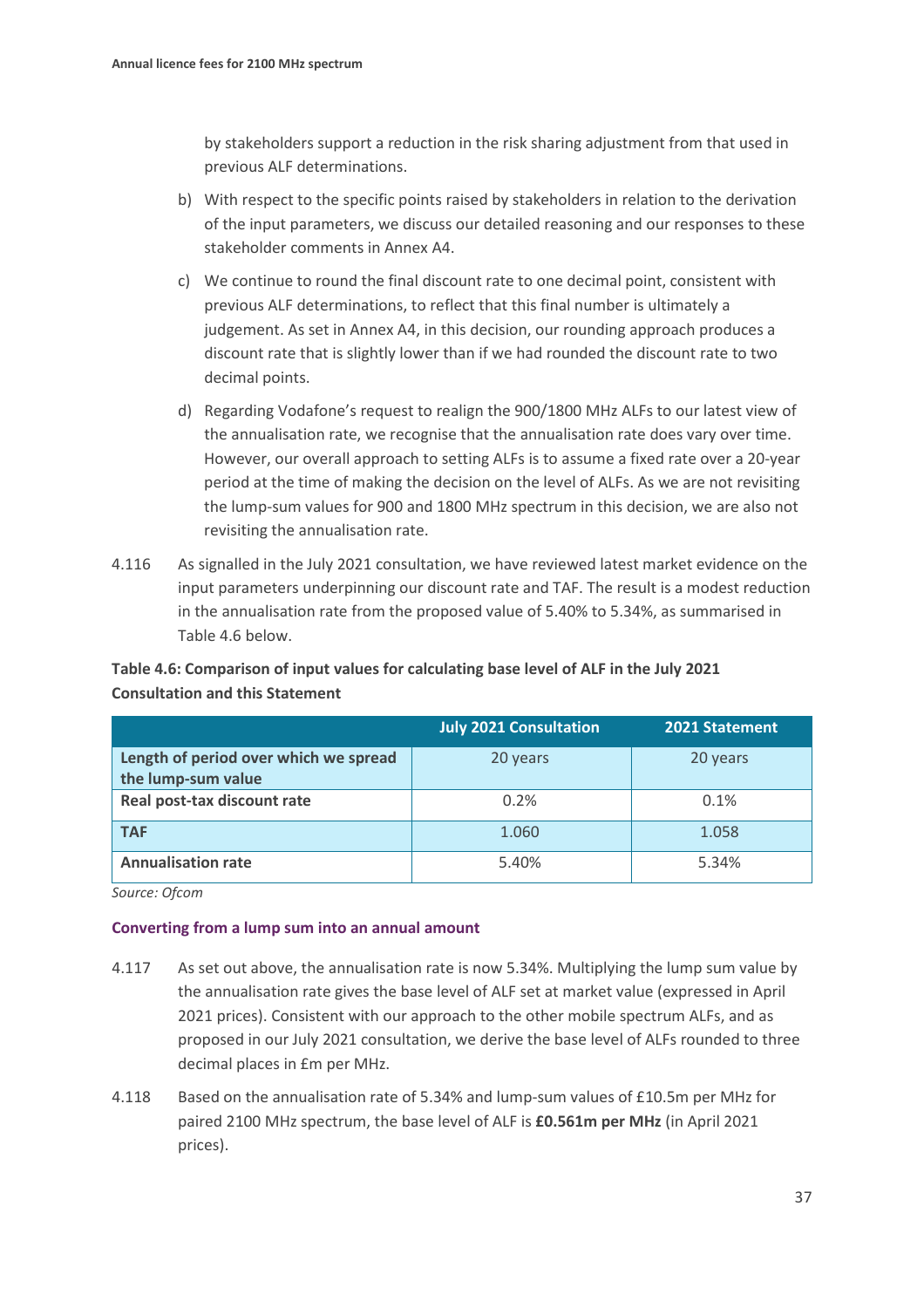- 4.119 These would then increase in line with Consumer Price Index inflation in subsequent years.
- 4.120 In the following section, we consider whether ALFs set at this value are appropriate in the context of our statutory duties.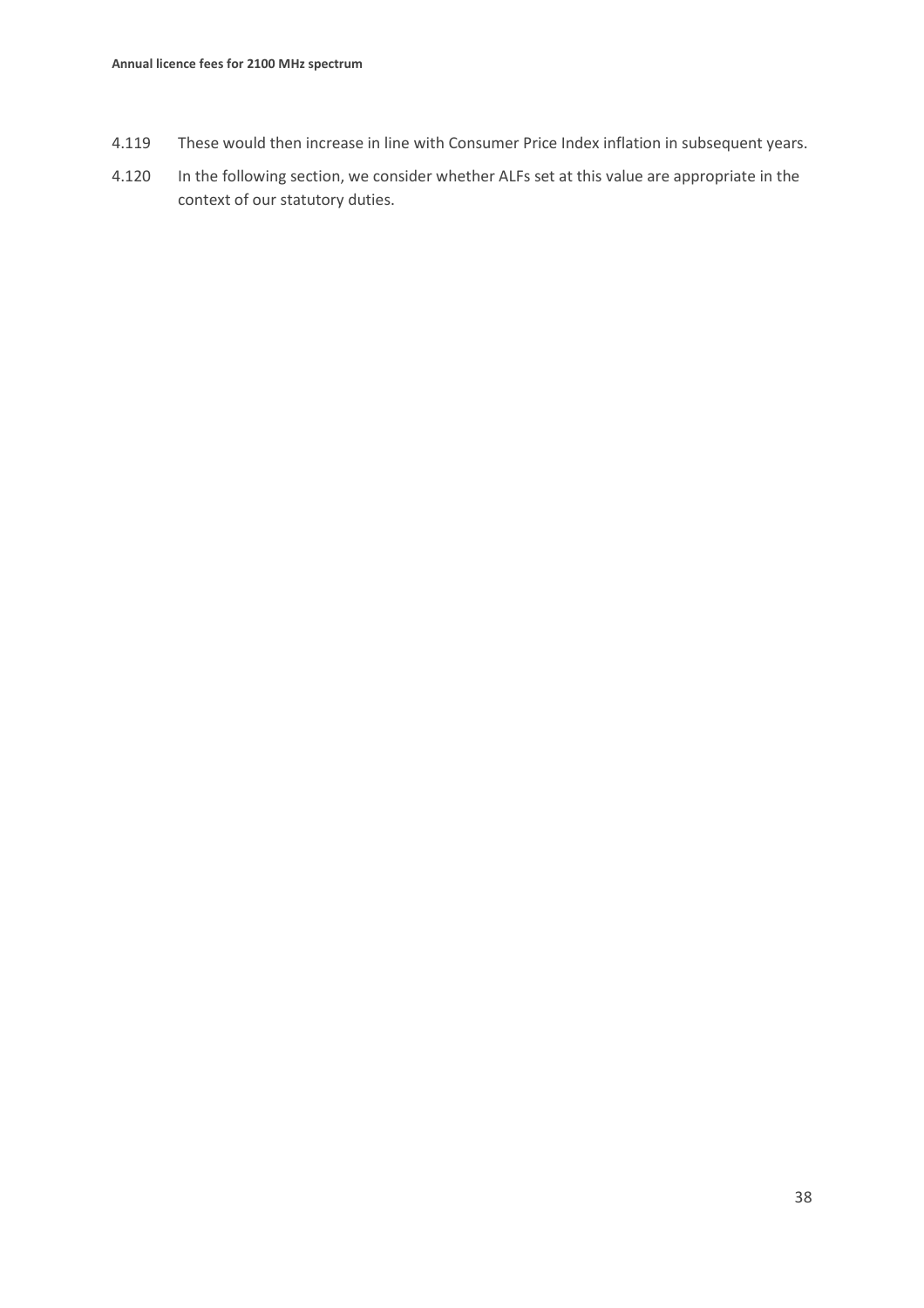# <span id="page-38-0"></span>5. Assessment of ALFs in light of our statutory duties

# **Introduction**

- 5.1 We have carried out an impact assessment in accordance with section 7 of the Communications Act [83](#page-38-1) and consulted on our assessment in July 2021. We have considered stakeholder responses in reaching our decision and set out throughout this statement and accompanying annexes how, in Ofcom's opinion, setting ALFs at the level determined in this statement for paired 2100 MHz spectrum is in accordance with our statutory duties.
- 5.2 We explain in Section 2 above that as set out in the SRSP, our existing spectrum pricing policy is to set fees for spectrum holdings to reflect the market value of the spectrum (based on its opportunity cost) in order to promote the optimal use of spectrum. We also note that this approach is consistent with and reinforced by the Direction requiring Ofcom to set the annual licence fees for the 2100 MHz spectrum so that they reflect the full market value of the frequencies in the band.
- 5.3 For the reasons explained in Section 4, our conservative estimate of the lump-sum market value of the paired 2100 MHz spectrum is £10.5m per MHz, corresponding to an ALF (if set based on that estimate) of £0.561m per MHz (in April 2021 prices).
- 5.4 In this section, we present our updated assessment of whether setting ALFs for the paired 2100 MHz spectrum based on this conservative estimate of the full market value of the spectrum is appropriate in light of our statutory duties in line with Step 4 as outlined in Figure 3.1.
- 5.5 As explained in Section 2, when we exercise our powers in relation to setting spectrum fees, a number of statutory duties are relevant. Broadly speaking, these can be categorised as follows:
	- a) *Optimal use of spectrum*: The Communications Act requires Ofcom to secure the optimal use for wireless telegraphy of the electro-magnetic spectrum. The Wireless Telegraphy Act also requires Ofcom to have regard to: (i) the desirability of promoting the efficient management and use of spectrum, and (ii) the extent to which spectrum is available for use, and the demand (current and likely future) for use of the spectrum.
	- b) *Furthering the interests of citizens and consumers*: Ofcom's principal duty in the Communications Act is to further the interests of citizens in relation to communication matters and of consumers in relevant markets, where appropriate by promoting competition.

<span id="page-38-1"></span><sup>83</sup> Further detail of the Legal Framework is set out in Annex A1 to this Statement.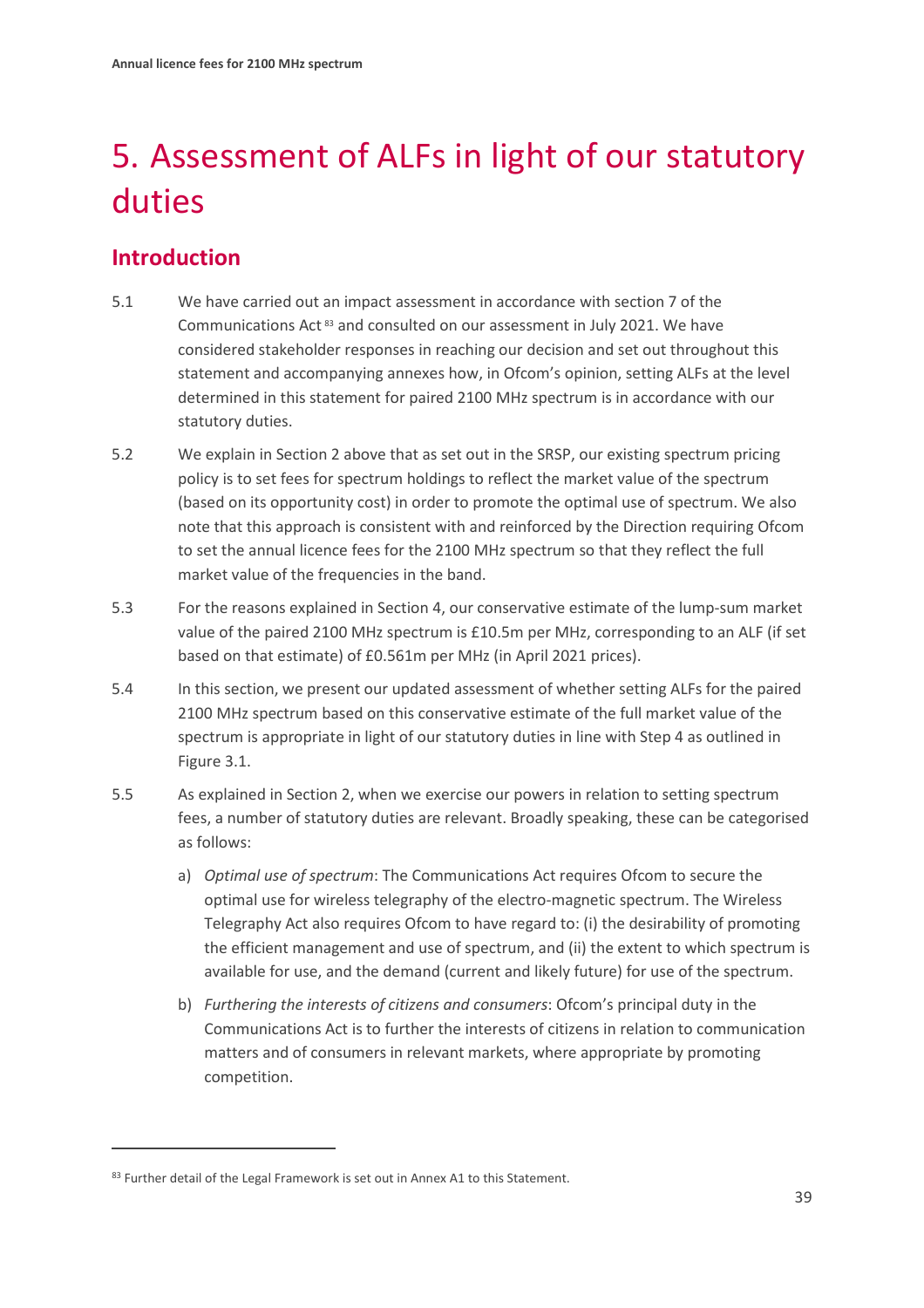- c) *Encouraging investment and innovation:* Ofcom is required by the Communications Act to have regard to the desirability of encouraging investment and innovation in relevant markets and to encourage the availability and use of high-speed data transfer services throughout the UK. It is also required by the Wireless Telegraphy Act to have regard to the desirability of promoting the development of innovative services.
- d) *Promoting competition:* Ofcom is required by the Communications Act to promote competition when managing the radio spectrum, and to have regard to the desirability of promoting competition in relevant markets. It is also required by the Wireless Telegraphy Act to have regard to the desirability of promoting competition in the provision of electronic communications services.
- 5.6 We therefore consider in this section the specific effects of our proposed ALFs on:
	- a) securing the optimal use of spectrum;
	- b) investment and innovation;
	- c) competition; and
	- d) consumers.

# **Our provisional assessment**

- 5.7 We considered that setting ALFs for the paired 2100 MHz spectrum based on market value was in line with our statutory duties.<sup>[84](#page-39-0)</sup> In particular, ALFs at market value:
	- a) will secure the optimal use of spectrum, which we consider to be in the interests of UK citizens and consumers;
	- b) benefit consumers in the long run by ensuring that spectrum is used in the most efficient way for the provision of downstream services for which there is greatest value. We recognised that this could lead to higher consumer prices than if ALFs were set at a discount to market value. However, we considered that retail prices should reflect all input costs including the resource costs of spectrum, and this does not represent a market failure, or markets failing to work in the interests of consumers;
	- c) can be expected to promote efficient investment and innovation; and
	- d) are consistent with promoting competition.

# **Securing the optimal use of spectrum**

### **Consultation responses**

5.8 Vodafone suggested Ofcom treated the impact assessment as a bolt-on analysis rather than carrying out an impact assessment of each stage of the analysis.<sup>[85](#page-39-1)</sup> BT noted that

<span id="page-39-0"></span><sup>84</sup> [July 2021 consultation,](https://www.ofcom.org.uk/__data/assets/pdf_file/0032/221999/1900_2100-mhz-condoc.pdf) paragraph 5.33.

<span id="page-39-1"></span><sup>85</sup> Vodafone consultation response, p. 10.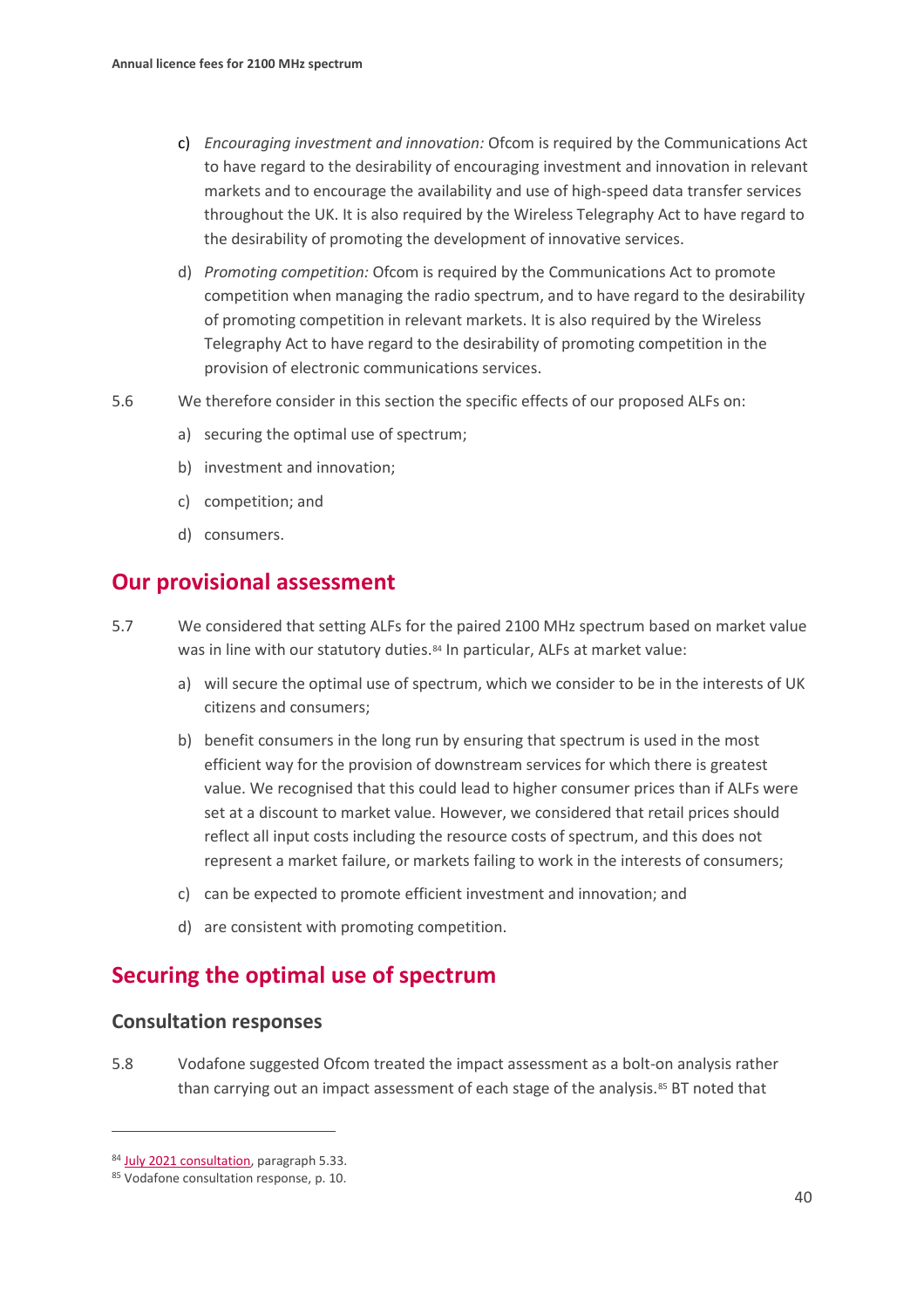Ofcom has not provided evidence that ALFs promote efficiency, investment, competition or consumer benefits.[86](#page-40-0)

#### **Efficiency of existing spectrum use and users**

- 5.9 VMO2 considered that ALFs play a major role in incentivising efficient use of spectrum and investment.[87](#page-40-1)
- 5.10 BT said that ALFs did not promote optimal spectrum use and that Ofcom had not evidenced the benefits of ALFs on optimal use of spectrum. [88](#page-40-2) BT requested that Ofcom revisits the SRSP and discuss the 2010 Directions to Ofcom with Government. [89](#page-40-3) BT suggested that Ofcom's approach to ALFs set out in the SRSP had not envisaged a requirement on MNOs to provide greater mobile coverage for customers and allow access to spectrum for new users, or technological progress and more efficient spectrum use, changes that have happened since 2010. [90](#page-40-4) BT said that all these factors together, make the case for ALFs in ensuring efficient allocation and use of spectrum weaker and if anything, ALFs at market value, only have a neutral impact on efficiency, rather than promote its optimal use.[91](#page-40-5)
- 5.11 Three<sup>[92](#page-40-6)</sup>, Vodafone<sup>[93](#page-40-7)</sup> and BT<sup>[94](#page-40-8)</sup> disagreed with Ofcom that MNOs may be less responsive to the opportunity cost of their own spectrum holdings (the foregone revenue from trading away part or all of their spectrum), than having to pay ALFs on their spectrum holdings. Three and BT referred to previous spectrum trades, where the traded spectrum was not subject to ALFs, as evidence that ALF is unnecessary to secure efficient spectrum allocation for tradeable licences.[95](#page-40-9),[96](#page-40-10)
	- a) Three said that Ofcom has not made a convincing case for applying ALFs (at or below market value) to spectrum that is freely tradeable, and noted that even without ALFs tradable spectrum would still find its way to the highest-value users; with only four MNOs, transaction costs, coordination and/or incomplete price information are unlikely to prevent trading. [97](#page-40-11) Three suggested that, at best, ALFs were redundant, and at worst, licensees could end up returning the spectrum to Ofcom resulting in unused spectrum. [98](#page-40-12) Three said Ofcom's conclusion on whether MNOs consider opportunity cost of their own spectrum holdings relied on insufficient and flawed evidence<sup>[99](#page-40-13)</sup> and

<span id="page-40-0"></span><sup>86</sup> BT consultation response, section 3.5.1.

<span id="page-40-1"></span><sup>87</sup> VMO2 consultation response, p. 1.

<span id="page-40-2"></span><sup>88</sup> BT consultation response, pp. 24-25.

<span id="page-40-3"></span><sup>89</sup> BT consultation response, p. 38.

<span id="page-40-4"></span><sup>90</sup> BT consultation response, pp. 31-32.

<span id="page-40-6"></span><span id="page-40-5"></span><sup>&</sup>lt;sup>91</sup> BT consultation response, pp. 25-26.

<sup>92</sup> Three consultation response, pp. 4-5, paragraphs 1.3-1.6.

<span id="page-40-7"></span><sup>93</sup> Vodafone consultation response, p. 13.

<span id="page-40-9"></span><span id="page-40-8"></span><sup>94</sup> BT consultation response, p. 26.

<sup>95</sup> Three consultation response, p. 5, paragraph 1.9.

<span id="page-40-10"></span><sup>96</sup> BT consultation response, p. 28.

<span id="page-40-12"></span><span id="page-40-11"></span><sup>&</sup>lt;sup>97</sup> Three consultation response, section 1, from p. 4.

<sup>98</sup> Three consultation response, p. 5, paragraphs 1.7-1.9.

<span id="page-40-13"></span><sup>99</sup> Three noted that Ofcom's position is based on a confidential response to the 2014 consultation on ALFs for 900/1800 MHz.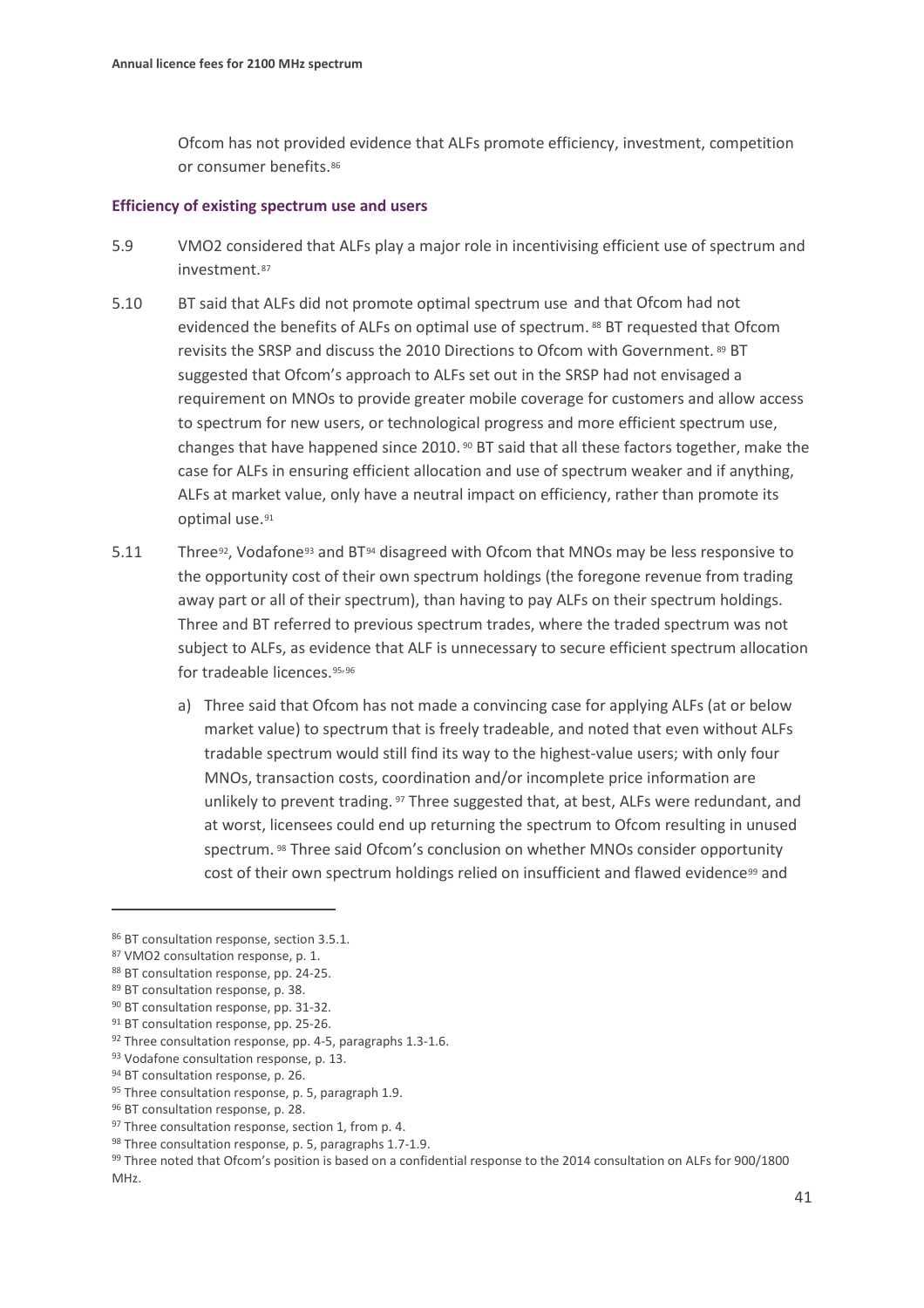that Ofcom should either drop this presumption or evidence this conclusion, for example by using its information-gathering powers.<sup>100</sup>

- b) Vodafone suggested that cash from spectrum trades would incentivise an inefficient licensee to act.<sup>[101](#page-41-1)</sup>
- c) BT said that absent evidence of inefficient allocation of spectrum in the 2100 MHz band, or that trading would be insufficient to ensure efficient use of spectrum in the future, introducing ALFs for 2100 MHz is disproportionate considering the expected harm Ofcom seeks to mitigate.<sup>[102](#page-41-2)</sup> Although BT also noted that ALFs may induce efficient outcomes with non-commercial entities if they are less sensitive to the opportunity cost of holding spectrum in other sectors.[103](#page-41-3)

#### **ALFs at market value and spectrum trading**

- 5.12 Vodafone[104](#page-41-4) and Three suggested that, contrary to Ofcom's view, ALFs make spectrum trading harder and/or complicate trading, and are a barrier rather than an incentive, for efficient allocation and use of spectrum. Three suggested that a potential trade in the 3.4- 3.8 GHz band stalled, at least partially because of level of ALFs.[105](#page-41-5)
- 5.13 BT considered that Ofcom's proposed ALFs were in any case likely to be above market value which risk efficiency of spectrum use by potentially hindering trade, and this way prevent Ofcom from fulfilling its statutory duties.[106](#page-41-6)

#### **Our assessment**

- 5.14 Vodafone and BT said that our analysis in the July consultation did not sufficiently consider or demonstrate the potential impacts of our proposed ALFs for 2100 MHz on the efficiency of spectrum use, competition, investment, and consumers. BT further suggested that introducing ALFs at market value would be disproportionate relative to the harm given the lack of evidence of inefficient allocation of spectrum in the 2100 MHz band.
- 5.15 We disagree with these points. We considered the potential impacts of our proposed ALFs in 2100 MHz at market value, and set out our analysis of this in our July consultation.[107](#page-41-7) We have since considered the potential effects, in light of the consultation responses, and outline our updated assessment below.
- 5.16 We recognise that the way spectrum is used to provide mobile services for customers may have changed since the introduction of the SRSP as BT highlighted in their response, but agree with VMO2 that ALFs play a major role in ensuring efficient allocation of spectrum;

<span id="page-41-3"></span><sup>103</sup> BT consultation response, p. 26.

<span id="page-41-0"></span><sup>100</sup> Three consultation response, p. 4, paragraphs 1.5-1.6.

<span id="page-41-1"></span><sup>101</sup> Vodafone consultation response, p. 13.

<span id="page-41-2"></span><sup>&</sup>lt;sup>102</sup> BT said that the proposed ALFs for 2100 MHz would cost the sector nearly £75 million annually, additional to the £250 million per year MNOs pay for 900 MHz, 1800 MHz and 3.4/3.6 GHz ALFs. BT consultation response, p. 4.

<span id="page-41-4"></span><sup>104</sup> Vodafone consultation response, pp. 13-14.

<span id="page-41-5"></span><sup>105</sup> Three consultation response, p. 20, paragraphs 5.17-5.19.

<span id="page-41-6"></span><sup>106</sup> BT consultation response, pp. 25-26.

<span id="page-41-7"></span><sup>107</sup> July 2021 consultation, section 5.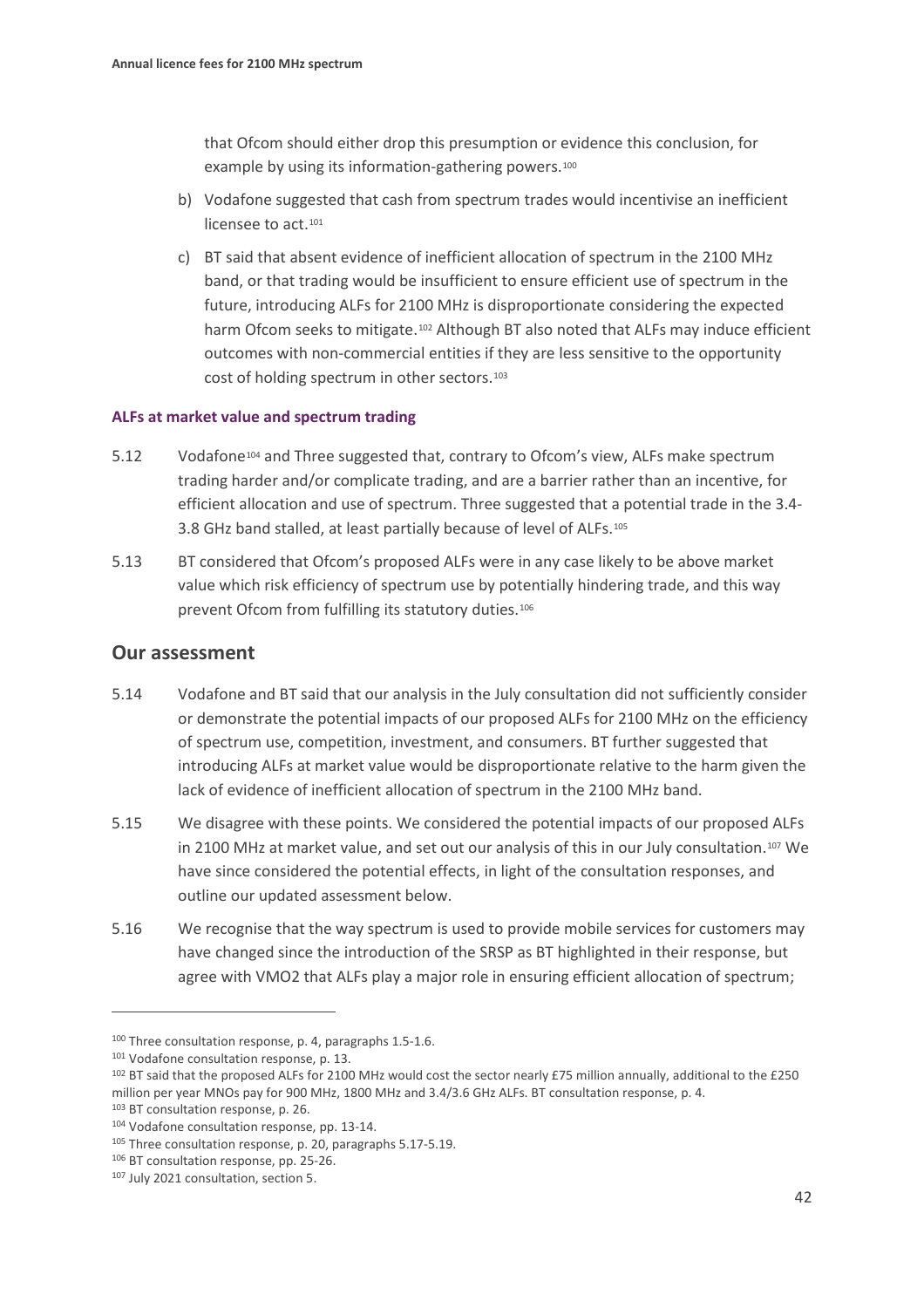we do not consider that changes in the way spectrum is used or requirements on MNOs to provide services for customers have changed the rationale for ALFs or justify us departing from the approach set out in the SRSP. We consider that pricing a scarce resource such as spectrum below its full market value, creates a risk that it will not be used efficiently. Considering this risk, our view is that ALFs at market value are proportionate, and we discuss this rationale further below.

#### **Efficiency of existing spectrum use and users**

- 5.17 The purpose of AIP is to provide users with a sustained long-term signal of the value of spectrum as indicated by its opportunity cost in the next highest use or user. This gives the current user incentives to use the spectrum in a way that maximises benefits for society over time. The SRSP explains why if the price of spectrum does not reflect its opportunity cost, there will be less incentive to use spectrum efficiently and mean it will not be available for alternative users/uses, and this can result in wasteful use of resources, which ultimately impacts consumers and the wider society.[108](#page-42-0)
- 5.18 As discussed in previous Ofcom decisions, we recognise that setting ALFs above market value would not secure optimal use of spectrum and we have addressed this risk by setting the ALFs based on our conservative estimate of paired 2100 MHz market value. We also consider that setting ALFs below market value, firstly would risk the efficient use of spectrum but also, contrary to BT's suggestion, be an effective subsidy for the paired 2100 MHz licence holders, which could result not only in inefficient use of spectrum but also sub-optimal outcomes for investment, competition and consumers over time. We consider this point further in paragraphs 5.36, 5.42 and 5.50.
- 5.19 Whilst operators may have incentives to use spectrum that they hold efficiently even without ALFs at market value, as BT, Three, and Vodafone suggested, this does not necessarily mean that they are the highest value users of that spectrum. And, although MNOs currently holding paired 2100 MHz spectrum may be particularly high value users, and the current allocation of spectrum is efficient as suggested by BT, we consider that there could be other efficient users/uses of this spectrum in the future. And therefore, we remain of the view that there may be scope for efficiency improvements from transferring spectrum to another operator/user in the paired 2100 MHz spectrum, which may not be realised without ALFs set at market value.
- 5.20 Three, Vodafone and BT did not think ALFs were needed to ensure efficient spectrum use and asked Ofcom for evidence that, when able to trade, MNOs are less responsive to their own opportunity cost of holding spectrum than ALFs. We note that we have considered this point in response to MNOs comments in our previous ALF decisions.<sup>[109](#page-42-1)</sup> And, having

<span id="page-42-0"></span><sup>108</sup> Ofcom, *SRSP: The revised Framework for Spectrum Pricing*, December 2010, paragraphs 3.33-3.35, https://www.ofcom.org.uk/ data/assets/pdf file/0024/42909/srsp-statement.pdf. In the remainder of this section we refer to this as the **SRSP**.

<span id="page-42-1"></span><sup>109</sup> Ofcom*, Annual Licence Fees for 900 MHz and 1800 MHz frequency bands*, December 2018, paragraphs 5.36-5.49, https://www.ofcom.org.uk/ data/assets/pdf file/0020/130547/Statement-Annual-licence-fees-900-MHz-and-1800-[MHz.pdf.](https://www.ofcom.org.uk/__data/assets/pdf_file/0020/130547/Statement-Annual-licence-fees-900-MHz-and-1800-MHz.pdf) In the remainder of this section we refer to this as the **2018 Statement.**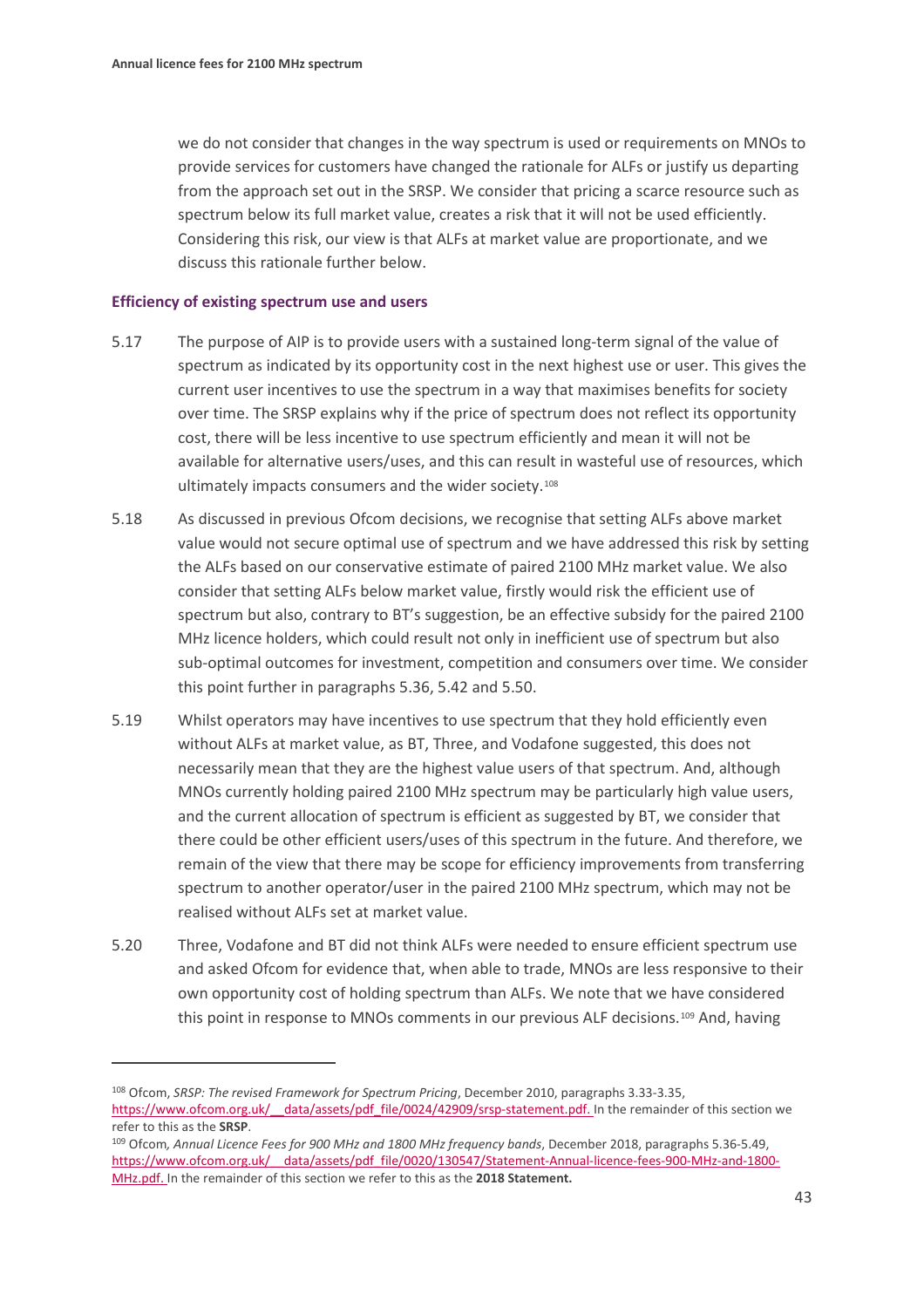considered MNOs' comments in the context of the paired 2100 MHz spectrum in response to the July consultation, our view is that:

- a) We recognise that, if the MNOs wish to trade away their existing spectrum holdings, they can identify potential buyers for their spectrum licences (e.g. among other MNOs) and assess the value of spectrum through negotiations and/or other valuation exercises in similar frequencies;
- b) Even if the MNOs can assess what the opportunity cost of their spectrum licence is, and identify potential buyers for their spectrum, they may not respond to these opportunity costs and trade unwanted spectrum or seek trades to gain access to additional spectrum. This could happen because<sup>110</sup>:
	- i) Managers making the decisions may lack the incentives to act on opportunity costs of holding spectrum, e.g. if an organisation considers minimising costs a greater priority, and places less weight on realising untapped revenues from existing spectrum holdings; and/or
	- ii) Managers' response to opportunity costs could also depend on whether outcomes are framed in terms of losses or gains; studies have shown that losses tend to carry greater weight than equivalent gains, which would imply that managers may respond more easily to the direct cost of a licence fee than the foregone revenues from trading spectrum.
- 5.21 We recognise that MNOs may be incentivised to trade but disagree with suggestions that previous spectrum trades in other bands demonstrate that ALFs are not needed for paired 2100 MHz spectrum as suggested by Three and BT. While operators do not necessarily ignore the opportunity cost of their spectrum holdings, they may be less responsive to foregone revenue from trading spectrum than to having to pay the market value of spectrum for reasons discussed above. As a result, we still consider that trading by itself may not be enough to ensure efficient allocation of spectrum.
- 5.22 For the reasons discussed above, spectrum priced to reflect the forward looking opportunity cost of spectrum captured by market value should ensure that the licensees have sufficient incentives to use all spectrum efficiently and only hold the spectrum that they value as highly as the best alternative user or use. Therefore, we consider that setting ALFs for paired 2100 MHz spectrum at market value is in line with our statutory duty to secure optimal use of spectrum.

#### **ALFs at market value and spectrum trading**

5.23 We considered Vodafone and Three's suggestion that ALFs, whether at market value or not, make trading harder. We considered a similar point relating to whether ALFs at market value could deter efficient trading in our December 2018 Statement<sup>[111](#page-43-1)</sup>, where we referred to our October 2013 consultation:

<span id="page-43-0"></span><sup>110</sup> Ofcom 2018 Statement*,* paragraph 5.44.

<span id="page-43-1"></span><sup>111</sup> Ofcom 2018 Statement, paragraph 5.60.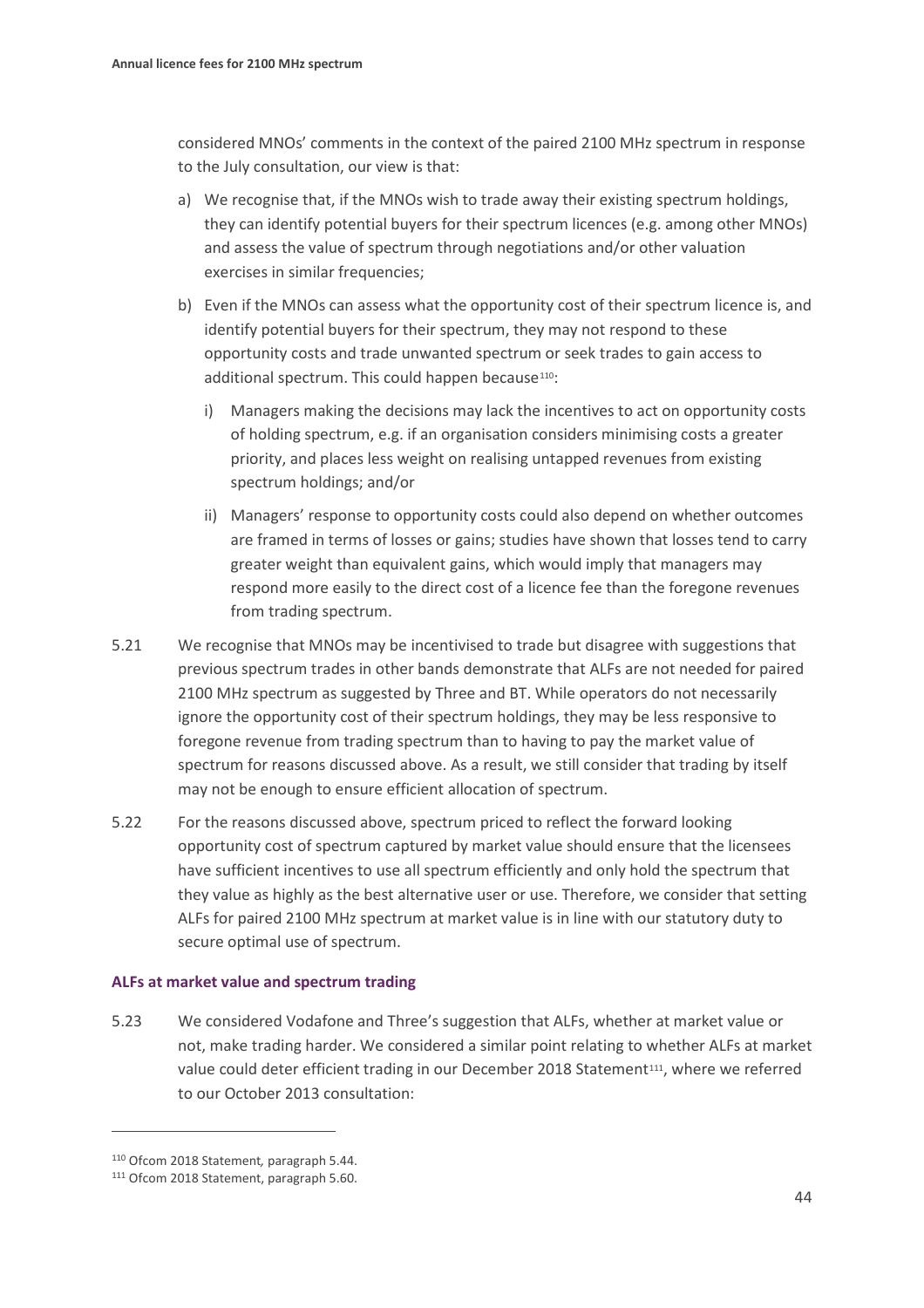- a) "*…our perspective is that, whilst a higher ALF would reduce the buyer's willingness to pay for spectrum, it would also reduce the price at which the seller was willing to sell by the same amount; accordingly, it would not alter the potential gain from trade*".
- 5.24 Our view is that this is the most appropriate characterisation of the present situation and consider that ALFs at market value continue to be needed to play a role complementary to spectrum trading to ensure efficient allocation and use of spectrum.
- 5.25 BT suggested that our proposed ALF for 2100 MHz spectrum is likely to be above market value which would not secure optimal use of spectrum. We disagree with BT's assessment, as we consider that we have adequately addressed the risk of setting the ALFs above market value by interpreting the evidence conservatively, as set out in section 4. Setting fees below market value would provide the licensees with a subsidy, which we do not consider appropriate in this case.

# **Impact on investment and innovation**

## **Our provisional view**

- 5.26 Our view was that investment decisions should reflect the true costs of inputs.[112](#page-44-0) Setting ALFs based on market value, would require mobile operators to consider and pay the opportunity cost of their spectrum holdings.
- 5.27 We noted that in some cases this may disincentivise existing licence-holders from making investments which they would otherwise have made and choose not to invest or pursue alternative more efficient solutions. We also said that ALFs for 2100 MHz spectrum reflecting market value would not necessarily result in lower investment levels. We did not consider that lowering fees to below market value to support investment was appropriate as this would provide an unconditional subsidy for operators holding such spectrum.

## **Consultation responses**

- 5.28 BT said that Ofcom had not evidenced that ALFs promote investment and suggested ALFs were unnecessary to incentivise innovation because MNOs already consider and respond to the opportunity costs of holding spectrum<sup>[113](#page-44-1)</sup>, and suggested that instead they harm efficient investment.[114](#page-44-2) Vodafone suggested that Ofcom had not considered the impact of the total amount of ALFs the industry pays annually (over £300m) and how this impacts on investment and consumers.[115](#page-44-3)
- 5.29 BT noted that ALFs reduce profitability, and overall, the cumulative effect of all mobile regulation is likely to result in sub-optimal investment[.116](#page-44-4) Both Vodafone and BT said that

<span id="page-44-0"></span><sup>112</sup> July 2021 consultation, paragraphs 5.25-5.27.

<span id="page-44-1"></span><sup>113</sup> BT consultation response, p. 29.

<span id="page-44-2"></span><sup>114</sup> BT consultation response, p. 24.

<span id="page-44-3"></span><sup>115</sup> Vodafone consultation response, p. 13.

<span id="page-44-4"></span><sup>116</sup> BT consultation response, pp. 32-35.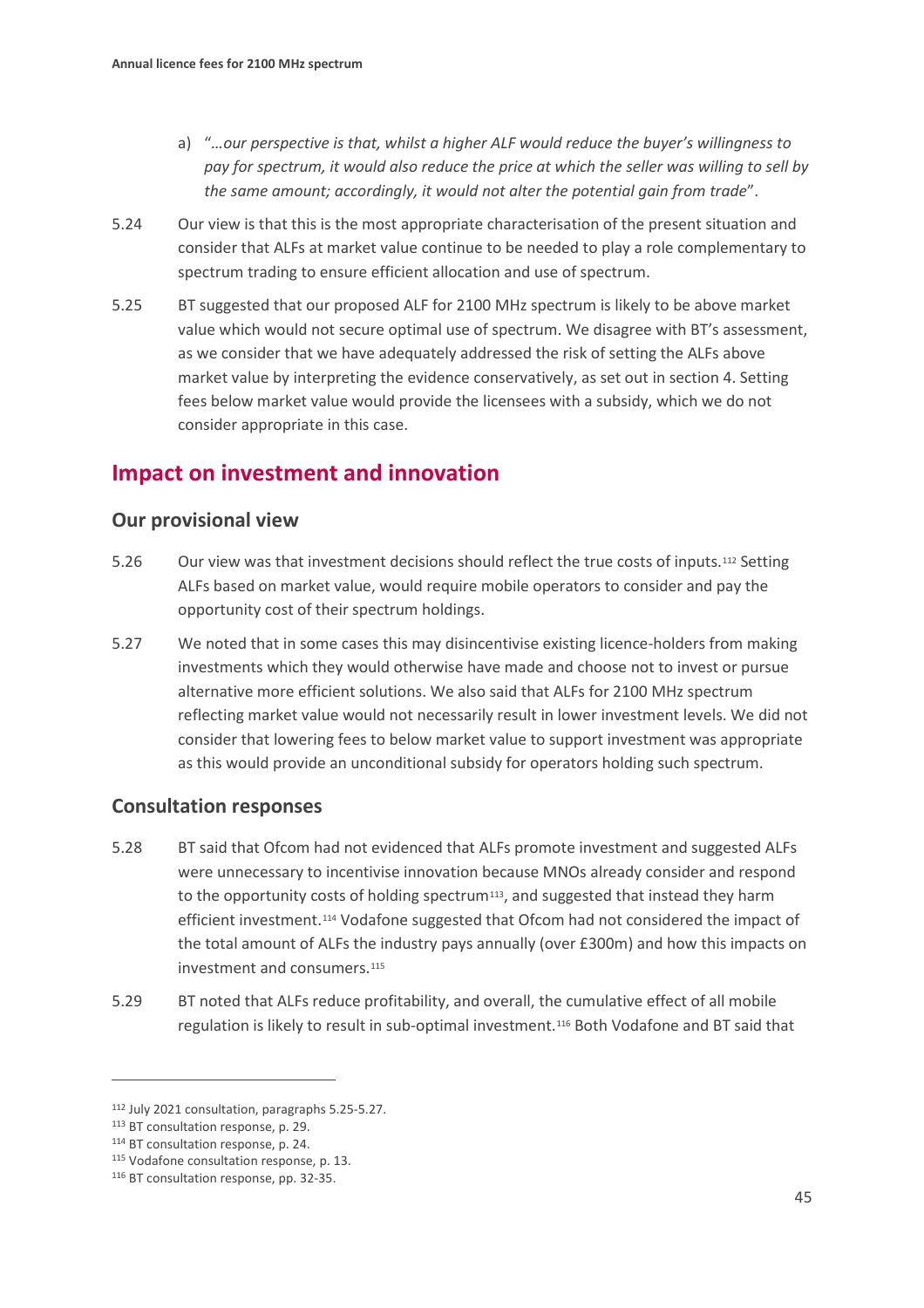having to rely on external funding to invest was likely to reduce investments<sup>[117](#page-45-0),118</sup>; as operators typically favour internal funding due to lower costs, and having to pay ALFs reduce available internal funding. Operators having to rely on external funding are likely to invest less, and in cases where the expected returns are lower than the cost of additional capital. Vodafone suggested that higher spectrum fees risk that network investment is delayed or lower, and Ofcom's analysis should consider the consequences of this for the UK economy.<sup>[119](#page-45-2)</sup>

#### **Our assessment**

- 5.30 We disagree with BT and Vodafone that ALFs necessarily have an adverse impact on investment and innovation.
- 5.31 As discussed in our July 2021 consultation and in the SRSP, we still hold the view that investment decisions should reflect the true costs of inputs. This will be achieved where ALFs are set based on market value, as operators are required to pay the opportunity cost of their spectrum holdings which should ensure MNOs only hold on to spectrum that they need and use their spectrum holdings efficiently. We believe, however, that it is important to distinguish between efficient and inefficient investment and to consider the impact on efficient investment only.
- 5.32 We consider that MNOs should pay the input cost of their spectrum holdings and use, and these should be priced to reflect the market-clearing price in a well-functioning market, as MNOs can expect to get a return for their spectrum investment. We recognise that setting ALFs at market value could in theory reduce the ability of existing licence holders to make investments that they would otherwise have made. However, we consider that outcome is likely to be efficient because the licence-holder will either pursue alternative, more efficient solutions (taking account of the true cost of all inputs) or will choose not to invest (thereby avoiding over-investment in spectrum-based solutions).
- 5.33 We recognise that setting ALFs for paired 2100 MHz spectrum above market value could deter efficient investment, but we have addressed this risk by assessing the evidence on market values conservatively. Therefore, we consider that pricing paired 2100 MHz spectrum at market value should ensure efficient spectrum use and investment and therefore aligns with our wider duties.
- 5.34 We consider that ALFs set at market value do not necessarily result in lower investment overall, and even if they did, this risk is likely to be low. We discussed why this is the case in more detail in our previous documents on the ALFs for 900/1800 MHz spectrum<sup>[120](#page-45-3),121</sup>; but

<span id="page-45-0"></span><sup>117</sup> Vodafone consultation response, pp. 11-13.

<span id="page-45-1"></span><sup>118</sup> BT consultation response, pp. 33-35.

<span id="page-45-2"></span><sup>119</sup> Vodafone consultation response, p. 13.

<span id="page-45-3"></span><sup>120</sup> Ofcom*, Annual Licence Fees for 900 MHz and 1800 MHz frequency bands,* June 2018*,* pp. 52-56*,* https://www.ofcom.org.uk/ data/assets/pdf\_file/0022/114736/consultation-alf.pdf.

<span id="page-45-4"></span><sup>121</sup> Ofcom 2018 Statement*,* paragraphs 5.97-5.103.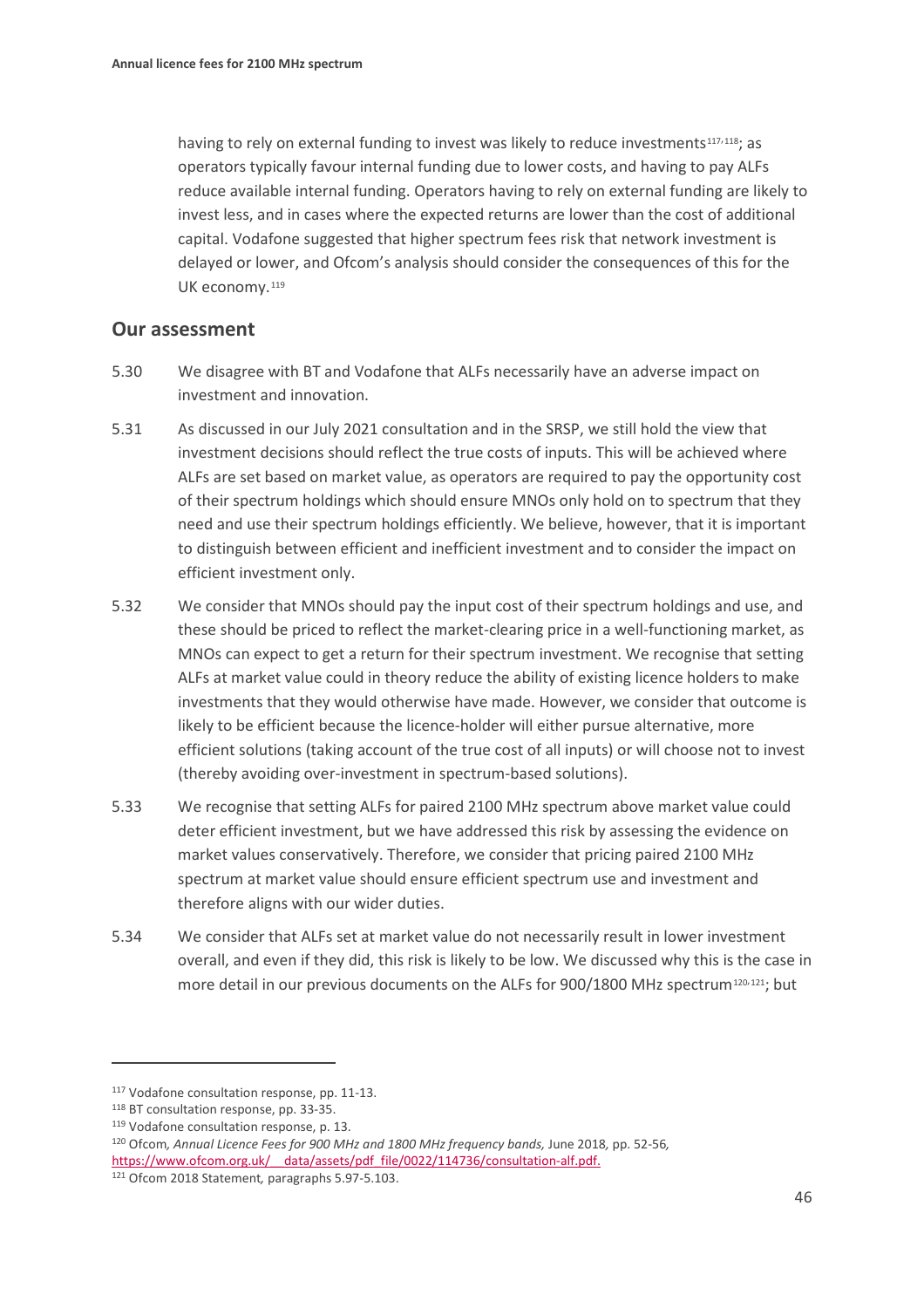in summary, for the ALFs at market value to prevent network investment in the UK, the following circumstances would need to prevail:

- a) the expected return of an investment would need to exceed the internal cost of capital but to be below the external cost of capital; and
- b) ALFs at market value would reduce the internal funds that mobile operators have available for investment to the extent that such investments would not be made.
- 5.35 In considering the likelihood of such an outcome, we note that the ALF payments for paired 2100 MHz spectrum represent around 3% of average annual industry EBITDA minus capital expenditure over the last three years (i.e. between 2018 and 2020) $^{122}$ , and around 2% of average annual industry capex over the same period.[123](#page-46-1) This implies that the risk to overall investment levels from setting ALFs for this spectrum at market value is likely to be low – before considering the efficiency of investments made.
- 5.36 We recognise that the total amount of ALF is more significant than ALFs for the paired 2100 MHz spectrum alone. However, we do not think that the impact of the total amount of ALFs that the MNOs pay or the cumulative impact of mobile regulation are relevant considerations in the context of whether to set ALFs for 2100 MHz at market value or not.In this specific circumstance, and given the differences in spectrum holdings among the MNOs, by setting ALFs for paired 2100 MHz below market value would disproportionately benefit the licence holders in the 2100 MHz band, relative to licence holders that have greater spectrum holdings in other bands subject to ALFs. Furthermore, we do not consider that setting the ALFs below market value is in general the appropriate way to support network investment in mobile, as it would be an effective subsidy for the operator holding such spectrum and potentially distort investment decisions. This point is captured below and discussed in more detail in the SRSP:[124](#page-46-2)
	- *a) "We believe that if it is considered that a subsidy should be provided to support wider policy objectives, it is more efficient for those services to be explicitly subsidised by government from general taxation, leaving those providing them to have the same incentives to use resources, such as spectrum, efficiently, rather than seeking to provide such services through concessions on the fee charged."[125](#page-46-3)*
- 5.37 In summary, we consider that efficient investment will be promoted when operators face a market price (reflective of the relevant resource costs) for the inputs they use. We disagree with stakeholders that ALFs set at market value will lead to lower efficient investment levels. The alternative, of setting ALFs below market value, would effectively be an unconditional subsidy for operators holding such spectrum.

<span id="page-46-1"></span><span id="page-46-0"></span><sup>122</sup> Where 2020 refers to financial year ended 31 December 2020 or financial year ended 31 March 2021 and so on. 123 We use EBITDA minus capex as a proxy for cash flow, although we note it assumes no change in working capital. Total industry ALFs for 2100 MHz amount to c.£70m, EBITDA minus capex averaged around £2.7 billion per year over this period (in nominal terms), while capex averaged £3.0 billion. Data sourced from S&P Capital IQ and group financial statements. Also note that the industry numbers include an element of EBITDA and capex related to fixed retail telecoms and TV, because BT and Vodafone do not report the results of their fixed and mobile operations separately.

<span id="page-46-2"></span><sup>124</sup> Ofcom SRSP, paragraph 4.214.

<span id="page-46-3"></span><sup>125</sup> Ofcom SRSP, paragraph 4.230.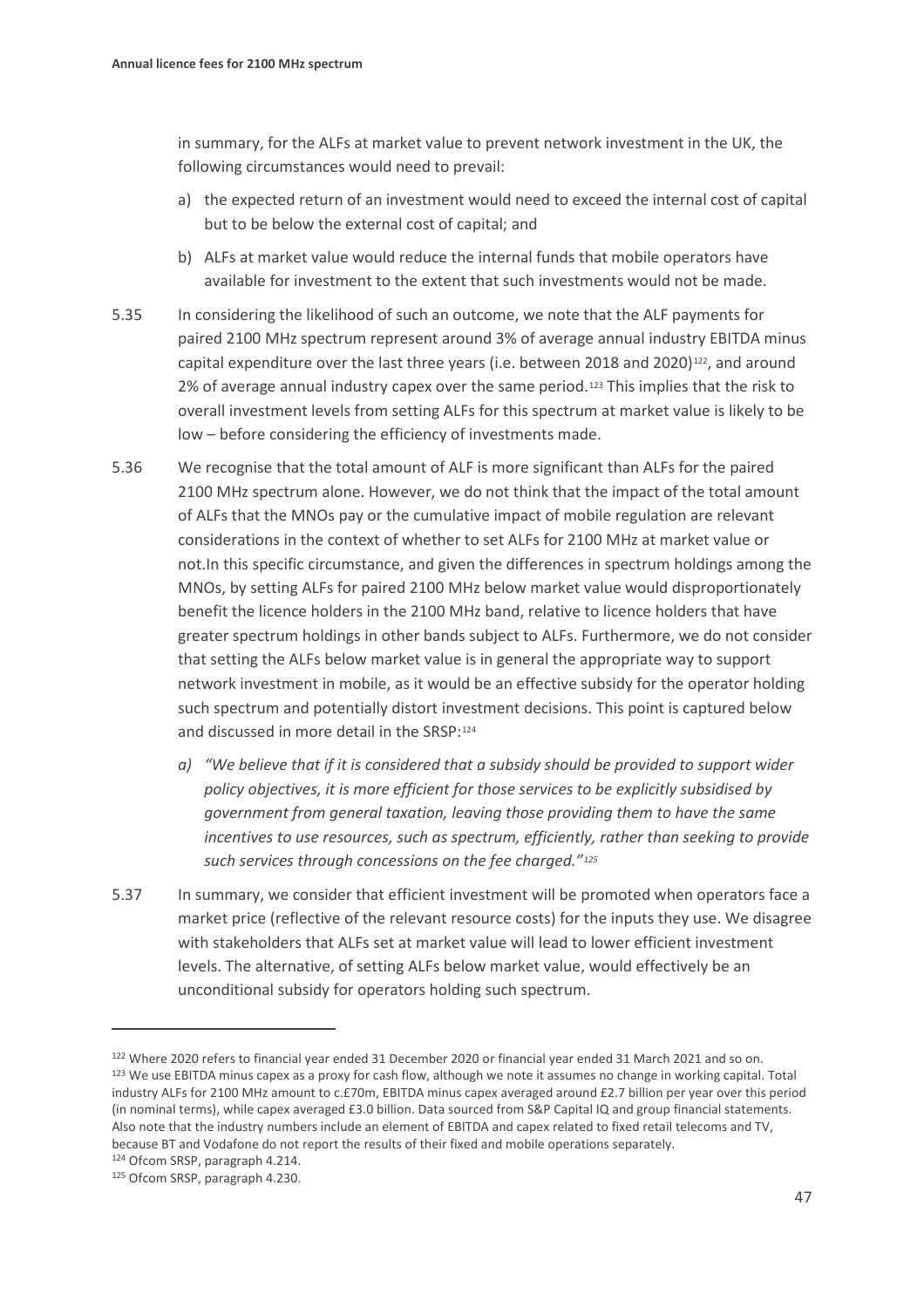# **Impact on competition**

## **Our provisional view**

5.38 Our view on spectrum fees and competition, as set out in the SRSP, was that fees are unlikely to introduce distortions to competition in downstream markets when they reflect the opportunity cost of spectrum. We noted that MNOs hold different amounts of spectrum currently subject to ALFs and by setting ALFs for 2100 MHz below market value could distort competition by giving different subsidies to MNOs, depending on their spectrum holdings.

## **Consultation responses**

5.39 BT considered that ALFs set at market value do not promote competition but agreed that they were equally unlikely to distort competition. [126](#page-47-0) BT further noted that as MNOs already consider the opportunity cost of holding spectrum, ALFs at market value have a neutral impact on competition but are unlikely to promote competition as per Ofcom's statutory duty. BT did, however, also consider that our proposed ALFs were above market value, which we discuss separately in section 4.

### **Our assessment**

- 5.40 As set out in our consultation and the SRSP, further to consideration of responses, we are of the view that ALFs are unlikely to distort competition in downstream markets when they reflect the opportunity cost of spectrum.[127,](#page-47-1)[128](#page-47-2)
- 5.41 We agree that if the paired 2100 MHz ALF was set above the market value of that spectrum, and the opportunity cost, this could potentially distort competition.
- 5.42 Furthermore, we also consider that if the ALFs were set below the opportunity cost of this spectrum this could have a detrimental effect on competition as it would effectively give the paired 2100 MHz licence holders a subsidy. We are mindful of the fact that the existing 2100 MHz spectrum licence holders (the MNOs) hold a variety of mobile spectrum; some of that spectrum will have been won in auctions and (where it is in its initial term) will not be subject to ALFs, whilst the remainder of that spectrum will be subject to ALFs. The MNOs relative holdings of ALF and non-ALF spectrum are different, and we consider that subsidising ALF spectrum (by setting it below market value) could risk distorting competition on the basis that it would be giving a different level of subsidy to different MNOs. Furthermore, if ALFs set at market value revealed differences in value for different MNOs, they can buy or release spectrum to enhance their competitive position.

<span id="page-47-1"></span><span id="page-47-0"></span><sup>126</sup> BT consultation response, p. 35.

<sup>127</sup> July 2021 consultation, paragraphs 5.28-5.32.

<span id="page-47-2"></span><sup>128</sup> Ofcom SRSP, paragraph 4.68.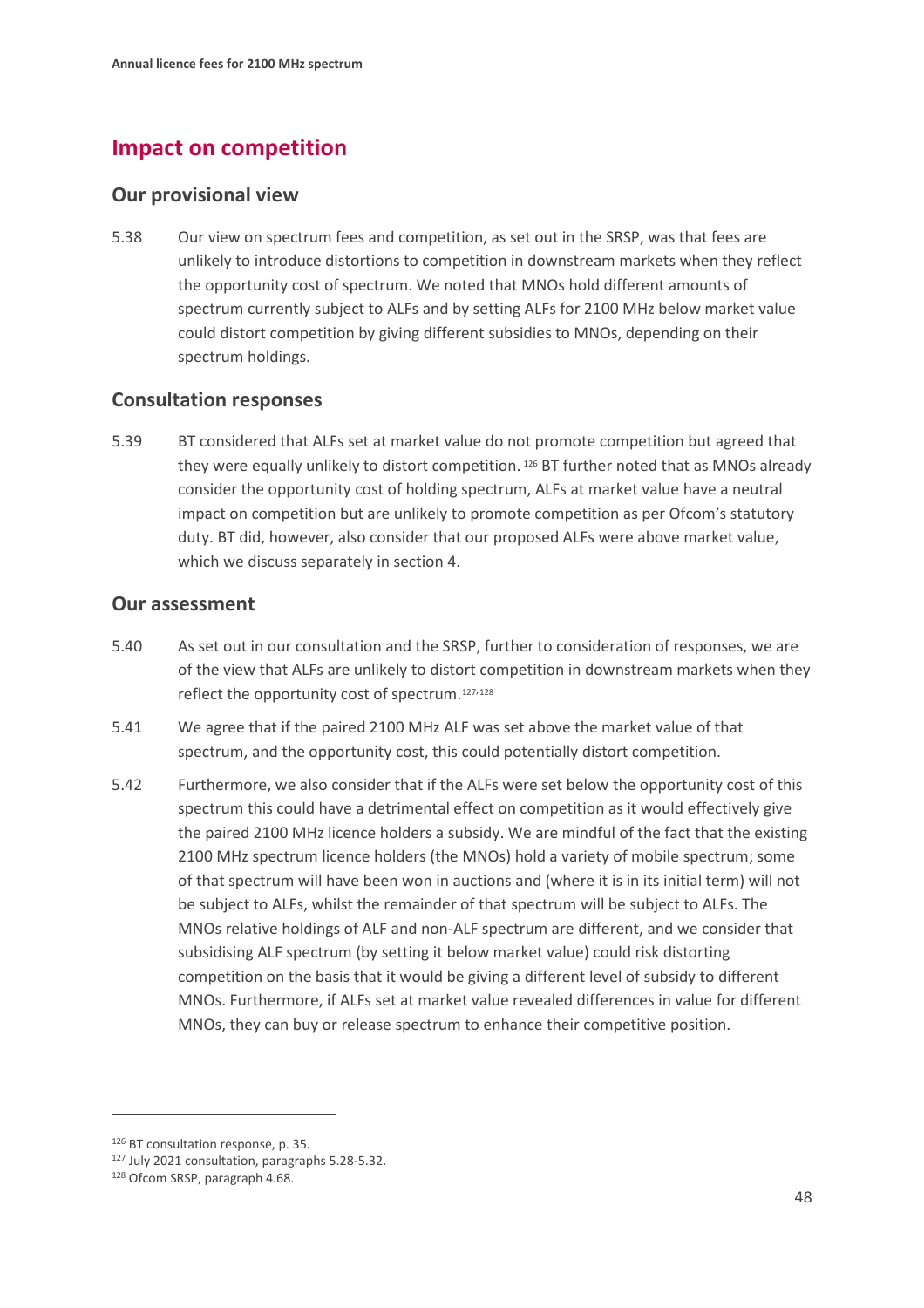5.43 For these reasons, by setting the ALFs for paired 2100 MHz spectrum based on our estimate of its market value is in our view consistent with promoting competition.

# **Impact on consumers**

### **Our provisional view**

5.44 We said that ALFs for 2100 MHz set at the market value was consistent with our statutory duties. We did not consider it appropriate to price 2100 MHz spectrum below its market value to suppress consumer prices as this risked sub-optimal allocation of spectrum amongst MNOs. We considered that this harm to the prospects for long-term efficiency and consumer welfare to be enough to set ALFs based on our estimate of market value even if consumer prices for today's mobile services could be lower with subsidised use of 2100 MHz spectrum. We considered that a policy based on efficient price signals, and by setting the ALFs at market value, should result in an efficient allocation of spectrum, which in turn could mean that operators are able to offer the best price mobile packages and technology to consumers available in the market over time.

## **Consultation responses**

- 5.45 Vodafone suggested that by expanding the ALFs to cover the 2100 MHz band, the annual cost of ALFs to consumers would increase to over £300 million and that this increase in fees would affect all users, but disproportionately impacting vulnerable consumers, at a time when consumers are increasingly relying on mobile services (see also paragraph 5.28).[129](#page-48-0)
- 5.46 On the other hand, while BT said that Ofcom had not evidenced that ALFs promote consumer benefits, BT considered it unlikely that introducing ALFs for 2100 MHz would result directly in an increase in consumer prices as long as ALFs did not exceed the opportunity cost of MNOs holding 2100 MHz spectrum.[130](#page-48-1) Although, BT considered that Ofcom's proposed ALFs for the 2100 MHz band were likely to exceed full market value, and therefore risked higher customer bills.

## **Our assessment**

<span id="page-48-3"></span>5.47 We considered Vodafone's suggestion that ALFs on 2100 MHz are effectively a regressive tax, and if implemented would adversely impact vulnerable consumers. As discussed in our July consultation, and in previous Ofcom documents, our view is that in general, and consistent with our wider spectrum policy, consumer prices on mobile services should reflect all input costs, including that of spectrum. And, this does not reflect a market failure, or markets failing to work in the interests of consumers.[131](#page-48-2) We do not think it would

<span id="page-48-0"></span><sup>129</sup> Vodafone consultation response, pp. 10-11.

<span id="page-48-1"></span><sup>130</sup> BT consultation response, p. 35.

<span id="page-48-2"></span><sup>131</sup> July 2021 consultation, paragraphs 5.21-5.24.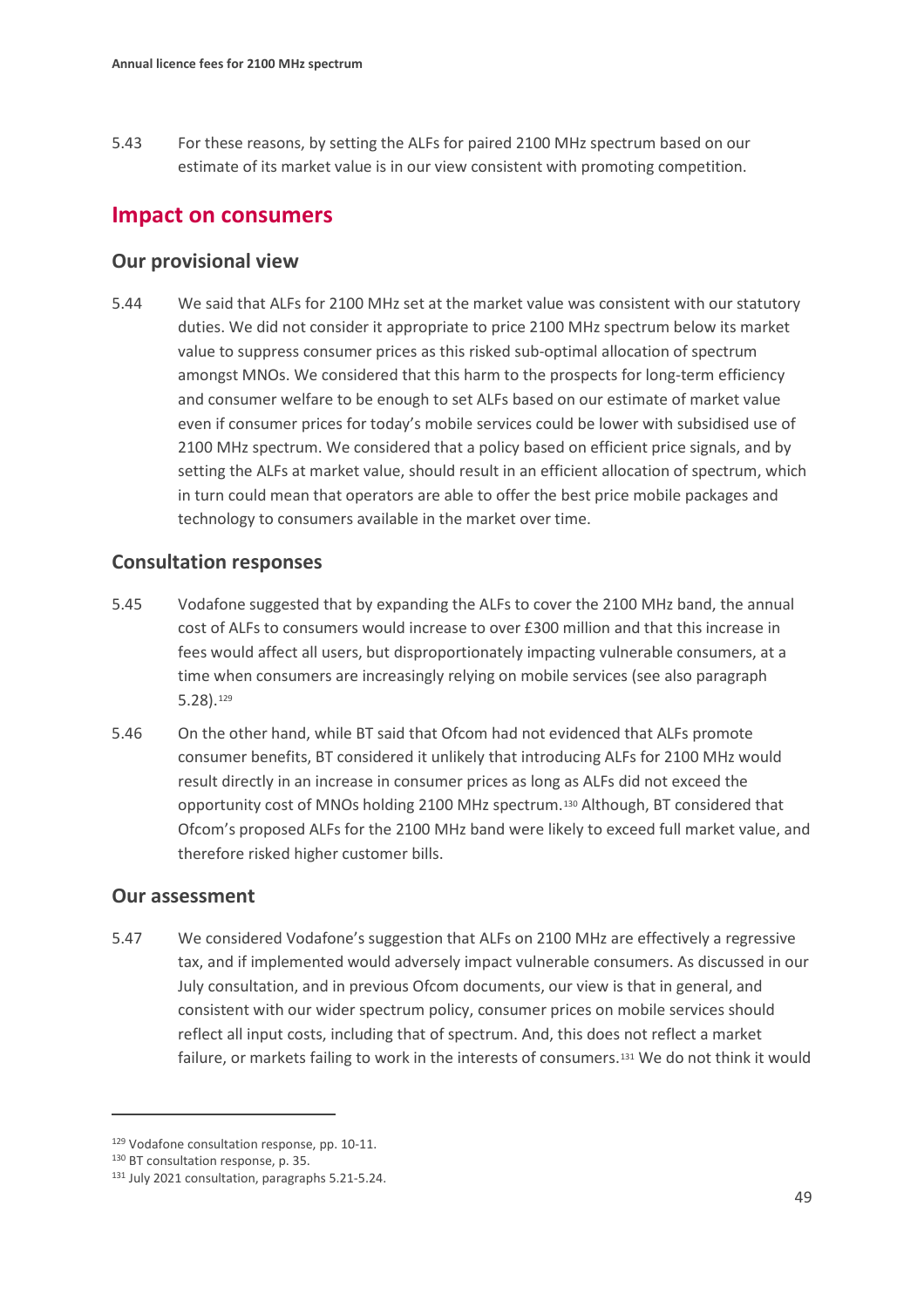be appropriate to set the price of spectrum below market value to suppress consumer prices through a mobile spectrum subsidy.

- 5.48 By pricing the paired 2100 MHz spectrum based on its opportunity cost and setting ALFs at market value, we seek to ensure efficient spectrum allocation and use of scarce spectrum by the MNOs. Setting ALFs at market value also replicates how consumer prices would be set in well-functioning markets and is likely to promote consumers' long-term interests. Our view is that an efficient price signal is likely to result in spectrum being held by the highest value users which is likely to ensure customers are able to access the best retail offers, not only in price but in quality of service, maximizing consumer welfare over time.
- 5.49 If setting ALFs for paired 2100 MHz spectrum at market value led to an increase in prices for mobile services (which is not certain), we would expect consumers to choose communication goods and services which can be supplied at lower cost (with inputs appropriately reflecting the cost of supply), improving overall consumer outcomes. Alternatively, if setting ALFs at market value encourages spectrum release by a licensee, this in turn could facilitate expansion by rival operators or new market entry and that way lower mobile consumer prices.
- 5.50 Vodafone suggested that we should thoroughly assess the impacts of ALFs in 2100 MHz on vulnerable consumer groups as any ALFs in 2100 MHz would be passed through to consumers. We note, and agree with BT, that consumer prices are unlikely to increase if ALFs are set at or below opportunity cost of spectrum as the opportunity cost of spectrum should already be reflected in the cost of consumer offers. And, in instances where this is not the case, it is more likely that the licensees have not sufficiently accounted for the opportunity cost of their spectrum holdings resulting in the cost of ALFs being passed through to consumers. Furthermore, if the price of paired 2100 MHz spectrum is set below opportunity cost, there is a risk that it will be held by providers that are not the highest value users of that asset. This would be harmful for consumers. We consider that this harm to efficiency and consumers welfare, mean that setting ALFs at market value will benefit all consumers in the long run even if consumer prices for mobile services today could be lower with subsidized use of paired 2100 MHz spectrum.
- 5.51 We have also considered the impact of our proposals on vulnerable consumers, including those with protected characteristics under the Equality Act 2010. As set out above, we do not consider it is certain that ALFs that reflect market value would lead to higher consumer prices. However, we note that if the total ALFs in the paired 2100 MHz spectrum were passed on to consumers in full, this would amount to around 71p per year per subscriber, equivalent to 6p per month.<sup>[132](#page-49-0)</sup> Further to this, Vodafone has not presented any evidence to suggest that specific groups of vulnerable consumers would be impacted by the level of ALFs for paired 2100 MHz spectrum, and we have not identified such groups either.

<span id="page-49-0"></span><sup>132</sup> We note that there were 94.67 million active mobile subscriptions in 2020, and the introduction of ALFs in 2100 MHz spectrum would amount to around £67 million increase in annual fees paid by the MNOs (paragraph 6.2). Ofcom, *Communications Market Report 2021*, 22 July 2021[, https://www.ofcom.org.uk/research-and-data/multi-sector](https://www.ofcom.org.uk/research-and-data/multi-sector-research/cmr/cmr-2021/interactive-data)[research/cmr/cmr-2021/interactive-data.](https://www.ofcom.org.uk/research-and-data/multi-sector-research/cmr/cmr-2021/interactive-data)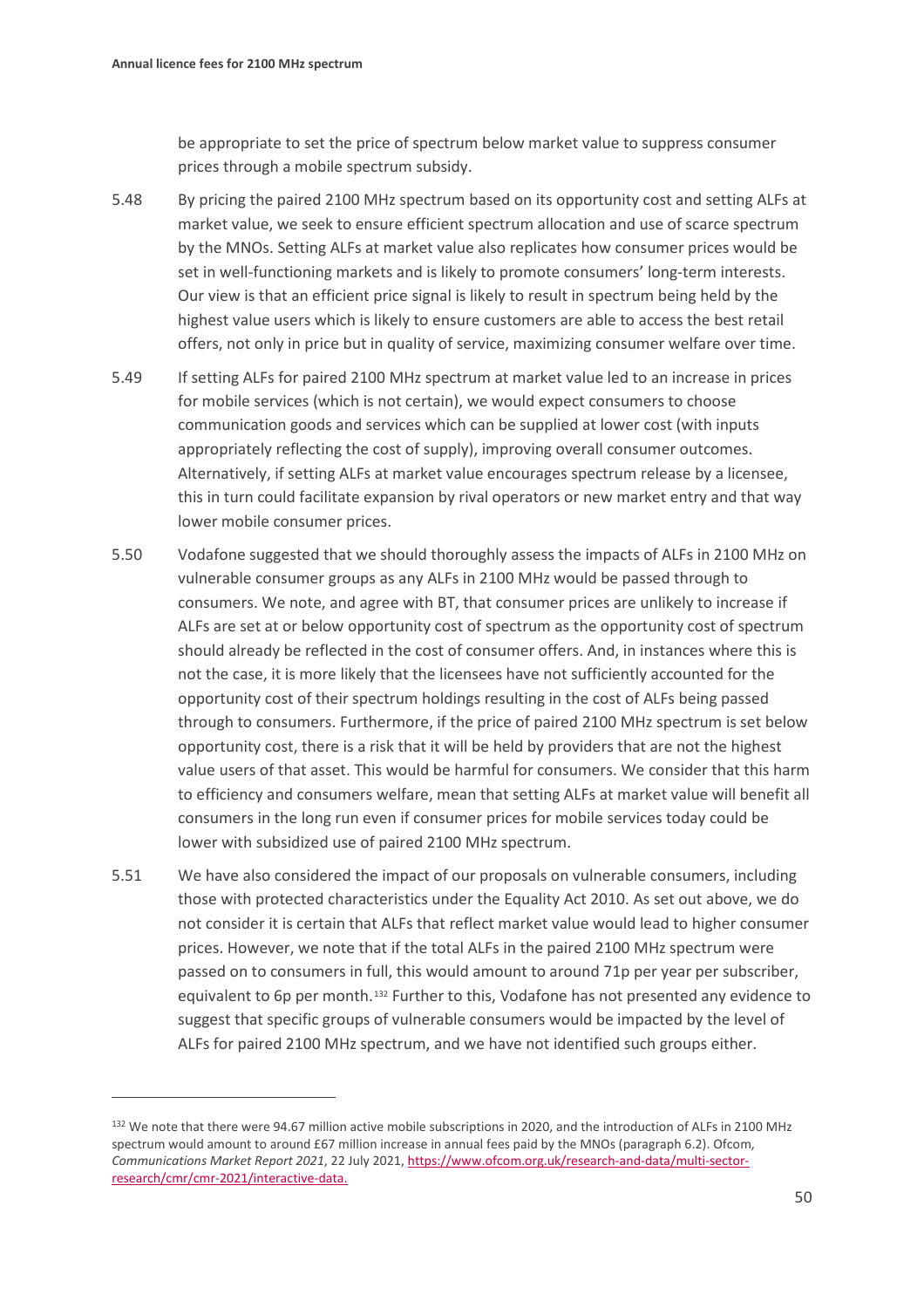5.52 We recognise the importance of mobile services to consumers, and to vulnerable consumers, and the potential impact on them of any price increases. As explained above, in paragraph 5.48, an increase in mobile competition could result in a fall in retail prices for all consumers. However, we do not consider that setting ALFs below market value is the appropriate way to address this concern as discussed in paragraph [5.47](#page-48-3) above. If otherwise efficient markets are not serving vulnerable consumers effectively, where appropriate we would intervene with targeted measures to address such concerns.

# **Our decision**

- 5.53 We therefore conclude that it is appropriate, taking account of our statutory duties and for the reasons set out above, to set the ALF for the paired 2100 MHz spectrum at our conservative estimate of market value of £0.561m per MHz (in April 2021 prices)**.** This:
	- a) will secure the optimal use of spectrum, which we consider to be in the interests of UK citizens and consumers;
	- b) will benefit consumers in the long run by ensuring that spectrum is used in the most efficient way for the provision of downstream services for which there is greatest value;
	- c) is consistent with promoting competition; and
	- d) can be expected to promote efficient investment and innovation.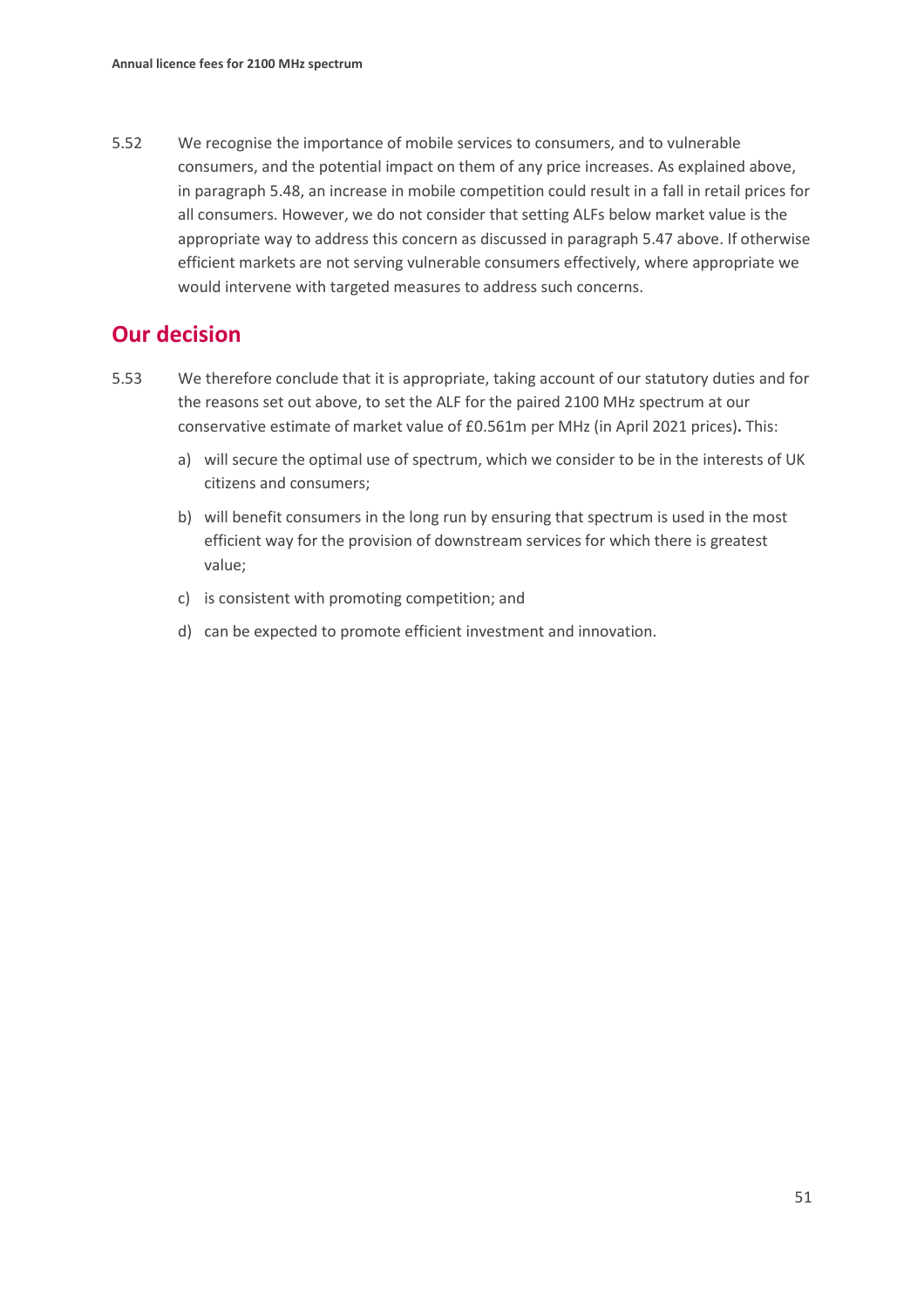# <span id="page-51-0"></span>6. Conclusion and implementation

# **Level of ALF**

- 6.1 As set out in Section 5, we consider that it is appropriate, taking account of our statutory duties, to set the 2100 MHz ALF based on our estimate of market value. We are therefore setting ALFs for the paired 2100 MHz spectrum at £0.561m per MHz (in April 2021 prices).
- 6.2 This means that, based on their current paired 2100 MHz spectrum holdings (and based on April 2021 prices), the MNOs are required to pay the following annual licence fees:
	- a) EE: £22,440,000
	- b) H3G: £16,549,500
	- c) O2: £11,220,000
	- d) Vodafone: £16,605,600

# **Implementation**

- 6.3 This section sets out how we have decided to implement the revised fees, including:
	- a) phasing in;
	- b) implementing inflation indexation; and
	- c) applying revised fees via the Fee Regulations.

## **Phasing in**

- 6.4 Vodafone believed that there should be a transitionary year where ALFs are levied at a discount rate noting that they are not able to predict the magnitude of ALF in setting its forward looking budget and does not consider this is compatible with a desire for regulatory certainty.[133](#page-51-1)
- 6.5 We disagree. The magnitude of the potential fee for the paired 2100 MHz spectrum could be deduced from ALFs in the 1800 MHz band as BT<sup>[134](#page-51-2)</sup> noted in its response to the Spectrum Management Strategy<sup>[135](#page-51-3)</sup> indicating its potential future ALF liabilities with the addition of 2100 MHz ALF from 2022.
- 6.6 In line with our provisional view, we have decided that there should not be a phase-in period for these new fee rates, with the full fees becoming payable from the fee payment date of 4 January 2022. In taking this view, we have taken into account that:

<span id="page-51-1"></span><sup>133</sup> Vodafone consultation response, p. 16.

<span id="page-51-2"></span><sup>134</sup> [BT consultation response](https://www.ofcom.org.uk/__data/assets/pdf_file/0020/217532/bt.pdf) to Ofcom's Spectrum Management Strategy on Supporting the UK's Wireless Future consultation, p. 17.

<span id="page-51-3"></span><sup>135</sup> Ofcom, *Supporting the UK's Wireless Future,* 4 December 2020*,*

https://www.ofcom.org.uk/ data/assets/pdf file/0027/208773/spectrum-strategy-consultation.pdf.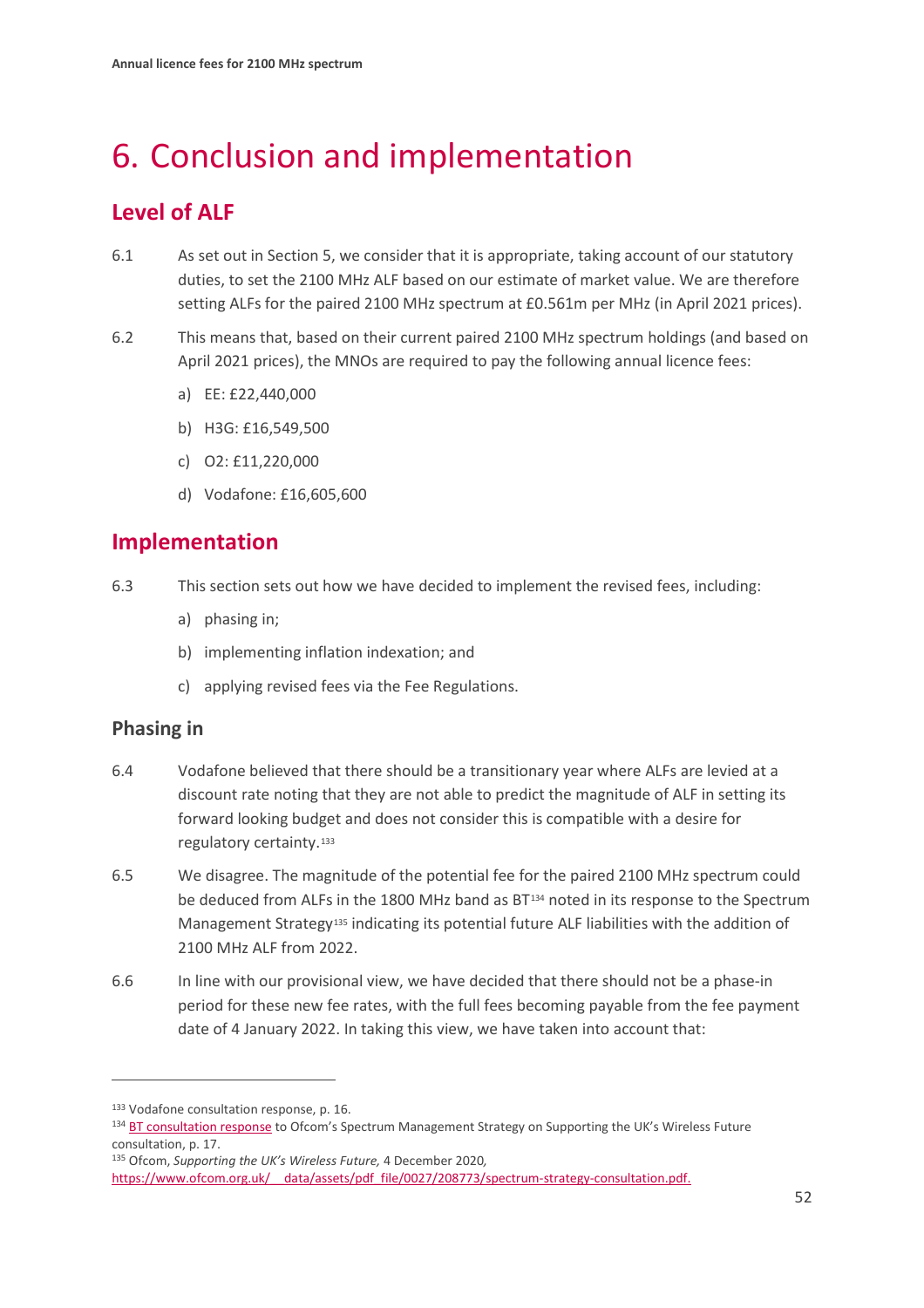- a) the 2100 MHz spectrum licences were varied in 2011 to give effect to the Direction requiring the setting of ALFs after 31 December 2021. We consider that the existing licensees have therefore had sufficient notice (over ten years) of the fact that they would be liable for ALFs reflecting the full market value of the spectrum;
- b) similar to ALFs in other mobile spectrum, we are providing licensees with the option to pay their annual licence fees across ten equal monthly instalments (rather than as a single, upfront payment).

## **Inflation indexation**

- 6.7 We have converted the lump sum value of ALF to an annual figure that is specified in real terms that would incorporate an annual increase in ALF in line with inflation, as measured by the CPI. This is also consistent with our previous ALF determinations in other mobile spectrum which increase the ALF to reflect inflation.
- 6.8 Specifically, when calculating each year's ALF (*ALFt)*, the nominal value of ALF would be inflated by the ratio:

$$
\frac{CPI_t}{CPI_0}
$$

where:

- CPI $_0$  is the level of the CPI (all items) index in April 2021 (which is currently 110.1); and
- CPI $<sub>t</sub>$  is the latest available figure for the same index published by the Office for</sub> National Statistics ("**ONS**").
- 6.9 A copy of the fee Regulations is published at Annex A5 setting out the formula that we will use to derive inflation-adjusted ALF rates.

# **Application of revised fees**

- 6.10 The annual licence fees that we have decided to set in this document will become payable from 4 January 2022. A copy of the fee regulations is provided in Annex A5.
- 6.11 Vodafone suggested that given they are paying for ALFs in multiple bands with a different invoicing cycle, a simpler approach would be either to have a single invoice that covers all bands payable across 12 months in line with the Network and Services fees or to align the invoice date for the 2100 MHz with the current 900/1800 MHz ALF invoice issued in October.[136](#page-52-0)
- 6.12 We understand that having a single invoice cycle that covers multiple bands could simplify accounting. As the payment covers multiple bands with different licensees, we would be

<span id="page-52-0"></span><sup>136</sup> Vodafone consultation response, p. 17.